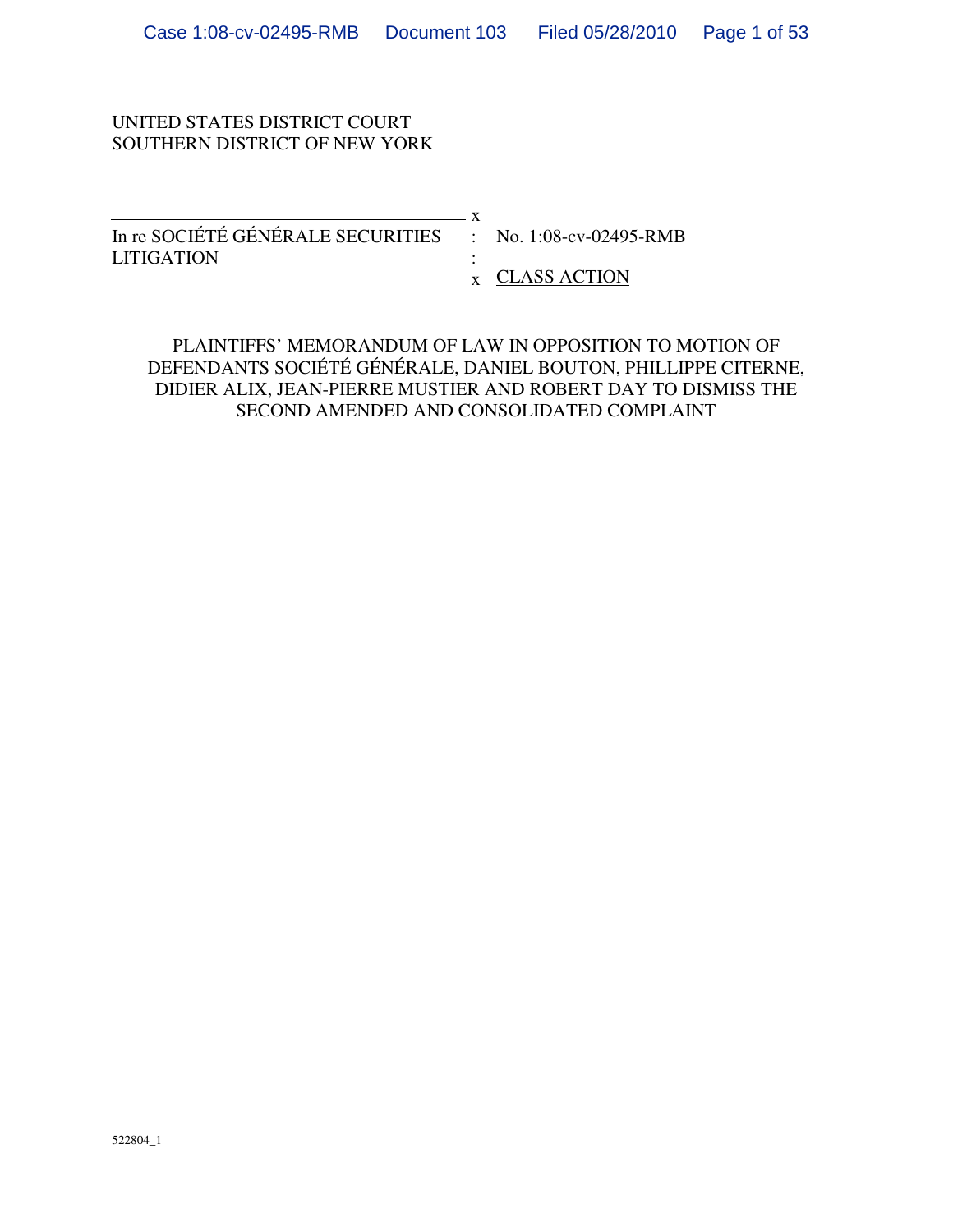# **TABLE OF CONTENTS**

# **Page**

| I.   |                 |    |                                                                                                                           |
|------|-----------------|----|---------------------------------------------------------------------------------------------------------------------------|
| II.  |                 |    |                                                                                                                           |
|      | A.              |    |                                                                                                                           |
|      | <b>B.</b>       |    |                                                                                                                           |
|      | $\mathcal{C}$ . |    |                                                                                                                           |
|      | D.              |    |                                                                                                                           |
|      | E.              |    | The Individual Defendants' Insider Trading and SocGen's Repurchase                                                        |
|      | F.              |    |                                                                                                                           |
| III. |                 |    | The Complaint Sufficiently Pleads a Claim Under §10(b) and Rule 10b-5 11                                                  |
|      | A.              |    |                                                                                                                           |
|      | <b>B.</b>       |    | The Complaint Sufficiently Alleges Materially False and Misleading                                                        |
|      |                 | 1. | Defendants' Risk Control Management Statements Are Both False                                                             |
|      |                 | 2. | Defendants' Statements Concerning SocGen's Credit Market                                                                  |
|      |                 |    | Defendants Misrepresented SocGen's Credit Market<br>a.                                                                    |
|      |                 |    | Defendants' Statements Concerning SocGen's Credit<br>$\mathbf b$ .<br>Market Writedowns Were False and Misleading17       |
|      |                 | 3. | The Complaint Pleads with Specificity that SocGen's Financial                                                             |
|      |                 | 4. | The Individual Defendants Are All Liable for Their False and<br>Misleading Statements Under the Group Pleading Doctrine19 |
|      | C.              |    |                                                                                                                           |
|      |                 | 1. |                                                                                                                           |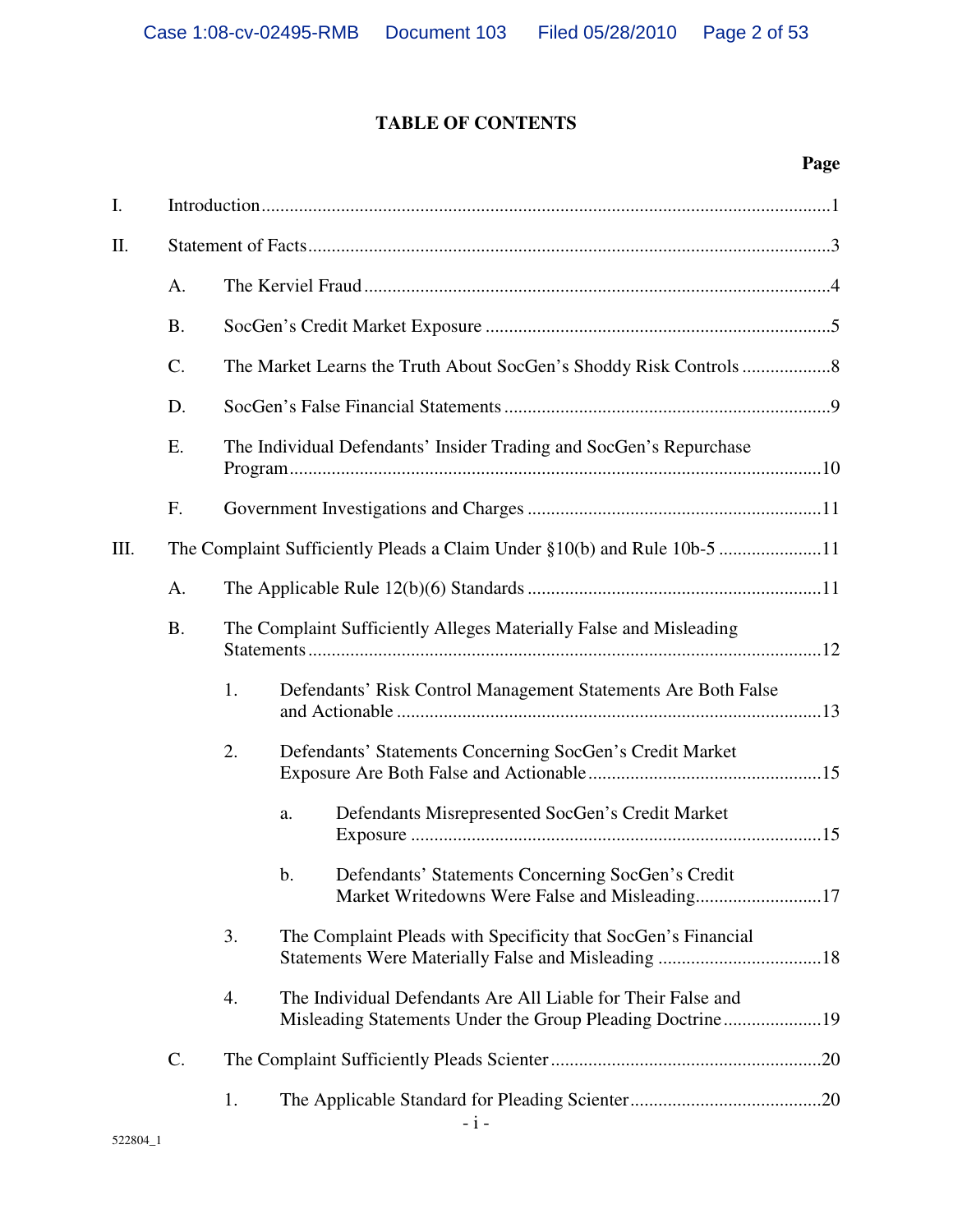# **Page**

|       |           | 2. | Defendants Knew or Recklessly Disregarded that Their Statements<br>Regarding SocGen's Risk Control Management Systems Were  |     |
|-------|-----------|----|-----------------------------------------------------------------------------------------------------------------------------|-----|
|       |           | 3. | Defendants Knew or Recklessly Disregarded that Their Statements<br>Regarding SocGen's Credit Market Exposure and Writedowns |     |
|       |           | 4. | The Complaint Sufficiently Alleges Defendants' Scienter with                                                                |     |
|       |           | 5. | The Complaint Also Properly Alleges Scienter by Identifying                                                                 |     |
|       |           | 6. |                                                                                                                             |     |
|       |           | 7. | The Alternative Inferences Urged by Defendants Are Implausible32                                                            |     |
|       | D.        |    |                                                                                                                             |     |
| IV.   |           |    | The Complaint Sufficiently Pleads a Claim for Insider Trading Against the                                                   |     |
|       | A.        |    | The Individual Defendants Are Liable Under Rule 10b-5(a) and (c)34                                                          |     |
|       | <b>B.</b> |    | Defendants Bouton, Mustier, and Day Are Liable Under §20A35                                                                 |     |
| V.    |           |    | The Complaint Properly Alleges Control Person Claims Against the Individual                                                 |     |
| VI.   |           |    | The Court Has Personal Jurisdiction over Defendants Citerne and Alix37                                                      |     |
|       | A.        |    | Defendants Citerne and Alix Have Sufficient Minimum Contacts with the                                                       |     |
|       | B.        |    | It Is Reasonable to Require Defendants Citerne and Alix to Litigate in the                                                  | .39 |
| VII.  |           |    | This Court Has Subject Matter Jurisdiction over Claims by Investors that                                                    |     |
| VIII. |           |    |                                                                                                                             |     |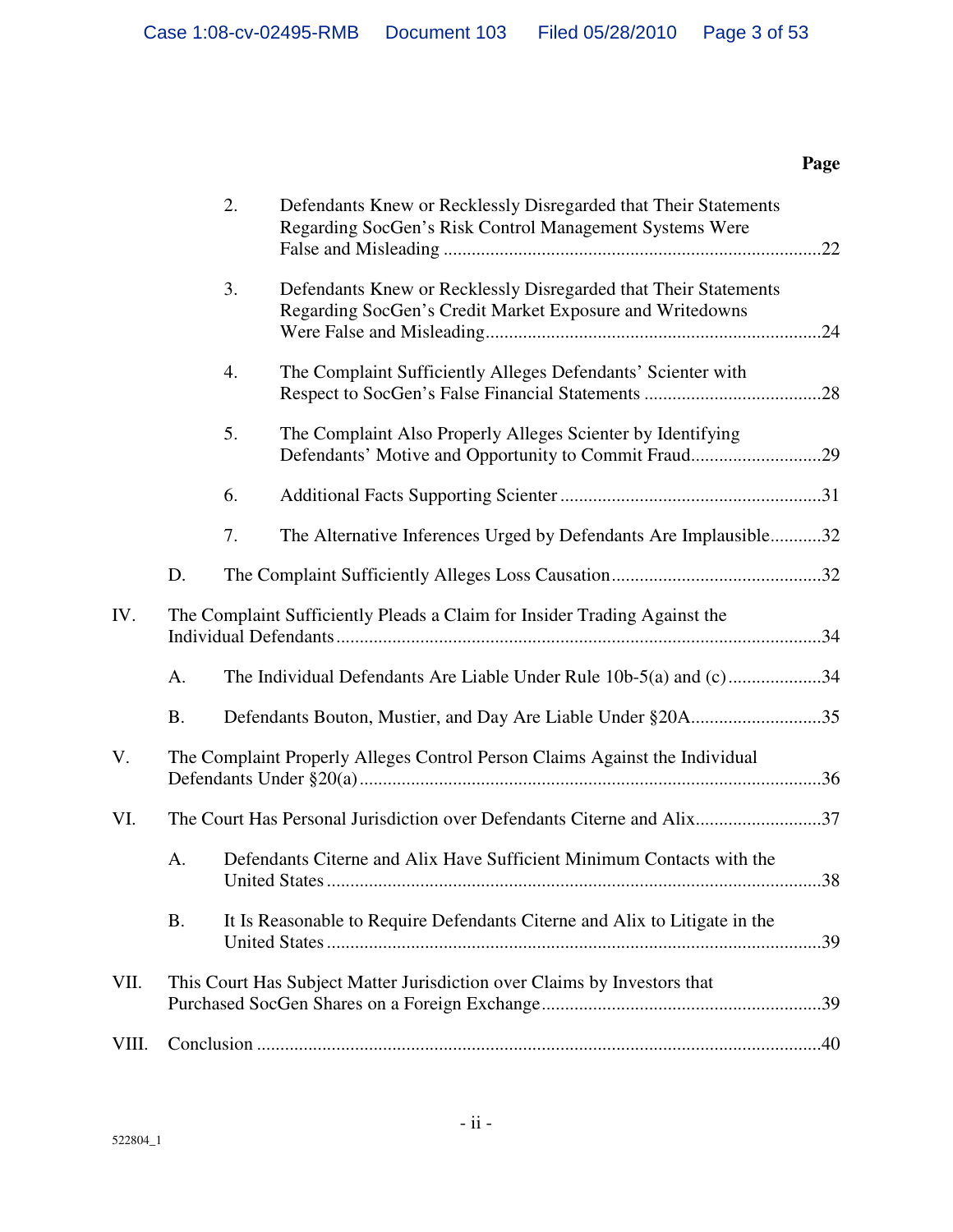# **TABLE OF AUTHORITIES**

### **Page**

# **CASES**

| A.I. Trade Fin. v. Petra Bank,                                                                      |
|-----------------------------------------------------------------------------------------------------|
| APWU v. Potter,                                                                                     |
| Asahi Metal Indus. Co. v. Superior Court of California,                                             |
| Atlas v. Accredited Home Lenders Holding Co.,                                                       |
| ATSI Commc'ns, Inc. v. Shaar Fund, Ltd.,                                                            |
| Boguslavsky v. Kaplan,                                                                              |
| Caiafa v. Sea Containers Ltd.,                                                                      |
| Chiarella v. United States,                                                                         |
| Citiline Holdings, Inc. v. iStar Fin., Inc.,<br>No. 08 Civ. 3612 (RJS), 2010 U.S. Dist. LEXIS 29706 |
| Cornwell v. Credit Suisse Group,<br>No. 08 Civ. 3758 (VM), 2010 U.S. Dist. LEXIS 13927              |
| Cosmas v. Hassett,                                                                                  |
| Credit Lyonnais Sec., Inc. v. Alcantara,                                                            |
| Dietrich v. Bauer,                                                                                  |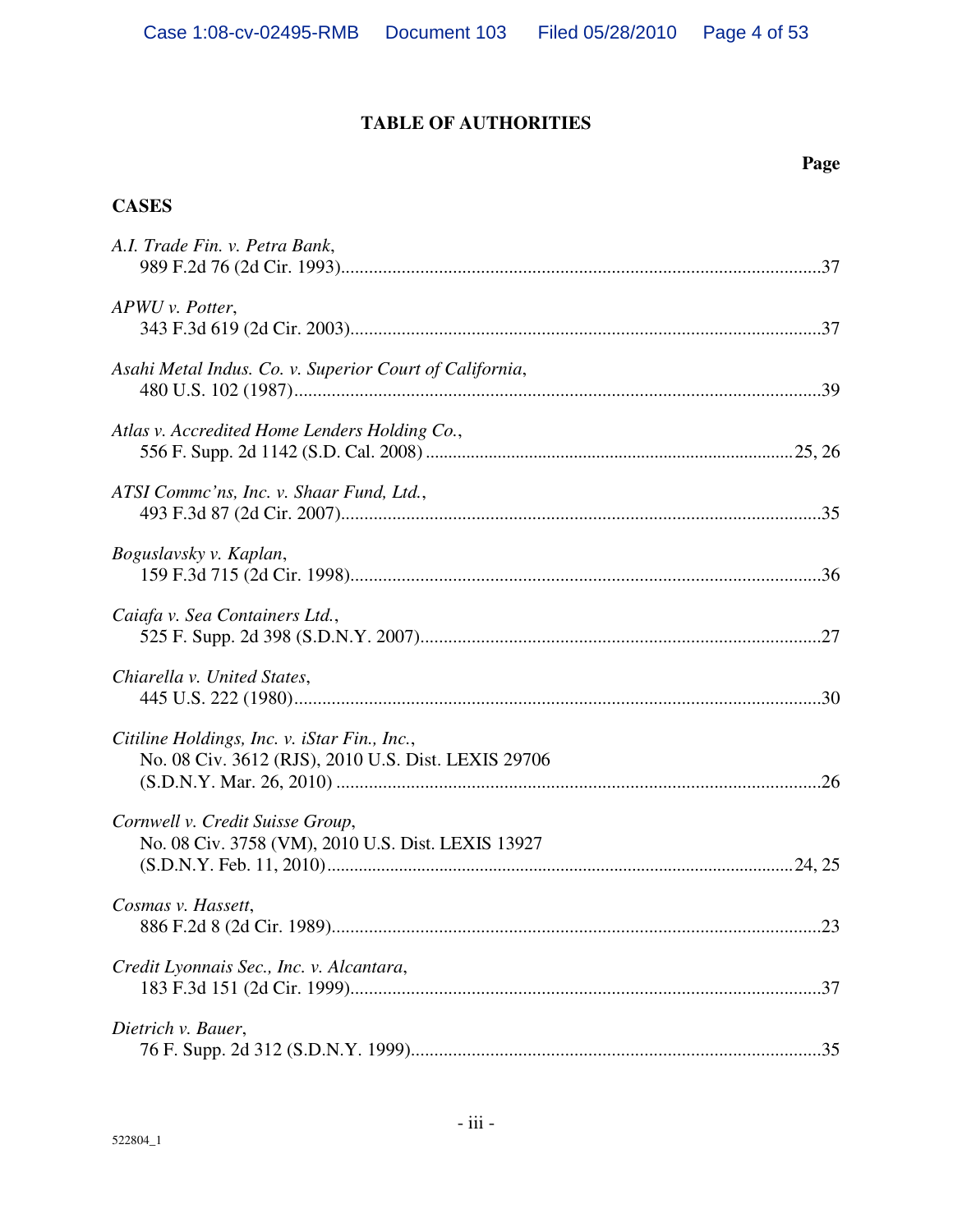| ٠ |
|---|
|---|

| Dirks v. SEC,                                                                         |
|---------------------------------------------------------------------------------------|
| Dura Pharms., Inc. v. Broudo,                                                         |
| Emergent Capital Inv. Mgmt., LLC v. Stonepath Group, Inc.,                            |
| Freudenberg v. E*Trade Fin. Corp.,<br>No. 07 Civ. 8538, 2010 U.S. Dist. LEXIS 46053   |
| Fulton County Employees' Ret. Sys. v. MGIC Inv. Corp.,                                |
| Hall v. Children's Place Retail Stores, Inc.,                                         |
| Helwig v. Vencor, Inc.,                                                               |
| In re AOL Time Warner Sec. & "ERISA" Litig.,                                          |
| In re Adaptive Broadband Sec. Litig.,<br>No. C 01-1092 SC, 2002 U.S. Dist. LEXIS 5887 |
| In re Adelphia Commc'ns Corp. Sec. & Derivative Litig.,                               |
| In re Alstom SA Sec. Litig.,                                                          |
| In re Alstom SA Sec. Litig.,                                                          |
| In re Amaranth Natural Gas Commodities Litig.,                                        |
| In re Ambac Fin. Group, Inc.,<br>No. 08 Civ. 411 (NRB), 2010 U.S. Dist. LEXIS 16701   |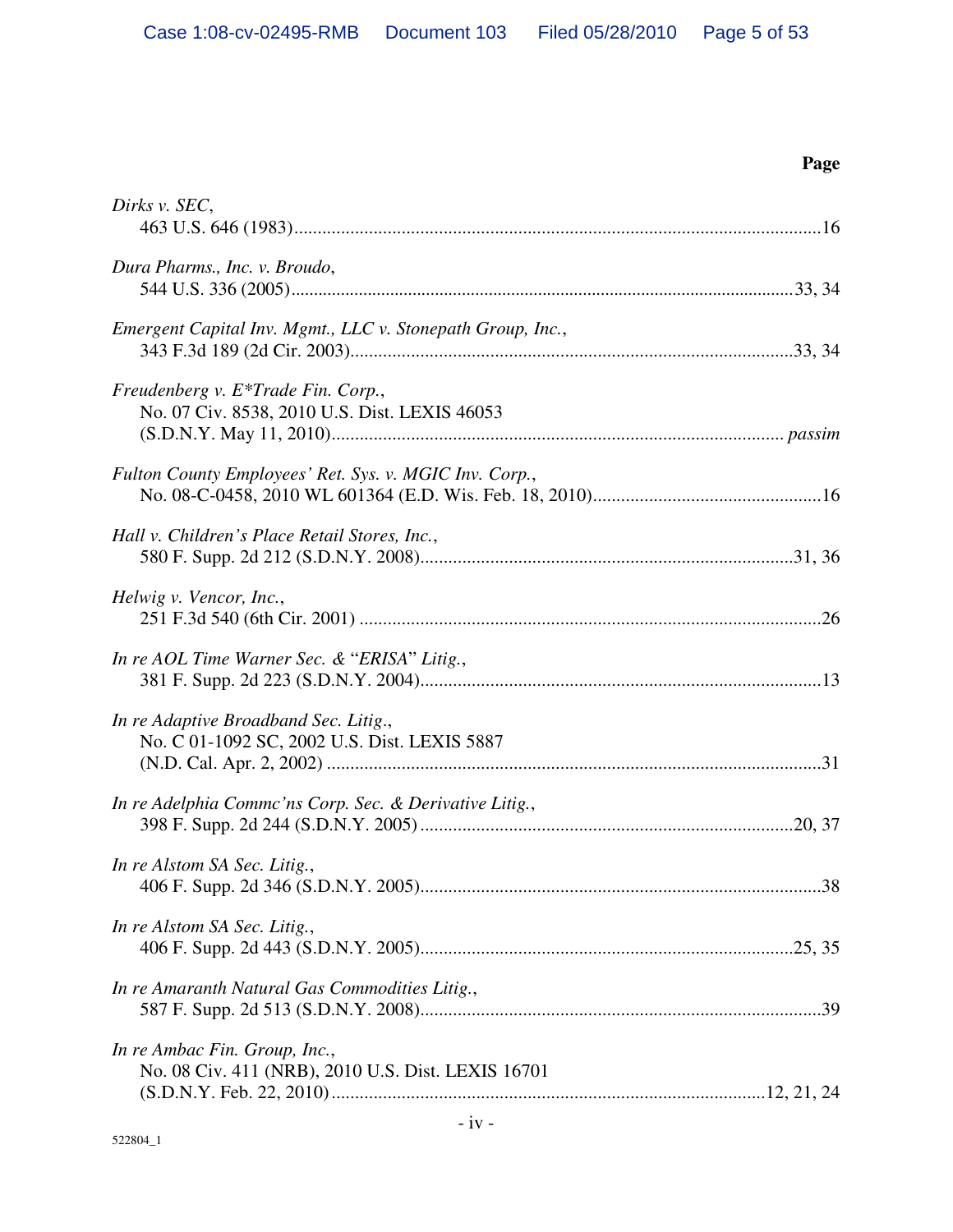| ٠<br>I |
|--------|
|--------|

| In re AnnTaylor Stores Sec. Litig.,                                                    |
|----------------------------------------------------------------------------------------|
| In re BISYS Sec. Litig.,                                                               |
| In re Countrywide Fin. Corp. Sec. Litig.,                                              |
| In re DaimlerChrysler AG Sec. Litig.,                                                  |
| In re Downey Sec. Litig.,<br>No. CV 08-3261-JFW (RZx), 2009 WL 2767670                 |
| In re First Marblehead Corp. Sec. Litig.,                                              |
| In re Forest Labs. Sec. Litig.,<br>No. 05 Civ. 2827 (RMB), 2006 U.S. Dist. LEXIS 97475 |
| In re Global Crossing, Ltd. Sec. Litig.,                                               |
| In re Indep. Energy Holdings PLC Sec. Litig.,                                          |
| In re MoneyGram Int'l, Inc.,                                                           |
| In re Moody's Corp. Sec. Litig.,                                                       |
| In re Nortel Networks Corp. Sec. Litig.,                                               |
| In re NTL Inc. Sec. Litig.,                                                            |
| In re NYSE Specialists Sec. Litig.,                                                    |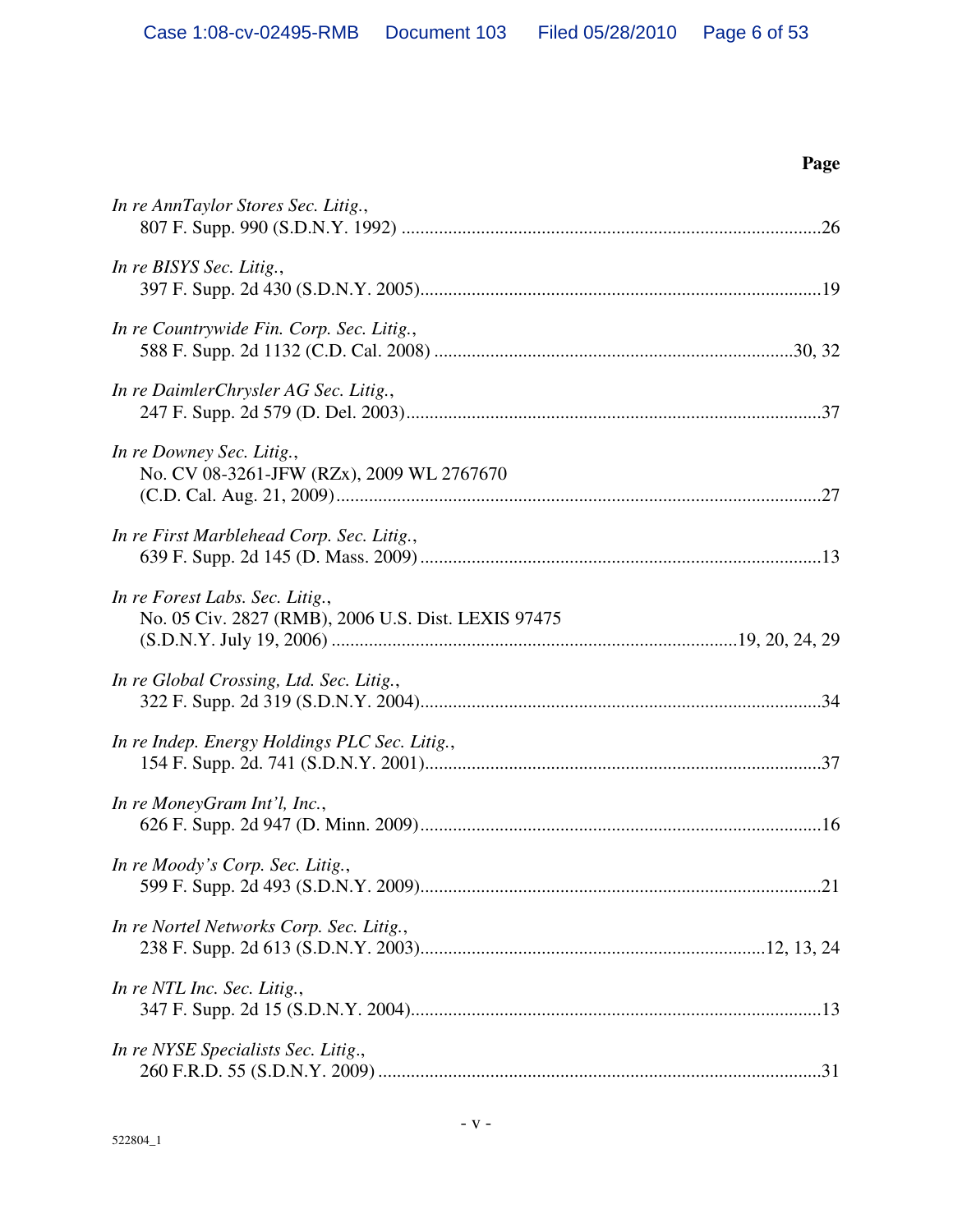**Page** 

| In re Oxford Health Plans, Inc. Sec. Litig.,                                               |
|--------------------------------------------------------------------------------------------|
| In re Parmalat Sec. Litig.,                                                                |
| In re Pfizer Inc. Sec. Litig.,                                                             |
| In re Radian Sec. Litig,                                                                   |
| In re RAIT Fin. Trust Sec. Litig.,<br>No. 2:07-cv-03148-LDD, 2008 U.S. Dist. LEXIS 103549  |
| In re Royal Ahold N.V. Sec. & ERISA Litig.,                                                |
| In re Scholastic Corp. Sec. Litig.,                                                        |
| In re Sec. Capital Assurance Ltd. Sec. Litig.,<br>No. 07 Civ. 11086 (DAB), 2010 WL 1372688 |
| In re Take-Two Interactive Sec. Litig.,                                                    |
| In re Top Tankers, Inc. Sec. Litig.,                                                       |
| In re Vivendi Universal, S.A. Sec. Litig.,                                                 |
| In re WorldCom, Inc. Sec. Litig.,                                                          |
| Jones v. Corus Bankshares, Inc.,<br>No. 09 C 1538, 2010 U.S. Dist. LEXIS 33579             |
| Kaltman v. Key Energy Servs.,                                                              |
|                                                                                            |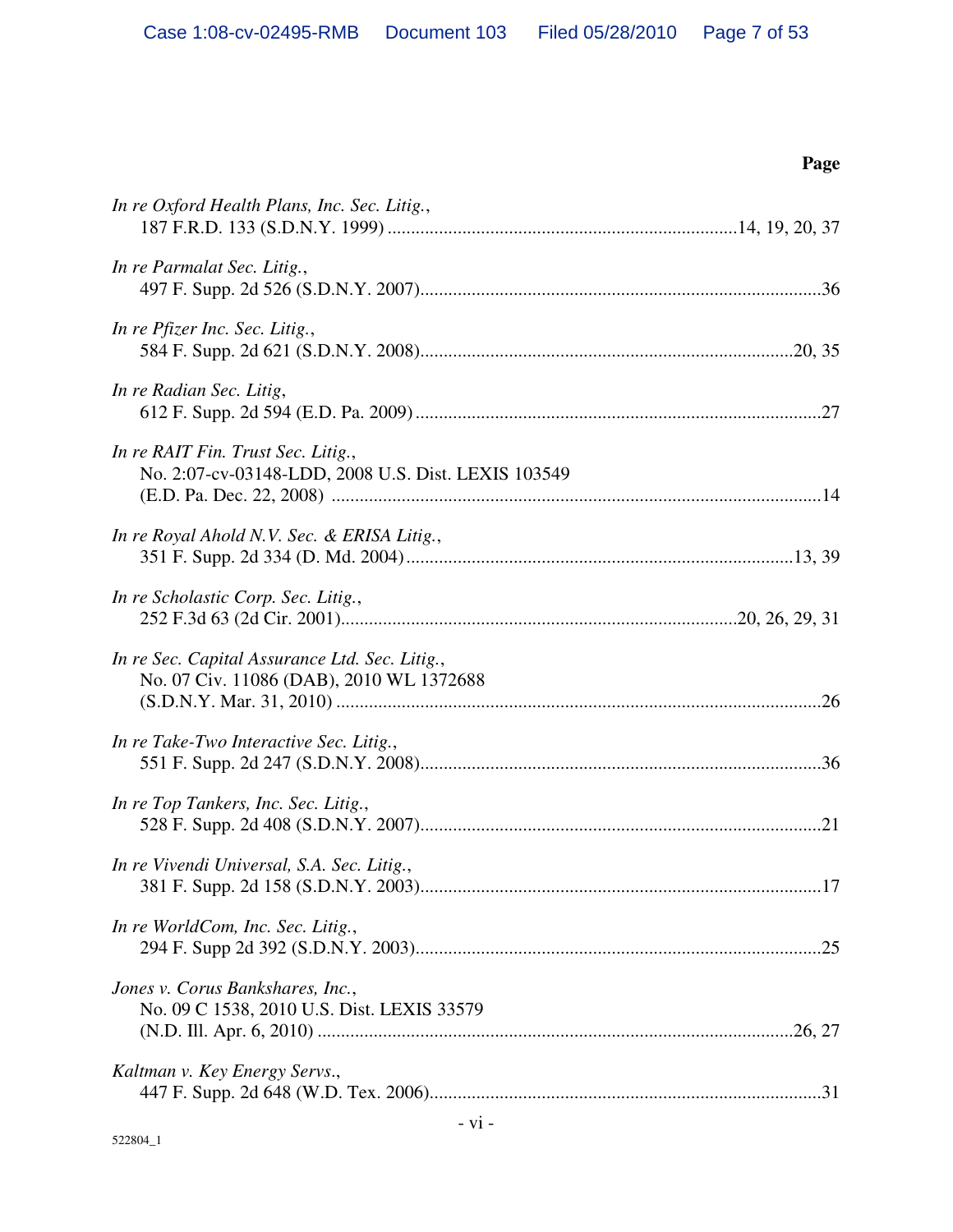| Page                                                                                                                                                   |  |
|--------------------------------------------------------------------------------------------------------------------------------------------------------|--|
| Leaseco Data Processing Equip. Corp. v. Maxwell,                                                                                                       |  |
| Lentell v. Merrill Lynch & Co.,                                                                                                                        |  |
| Milman v. Box Hill Sys. Corp.,                                                                                                                         |  |
| No. 84 Employer-Teamster Joint Council Pension Trust<br>Fund v. Am. West Holding Corp.,                                                                |  |
| Novak v. Kasaks,                                                                                                                                       |  |
| Nursing Home Pension Fund, Local 144 v. Oracle Corp.,                                                                                                  |  |
| O'Connor & Assocs. v. Dean Witter Reynolds, Inc.,                                                                                                      |  |
| Plotkin v. IP Axess Inc., Etc.,                                                                                                                        |  |
| Plumbers & Steamfitters Local 773 Pension Fund v. Canadian<br><b>Imperial Bank of Commerce,</b><br>No. 08 Civ. 8143 (WHP), 2010 U.S. Dist. LEXIS 25041 |  |
| Rothman v. Gregor,<br>29                                                                                                                               |  |
| Shapiro v. UJB Fin. Corp.,                                                                                                                             |  |
| Shaw v. Digital Equip. Corp.,                                                                                                                          |  |
| Teamsters Local 445 Freight Div. Pension Fund v. Dynex Capital, Inc.,                                                                                  |  |
| Tellabs, Inc. v. Makor Issues & Rights, Ltd.,                                                                                                          |  |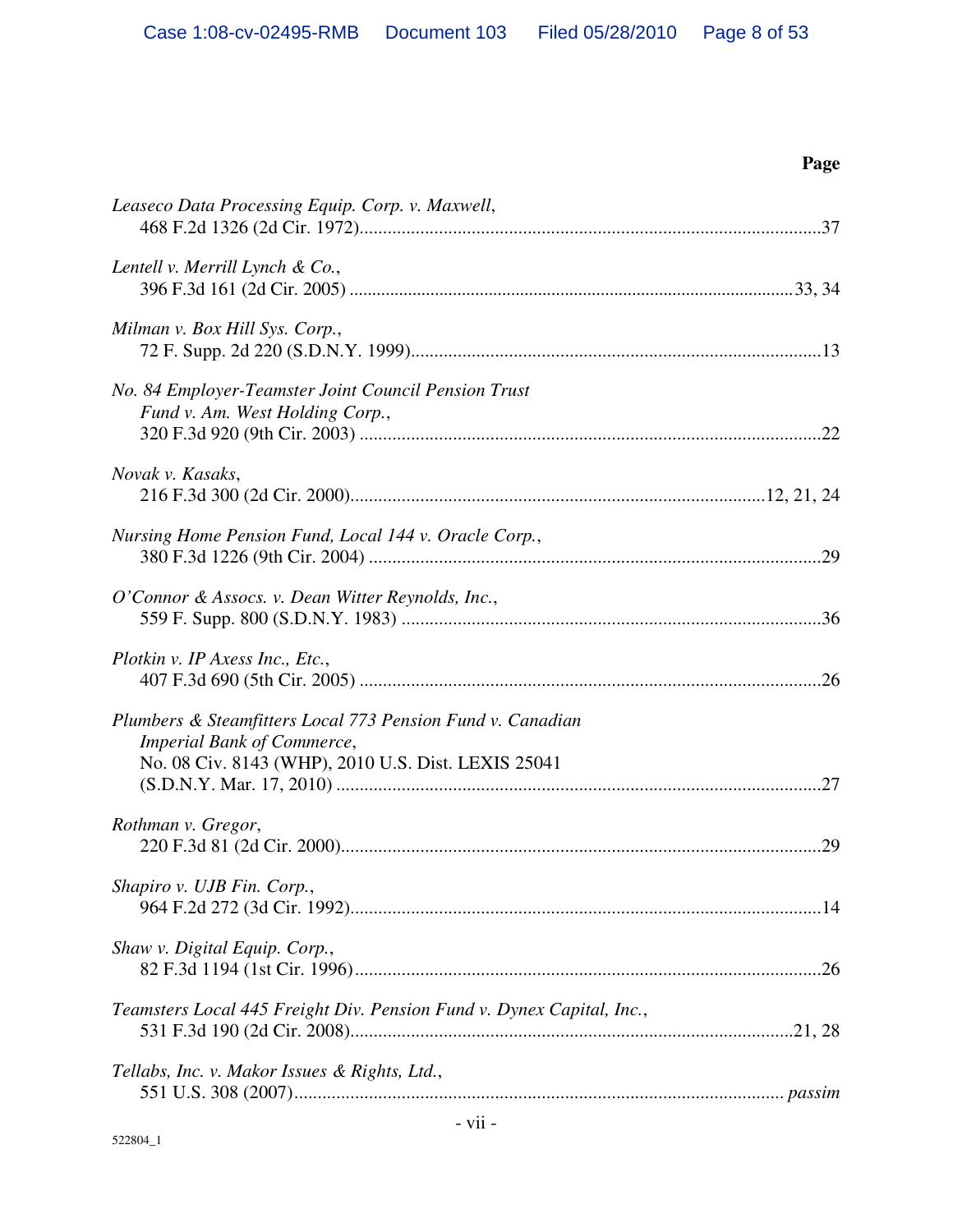# Page

| United States v. O'Hagan,                       |  |
|-------------------------------------------------|--|
|                                                 |  |
| Virginia Bankshares, Inc. v. Sandberg,          |  |
|                                                 |  |
| STATUTES, RULES AND REGULATIONS                 |  |
| 15 U.S.C.                                       |  |
|                                                 |  |
|                                                 |  |
|                                                 |  |
|                                                 |  |
|                                                 |  |
| <b>Federal Rules of Civil Procedure</b>         |  |
|                                                 |  |
|                                                 |  |
| 17 C.F.R.                                       |  |
|                                                 |  |
|                                                 |  |
|                                                 |  |
|                                                 |  |
| <b>SECONDARY AUTHORITIES</b>                    |  |
| Restatement (Second) of Conflict of Laws (1989) |  |
|                                                 |  |

# **LEGISLATIVE HISTORY**

| Insider Trading and Securities Fraud Enforcement Act of 1988, |  |
|---------------------------------------------------------------|--|
|                                                               |  |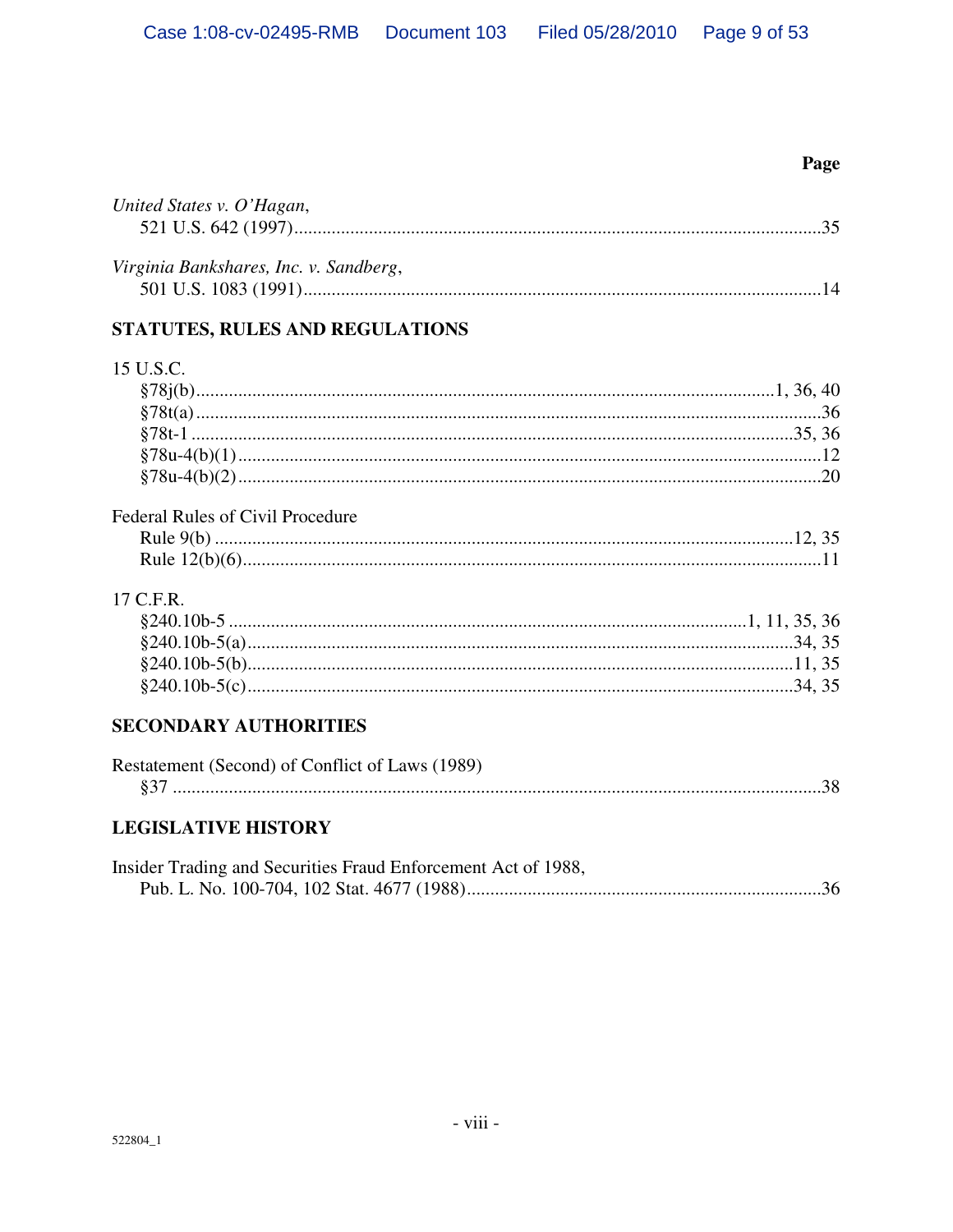#### **I. Introduction**

In response to Plaintiffs' extremely detailed Second Amended and Consolidated Complaint for Violation of the Federal Securities Laws ("Complaint"), Defendants have jointly moved to dismiss, relying primarily on the notion that they were innocently swept up in the financial crisis. This glib response entirely fails to address the over 70 warnings and alerts concerning Jerome Kerviel's trading activity and Société Générale's ("SocGen" or the "Company") shoddy risk controls, and comes nowhere close to addressing Defendants' blatantly false statements about SocGen's credit market exposure. Rather than a defense, the financial crisis rendered Defendants' false and misleading statements all the more material to the market. Even with respect to SocGen's failure to timely write down the value of its toxic assets, the Complaint's numerous confidential witness accounts demonstrate that Defendants knew by mid-2007, at the latest, these assets were worthless. Thus, the Complaint is not a hindsight gripe about dice that came up craps, in which the relevant risks were fairly presented so the market could properly value SocGen stock, or that SocGen failed to predict the future – but rather that it fraudulently described the present.

Defendants committed two separate but related frauds, both of which concern SocGen's risk controls. One concerns Kerviel who, despite numerous internal and external warnings and alerts was allowed to risk, and ultimately lose, billions of euros, placing unhedged, directional bets on various derivatives exchanges. By January 2008, Kerviel's bets had risen to €50 billion (\$65 billion), more than SocGen's entire market value, which SocGen was forced to unwind, leaving it with a *€4.9 billion loss*. The second fraud involved another type of risk, SocGen's foray into credit market securities. These securities were backed by, or tied to, U.S. residential mortgages, particularly those issued to subprime lenders. While Defendants largely ignore this claim, the Complaint details how Defendants misrepresented SocGen's massive *exposure* to these toxic assets as "low" and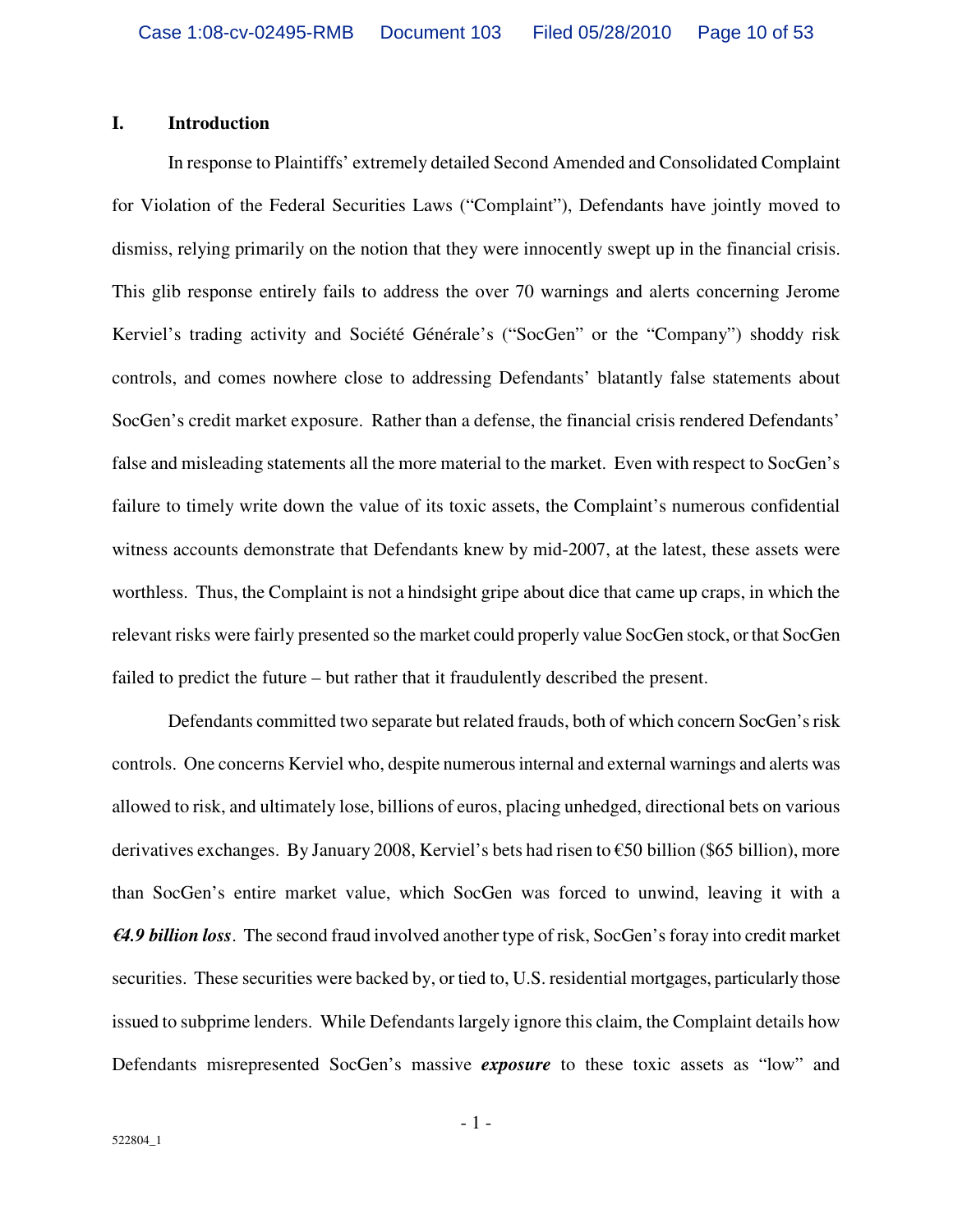"negligible," representations which analysts used to upgrade SocGen stock and quickly communicated to the market. In fact, SocGen had amassed  $\epsilon$ 15 billion (\$22 billion) of these toxic assets, second only to UBS for European banks.

The Complaint also alleges that Defendants misrepresented the value of these assets. It identifies seven confidential, percipient witnesses who explain how SocGen abandoned its valuation method for its subprime assets in early 2007 – ignoring the ABX Index, the industry's primary tool for valuing these assets – as the market for CDOs and RMBS plunged and had become illiquid. When Defendants could no longer conceal the market collapse, SocGen was forced to write off *€2.05 billion* in credit market exposure, which amount was later increased to €2.6 billion, *just days after falsely assuring investors that its exposure to such assets was "low*."

When SocGen revealed the materialization of these frauds to the market on January 24, 2008, with combined losses of over €7 billion, *€1.42 billion* in SocGen's market capitalization was immediately wiped out. SocGen later announced that these losses rendered much of its 2007 financial results false and misleading and that it would have to *restate* those results. The Individual Defendants, however, fared quite well. With the benefit of inside information and a  $\epsilon$ 1.1 billion stock repurchase program, the Individual Defendants combined sold off *2.3 million shares* (the majority of their personal stock holdings) before the massive writedowns and losses were announced. Defendant Day managed to unload approximately 1.5 million of his SocGen shares and that of his foundation between January 9 and 18, 2008, *just days before the Company's January 24, 2008 announcement*.

France's Banking Commission fined SocGen  $\epsilon$ 4 million for its risk control failures, a conclusion supported by each of the government agencies that investigated SocGen and an internal review commissioned by SocGen's Board of Directors. Indeed, there was nothing subtle or tricky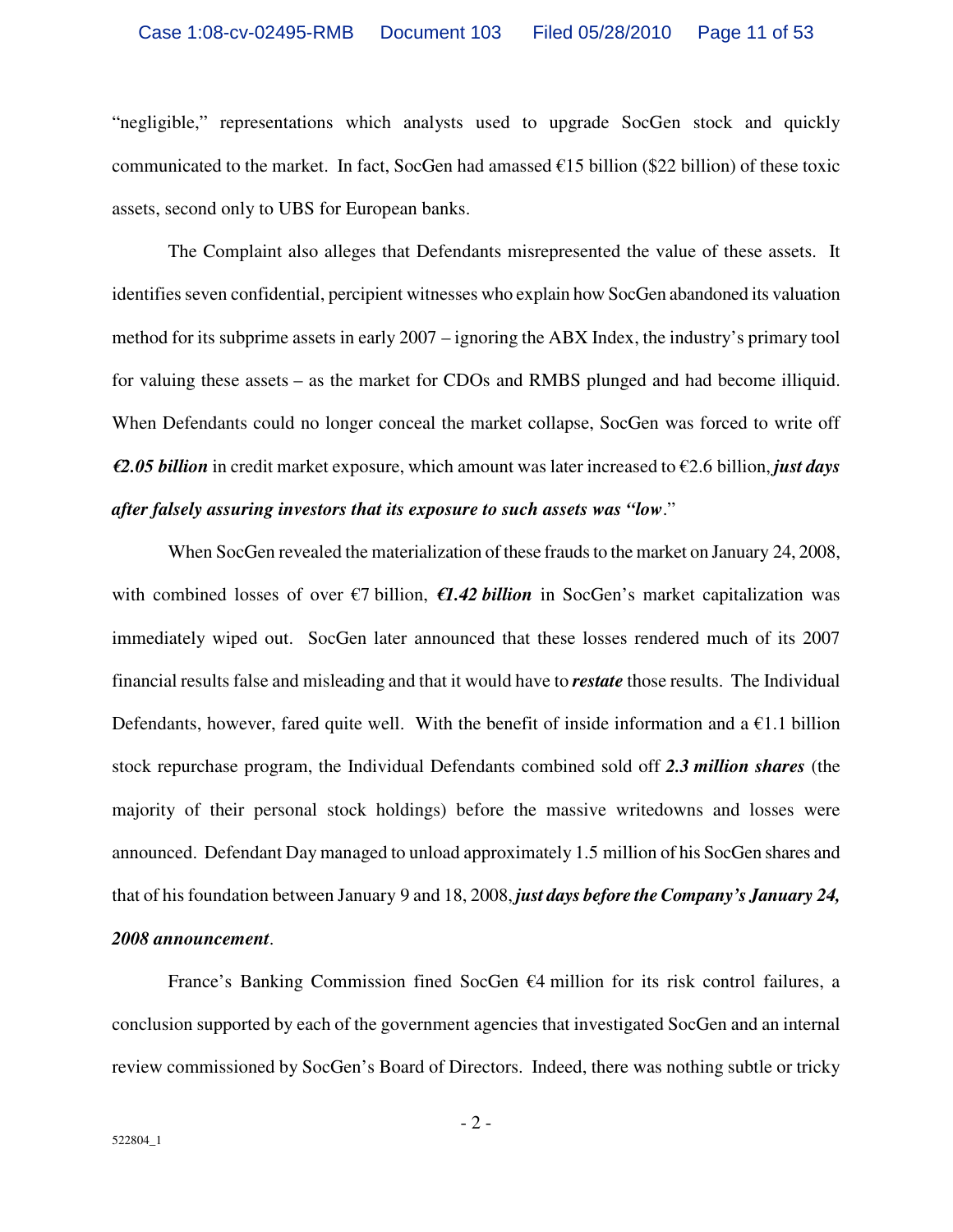about Kerviel's unhedged, directional bets. He was questioned about  $\epsilon$ 94 million in fictitious trades at least six months prior to Defendants' January 2008 disclosure, yet he was permitted to continue trading and was even rewarded with a  $\epsilon$ 300,000 bonus at year end.

Just this month, May 2010, Kerviel published a book, *L'engrenage: Mémoires d'un Trader* (*The Spiral: Memories of a Trader*), and was interviewed about his SocGen trading, revealing that his superiors knew of his trading activities and even "helped" him.

#### **II. Statement of Facts**

Critical to the long-term profitability of any investment bank is its ability to manage and control the trading risks it takes on a daily basis. SocGen was no different, and it repeatedly assured the market throughout the Class Period that its risk control management systems were best in class. For instance, Defendants characterized the Company's risk controls as "*highly sophisticated control*  systems which have already proved their worth in extreme situations."  $\mathbb{I}\mathbb{I}7,118,122.^{1}$  Likewise, Defendants represented that "*risk management is an integral part of our derivatives activity*" and that its "*risk management and hedging techniques*" were "*improving*." ¶¶118, 135.

These and each of the statements identified in the Complaint were false and misleading as SocGen's risk controls were grossly deficient in virtually every respect; indeed, an "*abject failure*." ¶202. While Defendants were making false and misleading statements about SocGen's risk controls, one of its traders was amassing tens of billions of euros in risky, unhedged bets, and the Company was accumulating massive amounts of undisclosed, toxic credit market exposure – both of which led SocGen to the brink of insolvency.

<sup>1</sup> Paragraph references ("[\\_\_" or "\[\[\\_\_"] are to the Complaint. Emphasis is added and citations are omitted throughout unless otherwise indicated.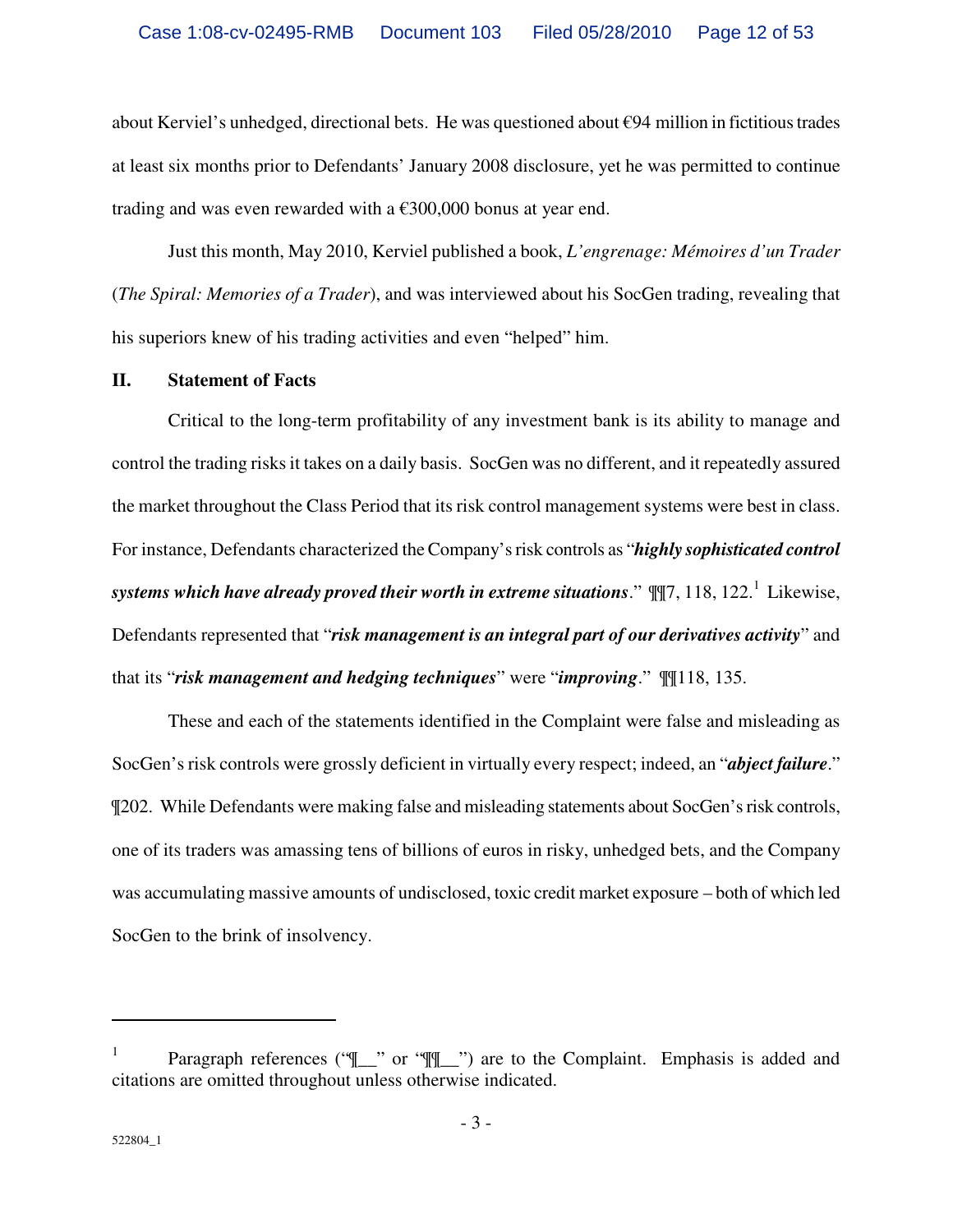#### **A. The Kerviel Fraud**

Throughout the Class Period, unbeknownst to investors, SocGen and its senior management allowed Kerviel, a 31-year-old junior trader on SocGen's "Delta One" arbitrage desk – whom they referred to as "*la cash machine*" – to run his own private hedge fund. ¶205. Kerviel engaged in massive unhedged, directional (or "naked") equity trades, ultimately exposing SocGen to  $\epsilon$ 50 billion in market risk (more than the market value of the entire Company). ¶¶4, 105.

Kerviel's nearly 1,000 unauthorized or "fictitious" transactions, beginning in 2005, triggered "*more than 70 'alert' warnings*" within SocGen and numerous warnings from Eurex (the options exchange), Fimat (which provides derivatives clearing and execution services), and French banking regulators. ¶¶5, 191(c), 215-216, 221. As early as February 2007, SocGen was notified by FIMAT Frankfurt concerning a number of Kerviel's trades. ¶¶200, 210. In March 2007, after a series of inspections, France's banking commission *twice* wrote Defendant Bouton directly about issues with SocGen's risk controls, including those involving the equity derivatives team where Kerviel worked. ¶¶210, 214. SocGen received additional warnings regarding Kerviel from multiple market exchanges and the Bank of France. *Id.* At the same time the Bank of France was questioning SocGen, Kerviel's activities added €88 million to the Company's profit and loss account. ¶5.

An internal e-mail, dated April 16, 2007, sent to Kerviel's supervisors and several financial controllers, identified *€94 million in "'fictitious' transactions" booked by Kerviel*. ¶211. When Kerviel was questioned, in response he admitted that he had "invent[ed] a lie," but the Company did nothing. ¶213. By late June-early July 2007, Kerviel had created a *€2.2 billion* accounting gap through his "fictitious transactions." *Id.* Still, nothing was done. *Id.*; *see also* ¶¶275-277, 281. Kerviel explained that "[SocGen] let me do them and encouraged me to do them." ¶205. In fact,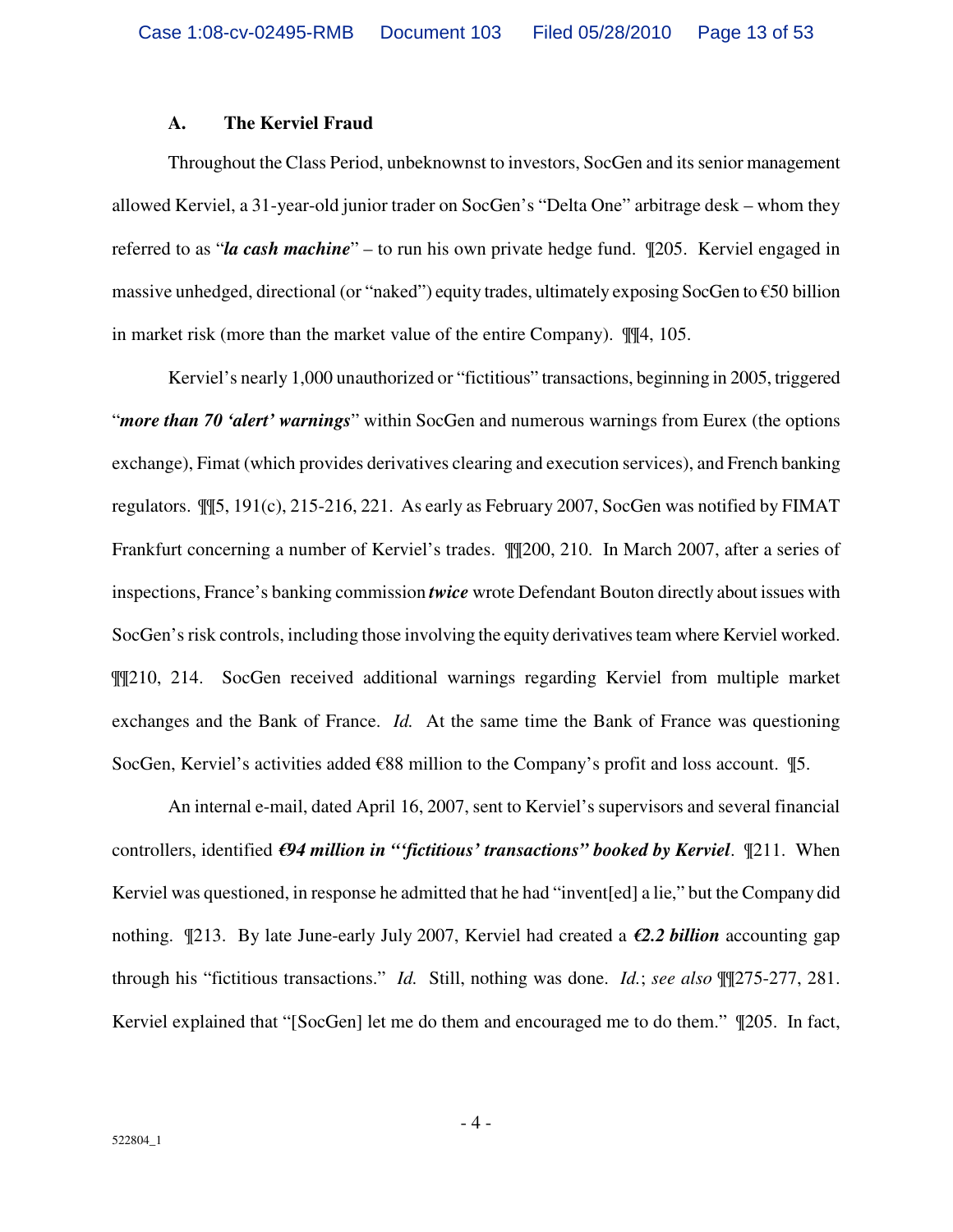Kerviel's trades were made in the open, in the middle of a busy trading desk – where everything was visible. ¶6.

A flurry of red flags continued throughout 2007. In November 2007, Eurex took the unusual step of notifying SocGen directly of Kerviel's trading activities. ¶215. This was quickly followed by a year-end 2007 SocGen *internal report* informing management that "measures dedicated to the permanent control were insufficient in both qualitative and quantitative terms, with regard to the necessity of preventing operational risk." ¶258. Meanwhile, Kerviel was unwinding his trades, recording an unprecedented gain of  $\epsilon$ 1.4 billion at year-end 2007 – an impossible profit given Kerviel's junior position and modest authorization level. ¶182. With Kerviel well in the black, SocGen continued to do nothing (¶¶208, 210), and for 2007, with profits in hand, SocGen rewarded Kerviel with a  $€300,000$  bonus. ¶198.

By January 2008, as Kerviel quickly opened new positions, his trading had spun out of control. Within a few short weeks, he had amassed an exposure of *over €50 billion* (\$65 billion). ¶¶17, 182. At this point, with its very solvency on the line, SocGen management was forced to stop the game and unwind Kerviel's positions, virtually overnight, taking a massive €4.9 billion loss in the process, all of which was ultimately disclosed on January 24, 2008. ¶¶18, 210.

#### **B. SocGen's Credit Market Exposure**

Beginning in 2005, through its CDO Group in New York, SocGen began building a portfolio of *undisclosed* and unhedged positions in RMBS and mezzanine CDOs, *i.e.*, CDOs backed by extremely risky junior (BBB and sub-BBB rated) tranches of RMBS securities (¶¶9, 111), with the goal of repackaging them and selling them to investors. While SocGen amassed over  $\epsilon$ 15 billion (\$22 billion) of assets tied to U.S. residential mortgages, Defendants grossly misrepresented SocGen's credit market *exposure*. For instance, in August 2007, SocGen assured the market that it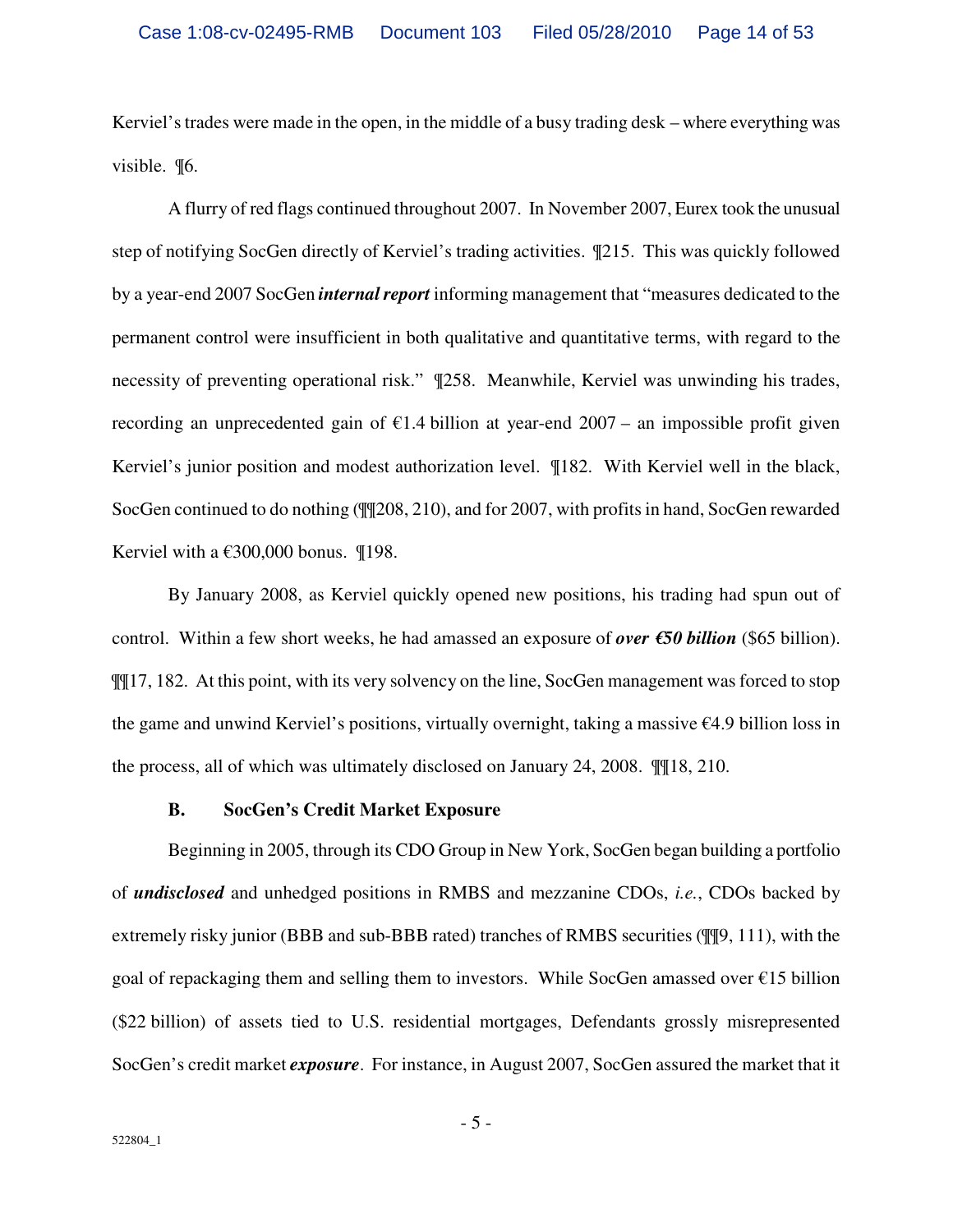had "*low exposure to the current credit market crisis*." ¶158. This statement was repeated to the market by numerous analysts, as it was a key factor in their valuations of SocGen's future cash flows and hence its stock price. ¶¶159-162. In September 2007, well after the market for these assets had tanked, Defendant Bouton represented that the credit crisis was "*under control*." ¶167. Bouton also stated that SocGen had only a "*marginal exposure*" to the subprime market. *Id.*

In November 2007, SocGen reported that it had a relatively benign writedown of only €230 million. In a November 7, 2007 conference call with analysts, the Company's CFO Frédéric Oudéa assured investors that SocGen had exposed its RMBS and CDO portfolios to a *vigorous "stress test*" to measure the Company's "*maximum potential losses*." ¶169. Oudéa even represented that SocGen had a "*small RMBS portfolio*." *Id.* 

At the same time, the Company was manipulating the valuation models for its CDOs and RMBS, creating the illusion that the assets did not require a further writedown. ¶¶232, 237. In fact, Defendants knew that SocGen's credit market assets were grossly overvalued. ¶180. For example, SocGen stopped using the ABX Index in its models in mid-2007 and simply plugged in various assumptions in order to buoy the value of these assets and avoid writing them down, or even disclosing them.<sup>2</sup>  $\mathbb{I}$  [15, 364.

On November 7, 2007, Defendant Bouton represented that the subprime market was "*gradually improving*" (¶176), and on November 22, 2007, SocGen management again reassured

<u>.</u>

<sup>2</sup> By mid-2007 (at the latest), the ABX Index was showing a precipitous increase in the cost of insurance for RMBS – meaning that RMBS products were becoming more volatile. SocGen's abrupt abandonment of the ABX Index in November 2007 becomes even more remarkable where, as here, SocGen only two months later re-adopted the ABX Index in order to take a  $\epsilon$ 2.05 billion writedown on its subprime assets, including an additional €1.1 billion writedown on its RMBS and CDO portfolios.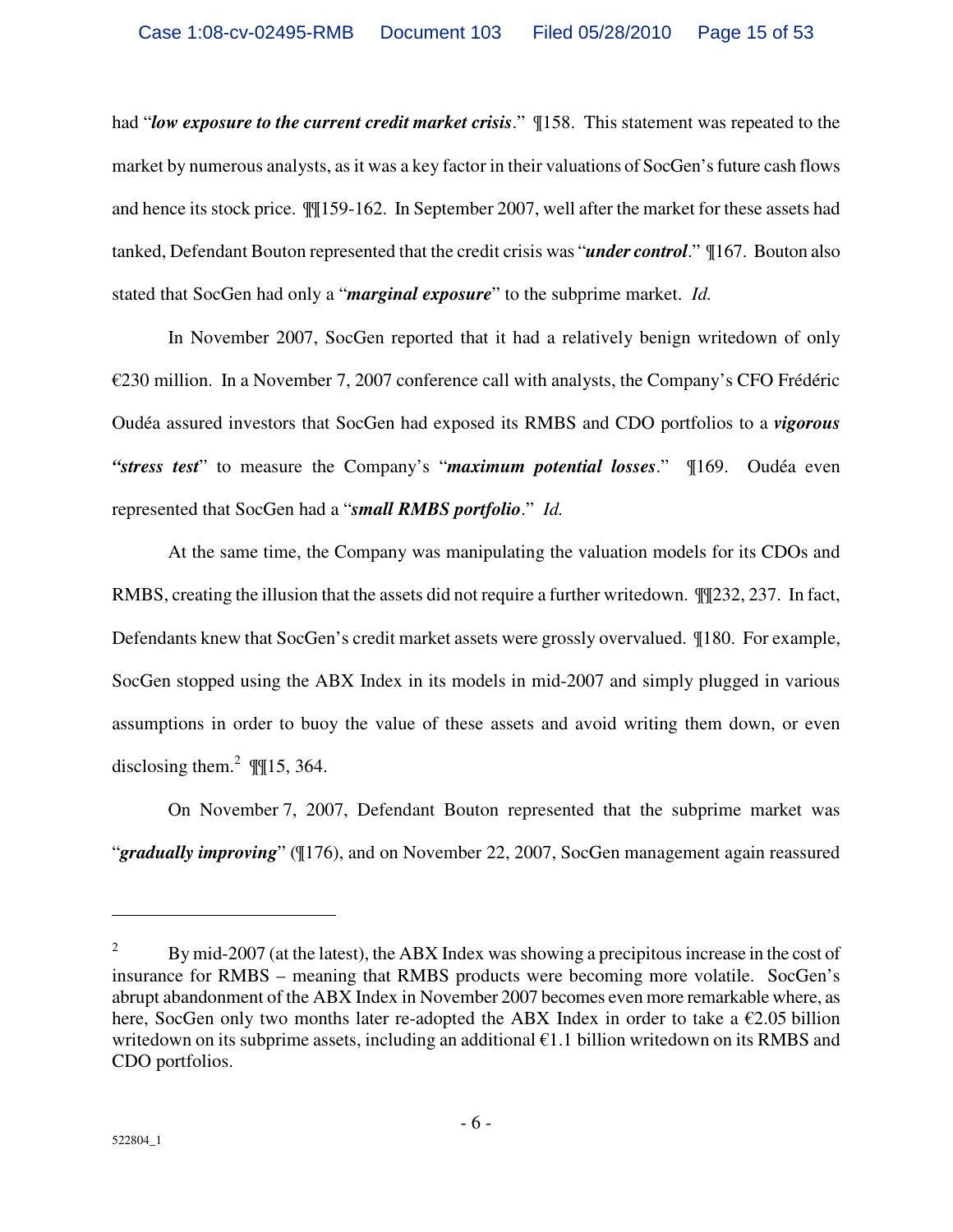analysts that there would be "*no further write-downs*." ¶177. Shortly thereafter, on December 19, 2007, Defendant Bouton stated that "he saw '*limited impact*' on the profitability of France's [second-largest] bank[] from the current subprime mortgage crisis." ¶178. Despite these explicit assurances, just weeks later, on January 24, 2008, SocGen shocked the market by announcing a massive, additional writedown of its credit market assets of €2.05 billion in Q4 2007 – *ten times larger than its previous writedown only two months prior.*  $\mathbb{I}$  [18, 184. SocGen, as it turned out, ranked second in all of Europe for its credit market exposure, behind only UBS. ¶184.

Beginning in late 2006 and into 2007, the ABX Index showed that *all* RMBS tranches were being adversely affected by the mortgage crisis. ¶366. By Q1 2007 and Q2 2007, SocGen New York had already experienced major difficulties in valuing its RMBS and CDO portfolios. ¶¶229- 230, 232, 237, 243. According to CW1, by mid-2007, SocGen New York switched from the "markto-market" valuation method to the "mark-to-model" valuation method because no active market existed by which to determine the value of SocGen's subprime and credit market-related assets. ¶230. At the same time, SocGen competitors began to announce writeoffs for their CDO and RMBS assets and credit agencies began downgrading the ratings for such products. ¶229. According to CW2, during a two-week period in Q1 2007 and Q2 2007, the heads of CDO structuring and RMBS issued an *urgent mandate* to the IT department to change the parameters of its hundreds of valuation models in order to obtain a more acceptable valuation of SocGen's CDOs. ¶237. Despite changing the models' parameters (*e.g.*, recovery rates, default rates, etc.), SocGen was still unable to come up with an acceptable valuation for its CDOs.<sup>3</sup> *Id.* 

<sup>3</sup> By late 2006 and early 2007, according to CW5, SocGen was experiencing greater difficulty in finding buyers for its CDO products. ¶243. For example: (i) at *weekly sales meetings* held in New York, it became clear that it was increasingly difficult to sell SocGen RMBS and CDO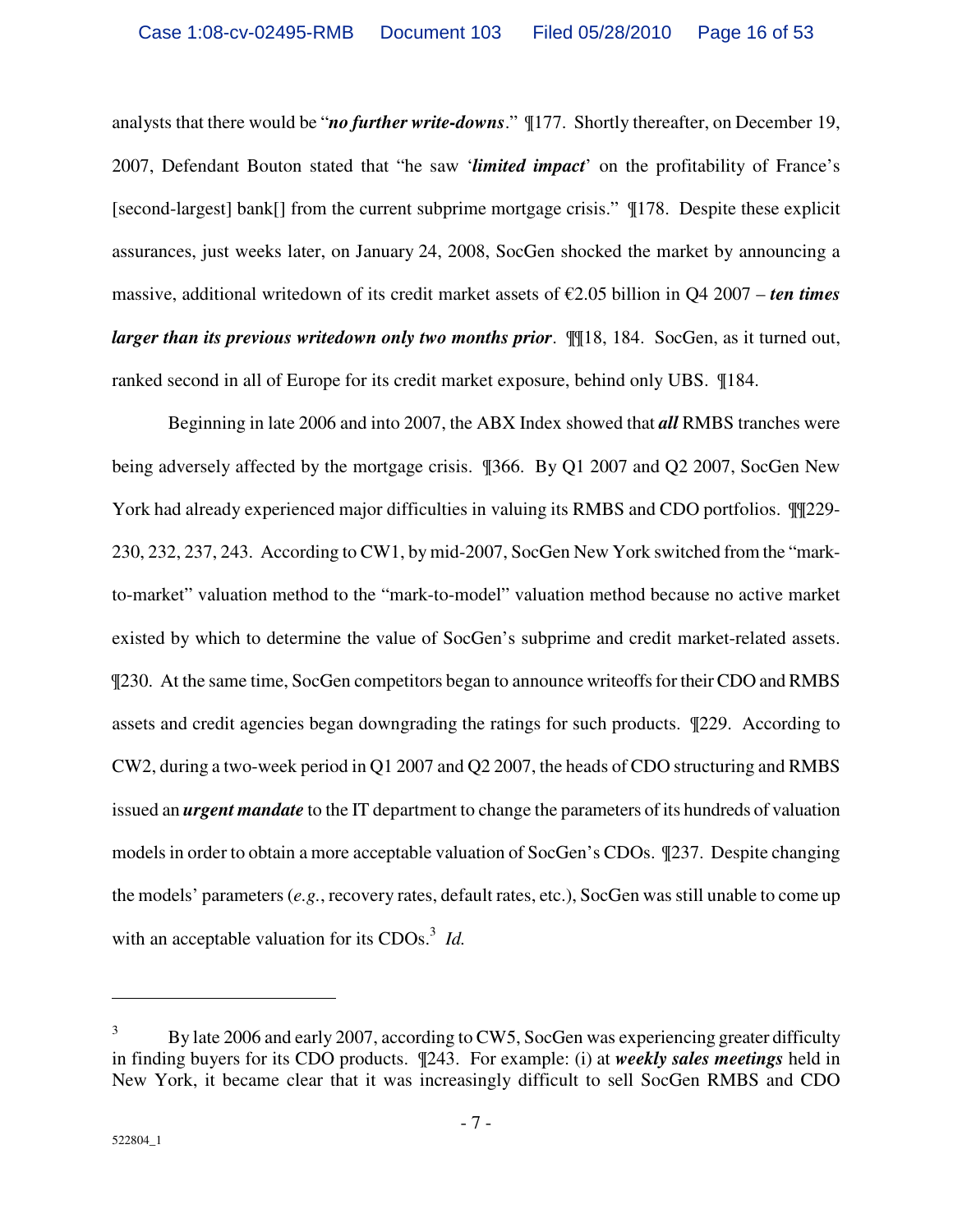Days before SocGen's January 24, 2008 announcement, the market reacted swiftly to leakage that SocGen would have to take drastic, additional credit market writedowns. ¶183. During the period from January 18-21, 2008, the Company's stock price dropped 16% from  $\epsilon$ 93 to  $\epsilon$ 78.52. ¶461. When the Kerviel fraud and credit market fraud were disclosed together on January 24, 2008, to create "noise," SocGen's stock dropped from  $\epsilon$ 79.08 to  $\epsilon$ 75.81, or  $\epsilon$ 3.27 per share, on heavy volume of over 26 million shares. ¶462. SocGen's ADR shares in the United States similarly lost value as a result of these revelations, on extremely high volume. *Id.*

# **C. The Market Learns the Truth About SocGen's Shoddy Risk Controls**

While Defendants pretended to be "shocked" that gambling was going on at SocGen, investigators soon learned that Defendants knew all along. In light of Kerviel's trades questioned by Eurex in November 2007, "Société Générale SA struggled . . . to defend its stated assertion that Jerome Kerviel . . . acted entirely undetected for almost a year as his trading positions climbed to tens of billions of euros." ¶187(b). Indeed, Kerviel's "fictitious trading started as far back as 2005 – a year earlier than the bank had acknowledged" (¶188(c)), and SocGen had been warned all along about Kerviel's risky bets. The numerous internal and external warnings in response to Kerviel's trades "raise<sup>[d]</sup> further questions about the bank's internal control systems."  $\P$ 191(a).

<u>.</u>

products (¶245); (ii) the *inventory reports* showed decreased turnover of RMBS and CDO products throughout 2006 ( $\mathcal{Z}(246)$  – in fact, the RMBS and CDO products showed no activity ( $\mathcal{Z}(371)$ ; and (iii) *daily and monthly cash reports* showed that SocGen was receiving much less revenue on its  $CDOs - a clear indication that defaults had increased (M/247, 371). These facts demonstrate the$ falsity of Defendants' statements regarding the valuation of SocGen's credit market assets and the likelihood of further writedowns.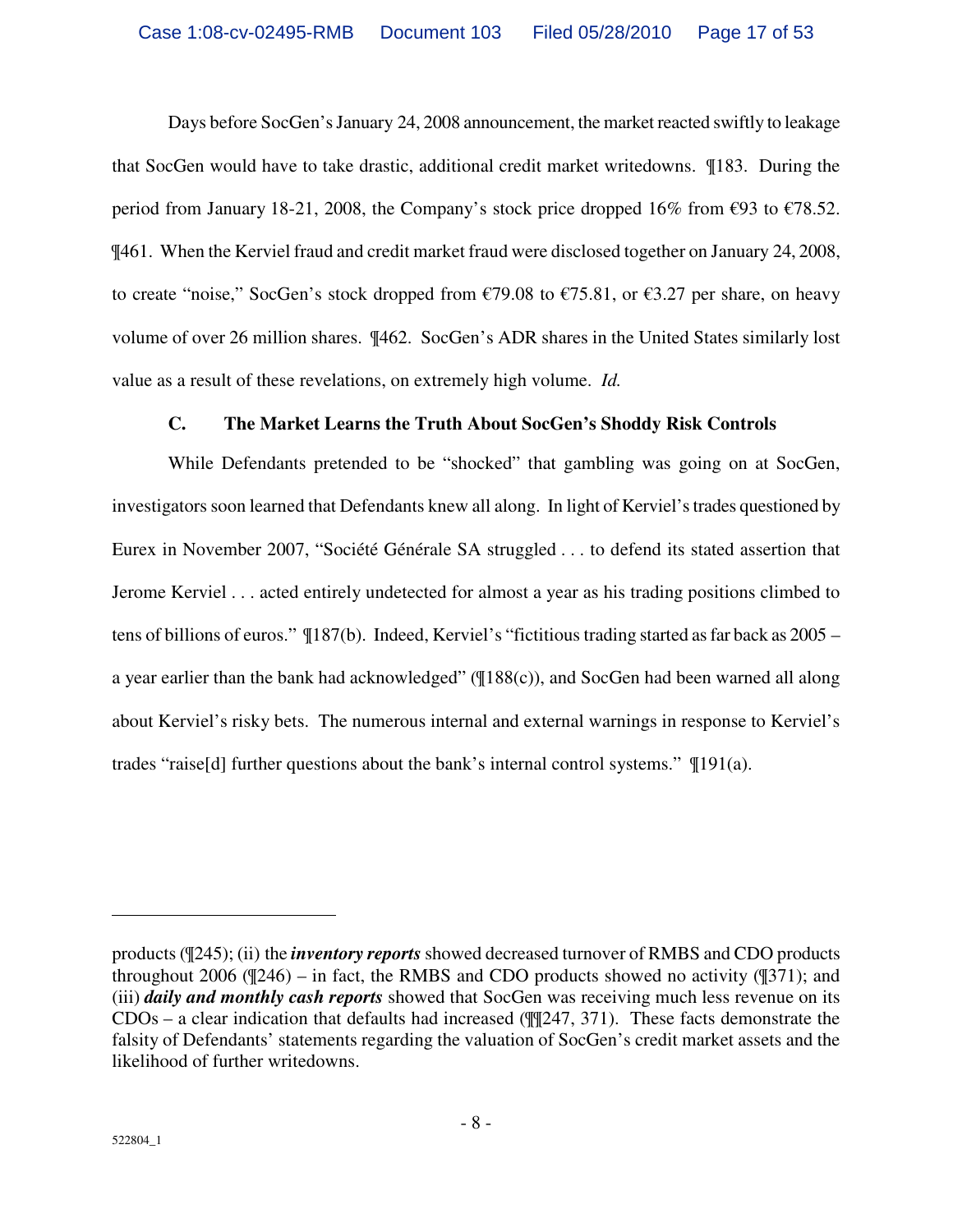Charlie McCreevy, the EU's internal market commissioner, described SocGen as having "*fundamental control weaknesses*," and described the fact that it had allowed a single trader to risk its entire market value as "*abject carelessness*." ¶191(c).

#### **D. SocGen's False Financial Statements**

As a result of the Kerviel fraud, SocGen restated its operating income and net income for each quarter in 2007. ¶¶8, 282, 323-324. A table of restated amounts (¶324) is attached hereto as Appendix A.

In May 2008, SocGen admitted that its 2007 financial results were in fact *not* prepared in accordance with IFRS and could no longer be relied upon. ¶323. By not timely recording or disclosing the financial impact of the Kerviel fraud, SocGen violated numerous IFRS standards, including, but not limited to, IFRS 7, IAS 1, IAS 10, IAS 30, IAS 32, IAS 34, and IAS 39. ¶319(a). Moreover, by restating its previously issued 2007 financial results, the Company admitted that its financial results for 2007 were materially false and misleading when originally prepared. ¶¶325- 326. In accordance with IFRS standards (IAS 8), the information that caused the misstatements *was available to the Company when the financial statements for those periods were authorized and issued* and could reasonably be expected to have been obtained *and taken into account* when the financials were prepared. ¶326.

Defendants also violated IFRS by failing to (i) disclose its true exposure to credit market assets, including CDOs and U.S. RMBS, and (ii) timely write down these toxic assets. ¶319(b). Defendants violated IFRS by failing to disclose in its 2007 financial statements "*the significance of financial instruments [including CDOs, RMBS, and related assets] to the entity's financial position and performance*" and "*the nature and extent of risks arising from financial instruments to which the entity is exposed during the period and at the end of the reporting period, and how*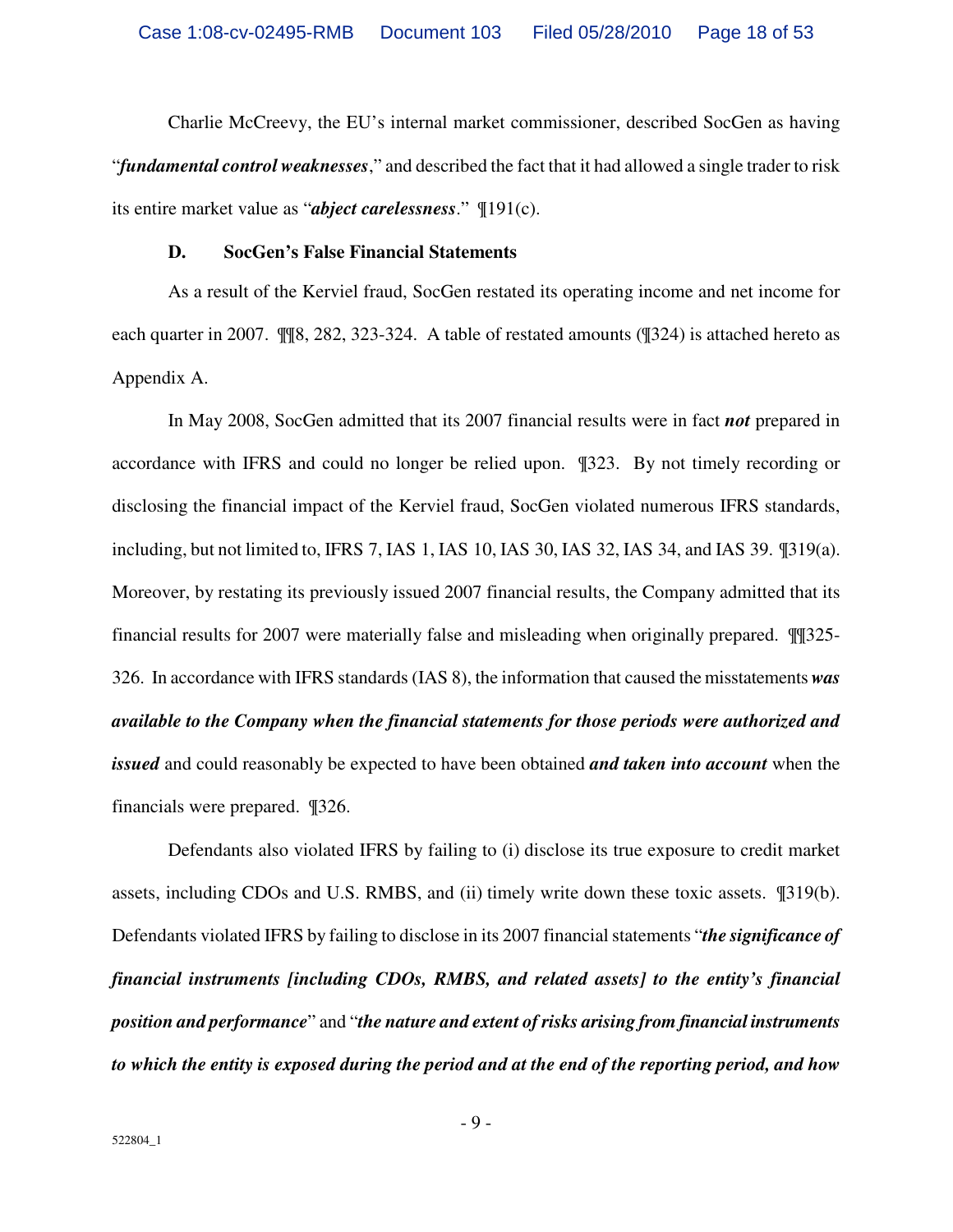*the entity manages those risks*" (IFRS 7). ¶332. While Defendants hinted at SocGen's exposure in November 2007, they misrepresented and otherwise failed to disclose the Company's full exposure until January 2008. ¶¶184, 457. By 2007, SocGen had amassed more than €15 billion (\$22 billion) of these assets (¶¶345-354), which, *together with the information available to Defendants*, *i.e.*, effects of the U.S. financial crisis (¶¶355-356), *information from SocGen's subsidiary TCW* (¶¶357-360), *ABX Index valuation information* (¶¶361-368), and SocGen's knowledge that the market for CDOs and RMBS had become illiquid (¶¶369-371), *rendered SocGen's exposure critical to the market and required its disclosure*.

In addition, SocGen failed to timely write down its credit market assets in violation of IFRS. SocGen improperly valued these assets using internally generated valuation models that relied on variables and highly subjective forward-looking estimates supplied by SocGen's own traders (¶342), discussed above, which were inconsistent with actual market conditions. *Id.* Even in November 2007, when Defendants began writing down the value of its credit market assets, SocGen recorded only a marginal writedown of  $\epsilon$ 230 million, which did not reflect the true value of these assets. ¶343. Only when it could couple its writedowns with the Kerviel fraud, did SocGen announce its over €2 billion writedown in subprime-related losses, based on the ABX Index and the illiquidity of these assets – the same two factors intentionally disregarded just two months earlier. ¶344.

# **E. The Individual Defendants' Insider Trading and SocGen's Repurchase Program**

At the same time Defendants were concealing the massive risks being taken by SocGen and falsely representing that the Company's stock was undervalued through a stock repurchase program totaling €1.1 billion, the Individual Defendants unloaded over 2.3 million inflated SocGen shares for more than  $\epsilon$ 225 million – between 50% and 81% of their individual shares.  $\P$ 416.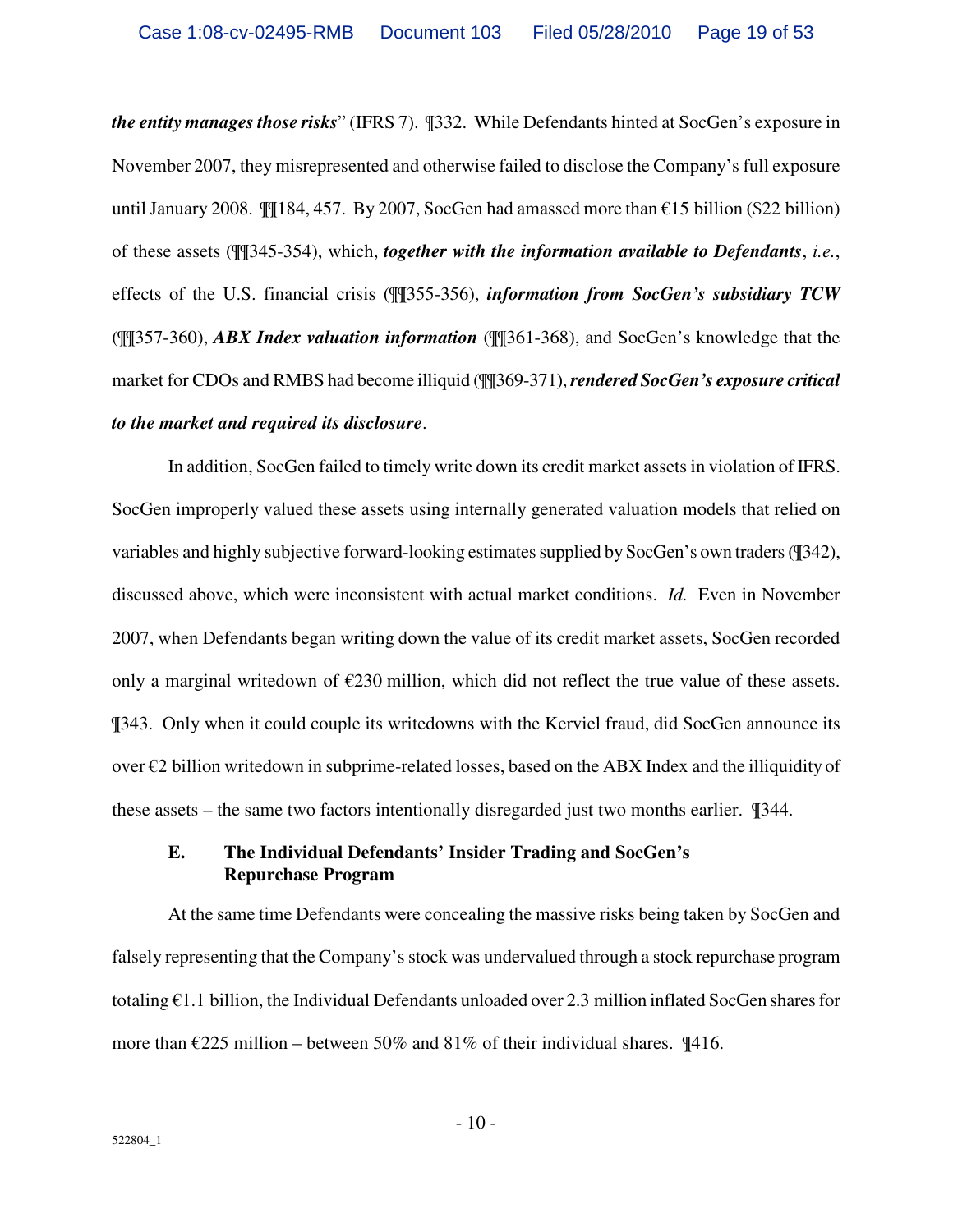## **F. Government Investigations and Charges**

Following SocGen's January 24, 2008 announcement, government agencies in both France and the United States initiated investigations of the Company in response to SocGen's January 24, 2008 revelations.  $\P$ 251. Ultimately, the French Banking Commission fined SocGen  $\epsilon$ 4 million – its largest fine ever – for the Company's deficient internal controls and violations of French banking laws, noting that the failures were "*serious deficiencies*" that were "*beyond the repetition of simple individual failures*." ¶¶255-261. The Autorite des Marches Financiers ("AMF"), the French equivalent to the SEC, sent letters of grievance opening proceedings against Defendants Day and Mustier based on their stock sales. ¶265. The French Finance Ministry concluded that SocGen's woefully inadequate internal controls were to blame for allowing the Kerviel fraud to occur. ¶¶252- 253.

#### **III. The Complaint Sufficiently Pleads a Claim Under §10(b) and Rule 10b-5**

#### **A. The Applicable Rule 12(b)(6) Standards**

"Motions to dismiss are generally viewed with disfavor." *Freudenberg v. E\*Trade Fin. Corp.*, No. 07 Civ. 8538, 2010 U.S. Dist. LEXIS 46053, at \*11 (S.D.N.Y. May 11, 2010). As such, when "faced with a Rule  $12(b)(6)$  motion to dismiss a  $\S10(b)$  action, courts must . . . accept all factual allegations in the complaint as true." *Tellabs, Inc. v. Makor Issues & Rights, Ltd.*, 551 U.S. 308, 322 (2007). "Under Section 10(b) of the Exchange Act, 15 USC §78j(b), and Rule 10b-5, 17 C.F.R. 240.10b-5(b), a plaintiff must plead six elements: (1) a material misrepresentation or omission; (2) scienter; (3) a connection between the misrepresentation or omission and purchase or sale of a security; (4) reliance; (5) economic loss; and (6) loss causation." *E\*Trade*, 2010 U.S. Dist. LEXIS 46053, at \*12-\*13.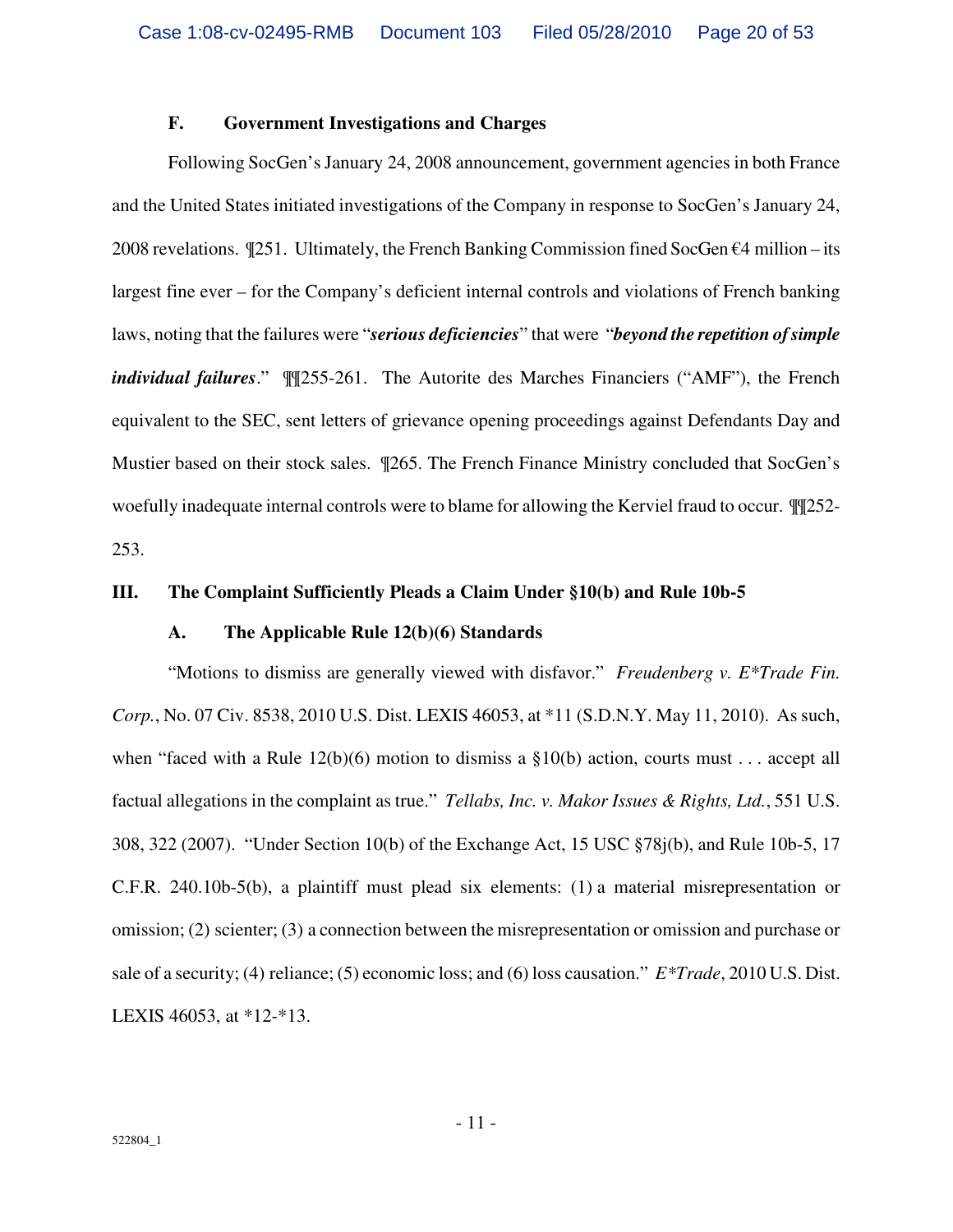## **B. The Complaint Sufficiently Alleges Materially False and Misleading Statements**

To sufficiently allege false and misleading statements the Complaint must ""'(1) specify the statements that  $\dots$  were fraudulent, (2) identify the speaker, (3) state where and when the statements were made, and (4) explain why the statements were fraudulent."'" *Novak v. Kasaks*, 216 F.3d 300, 306, 314 (2d Cir. 2000) ("'The primary purpose of Rule 9(b) is to afford defendant fair notice of the plaintiff's claim and the factual ground upon which it is based.'"); *accord* 15 U.S.C. §78u-4(b)(1).

A statement or omission is material if a reasonable investor would have considered it significant in making the investment decision. *In re Ambac Fin. Group, Inc.*, No. 08 Civ. 411 (NRB), 2010 U.S. Dist. LEXIS 16701, at \*71 (S.D.N.Y. Feb. 22, 2010). Pleading materiality, however, "poses a very low burden," and "the trier of fact usually decides the issue." *E\*Trade*, 2010 U.S. Dist. LEXIS 46053, at \*18-\*19; *In re Nortel Networks Corp. Sec. Litig.*, 238 F. Supp. 2d 613, 627 (S.D.N.Y. 2003).

The Complaint satisfies this standard by identifying statements concerning: (i) SocGen's risk control management systems (*see, e.g.*, ¶¶118, 122-125, 130-131, 135, 139, 143-147, 150-151, 156, 158-162, 169); (ii) the extent and nature of SocGen's undisclosed credit market exposure (*see, e.g.*,  $\P$ [119, 141, 156, 158-162, 167); (iii) the valuation and potential writedowns of its RMBS and CDO portfolios (*see, e.g.*, ¶¶120, 169, 177-178); and (iv) SocGen's false financial statements (*see, e.g.*, ¶¶134, 137-139, 158, 170). The Complaint identifies where and when the statements were made and who was responsible for them. *See, e.g.*, ¶¶118-120, 122-125, 130-131, 134-135, 137-139, 141, 143- 147, 150-151, 156, 158-162, 167, 169-170, 177-178. The Complaint also alleges with specificity the reasons *why* each statement was false and misleading when made – the underlying *facts*. *Cf.* 15 U.S.C. §78u-4(b)(1). *See, e.g.*, ¶¶142, 157, 164, 168, 173, 179-181 (SocGen's credit market exposure and writedowns); ¶¶126-128, 133, 136, 140(c), 148-149, 152-153, 163, 171-172, 182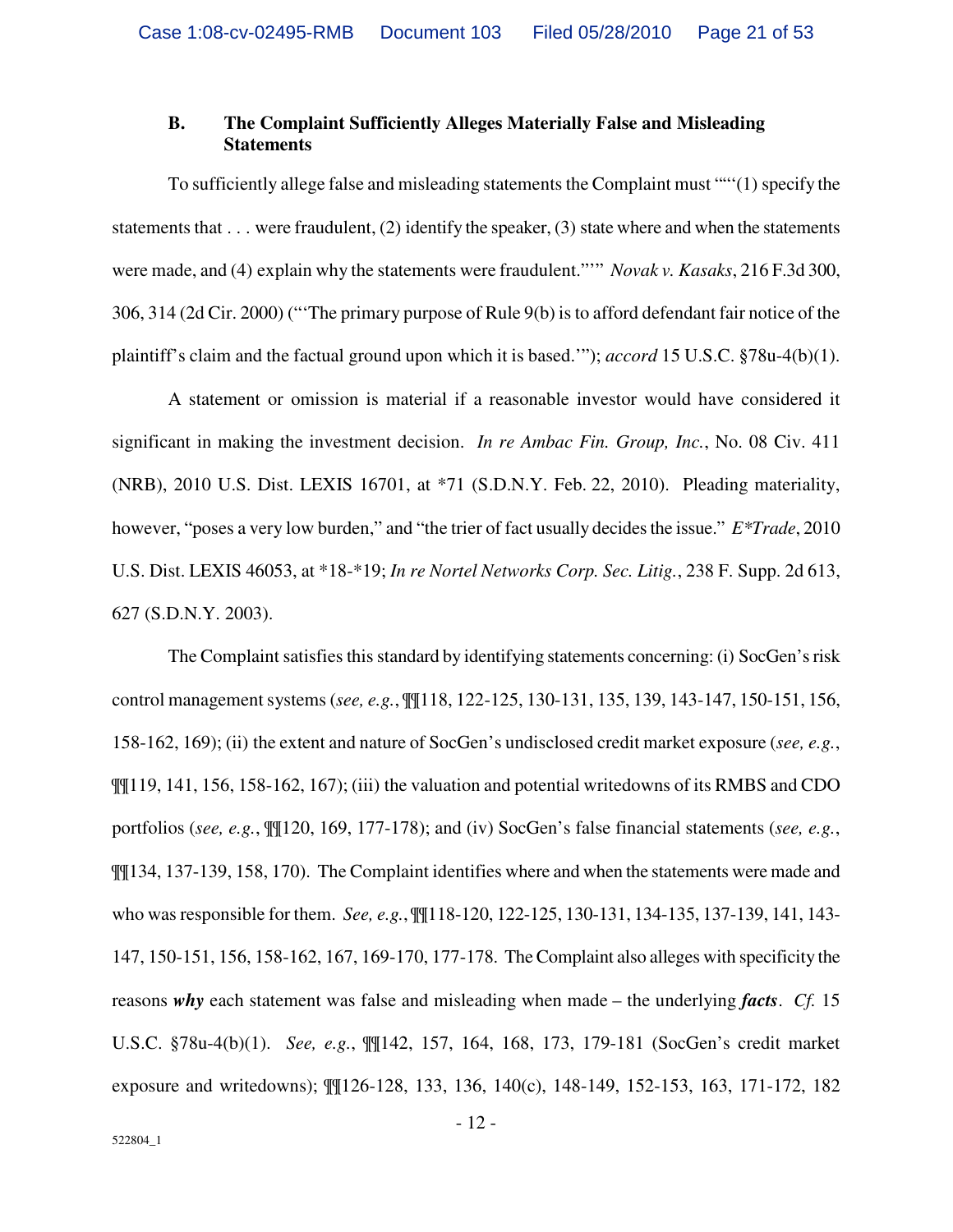(SocGen's risk control management systems); ¶¶140, 154-155, 163, 165-166,, 171, 174-175 (SocGen's false financial statements).<sup>4</sup>

In light of the Complaint's well-pled allegations, Defendants' "puzzle pleading" argument (Defs' Mem. at 23-24) is misplaced. The Complaint's block quotes simply offer context and highlight the particularly relevant portions of Defendants' statements. *In re NTL Inc. Sec. Litig.*, 347 F. Supp. 2d 15, 22 (S.D.N.Y. 2004) (the complaint does not resort to "puzzle pleading" by "reproducing blocks of text" when "the complaint[] specifically identif[ies] the date, publication and speaker of each of the alleged misstatements or omissions"); *In re First Marblehead Corp. Sec. Litig.*, 639 F. Supp. 2d 145, 154 (D. Mass. 2009) (rejecting claim that "Lead Plaintiffs have engaged in puzzle pleading by reproducing blocks of text without specifying which portions are false or misleading"). Further, the Complaint is organized in such a manner that the Court is not required to match allegations to determine Plaintiffs' claims.

# **1. Defendants' Risk Control Management Statements Are Both False and Actionable**

Defendants blatantly misrepresented SocGen's risk control management systems, including, for example, that they were "*highly sophisticated*" (¶7) and that SocGen engaged in a *daily analysis* of its risk exposures. ¶¶109, 130. SocGen also issued countless statements detailing SocGen's risk management procedures. *See, e.g.*, ¶124. Defendants later acknowledged these statements were

<sup>4</sup> The suggestion that Defendants' statements somehow were protected by general cautionary language in AMF filings is not a defense here. Defs' Mem. at 2-3 (Docket No. 101). Cautionary language does not shield statements that defendants know are false and misleading at the time the statements are made. *In re AOL Time Warner Sec. &* "*ERISA*" *Litig.*, 381 F. Supp. 2d 192, 223 (S.D.N.Y. 2004) ("After all 'no degree of cautionary language will protect material misrepresentations or omissions where defendants knew their statements were false when made.'") (quoting *Milman v. Box Hill Sys. Corp.*, 72 F. Supp. 2d 220, 231 (S.D.N.Y. 1999)).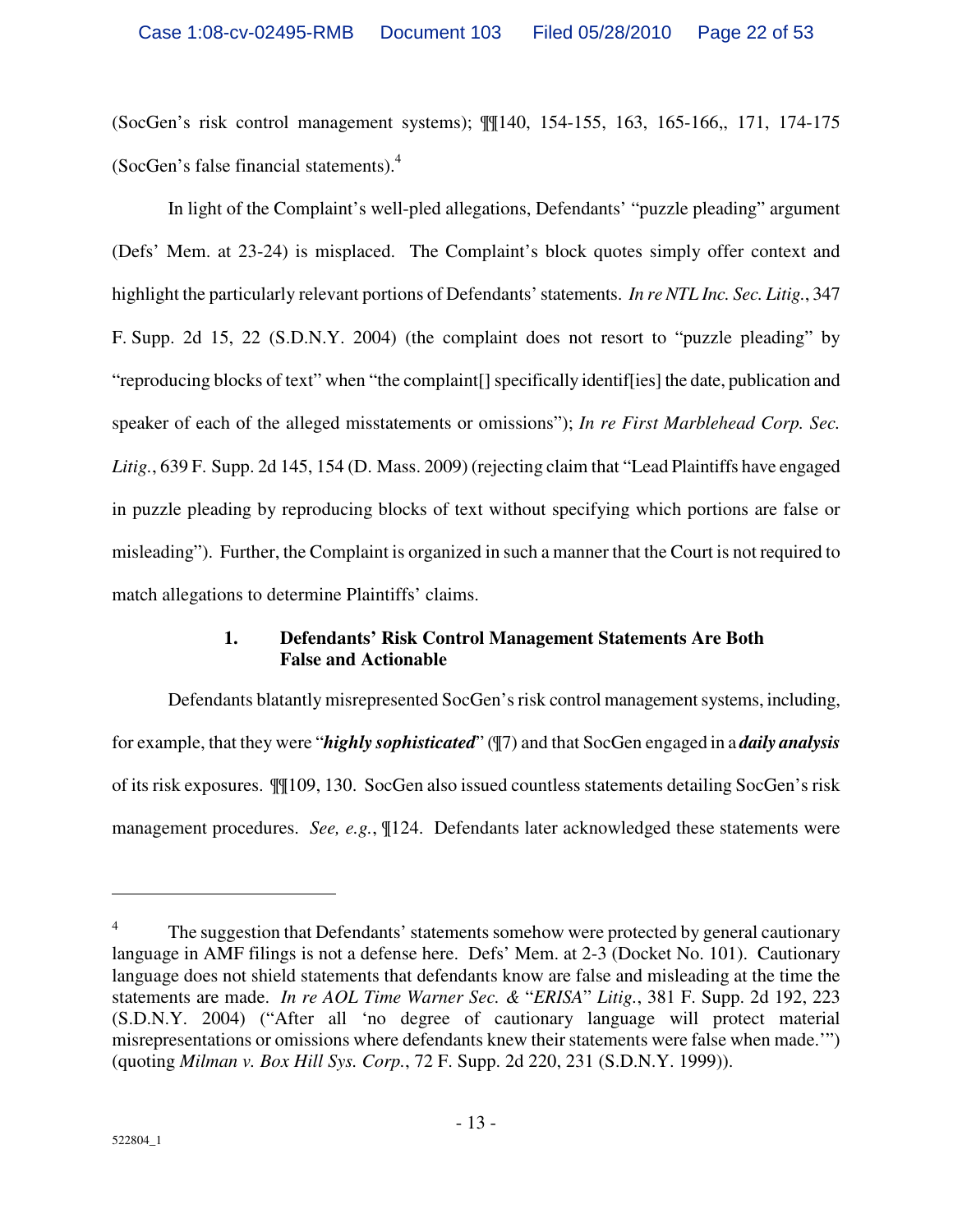false.  $\mathcal{Z}$ 5 ("our derivatives business was going 130 miles an hour, risk control was only going 80"); Defs' Mem. at 24 ("there was a breakdown in controls in the Delta One area").

In the context in which these statements were made and in light of SocGen's "leading expertise in derivatives" (¶162), these statements are of a genre that have been deemed actionable in many other cases. *See, e.g.*, *Shapiro v. UJB Fin. Corp.*, 964 F.2d 272, 283 (3d Cir. 1992) (defendants' statement that "internal controls not only existed, but were properly centralized, supervised, and managed . . . if made knowingly or recklessly, are actionable"); *E\*Trade*, 2010 U.S. Dist. LEXIS 46053, at \*48-\*49 ("Because the misstatements regarding risk management, discipline, monitoring and credit quality are 'misrepresentations of existing facts,' that would have misled a reasonable investor, . . . they are actionable."); *In re RAIT Fin. Trust Sec. Litig.*, No. 2:07-cv-03148- LDD, 2008 U.S. Dist. LEXIS 103549, at \*22 (E.D. Pa. Dec. 22, 2008) (statements "that the January 2007 Registration Statement misrepresented the credit underwriting and monitoring processes that existed at the time of filing" held actionable); *In re Oxford Health Plans, Inc. Sec. Litig.*, 187 F.R.D. 133, 140 (S.D.N.Y. 1999) (statements downplaying computer and internal control problems held actionable).

Defendants' characterization of the misstatements as nonactionable general descriptions of SocGen's controls (Defs' Mem. at 24) fails on at least two levels. First, it ignores the fact that such terms "in a commercial context are reasonably understood to rest on a factual basis that justifies them as accurate, the absence of which renders them misleading." *Virginia Bankshares, Inc. v. Sandberg*, 501 U.S. 1083, 1093 (1991). Second, certain of Defendants' statements were specific to the very derivatives trading engaged in by Kerviel, the very core of SocGen's business, which, according to the Company, "*has only been possible, and more importantly, acceptable, thanks to the parallel development of a strong expertise in the management of risks linked to derivatives*."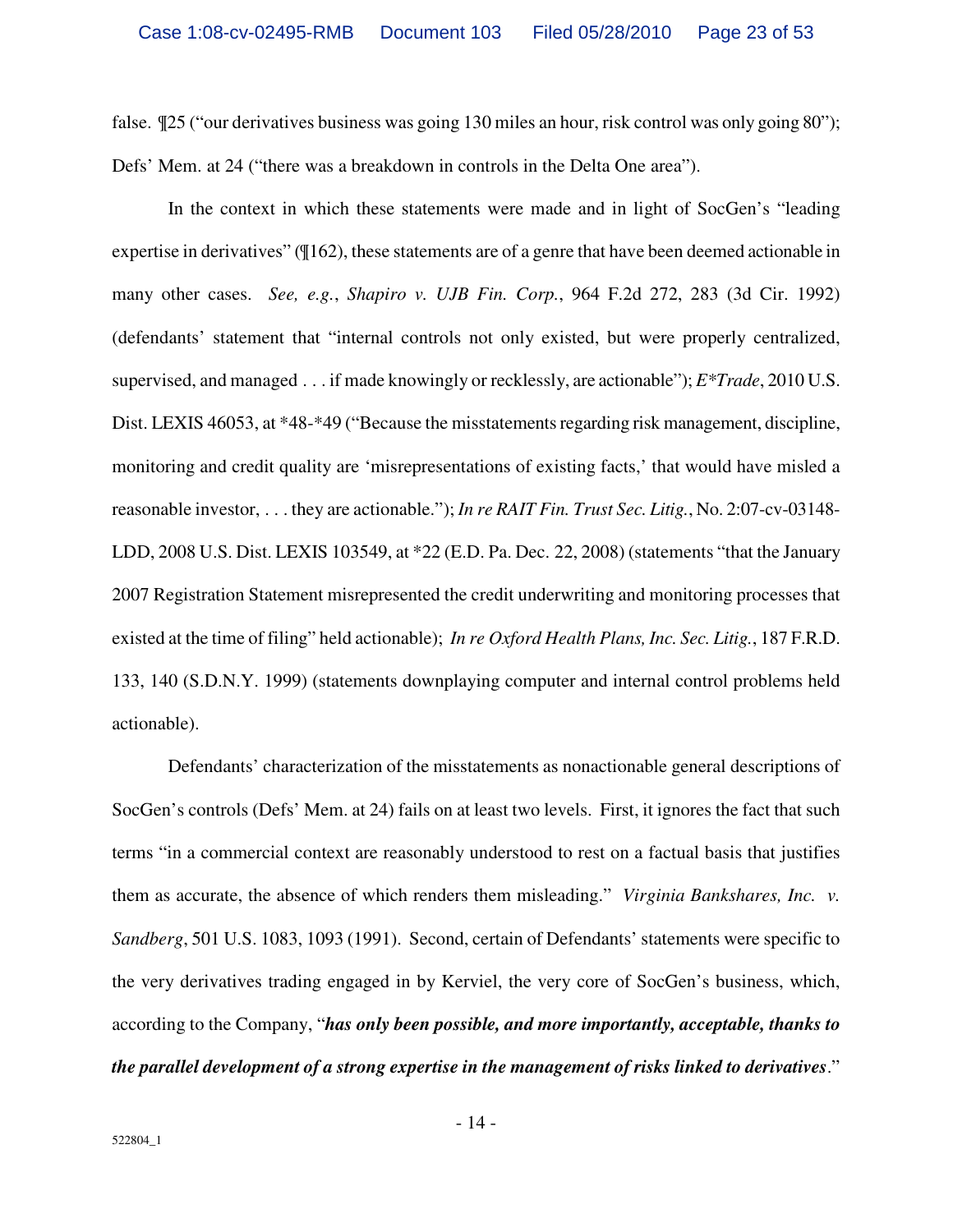¶125. These repeated statements were material to the market's valuation of SocGen because it was a leader in highly risky derivatives trading.

The quality of SocGen's risk controls was also material to its credit market exposure and writedowns. In fact, in August 2007, Deutsche Bank "upgraded" SocGen's stock, in part, because "[w]e have also no doubt on the quality of internal procedure to highlight potential [credit market, subprime and LBO] weaknesses." ¶162; *see* ¶161 (SocGen credit market risk "closely monitored"). And in November 2007, Defendant Oudéa was quite specific in his reassurance to the market regarding SocGen's "significant experience in *market risk management*." ¶169.

Each statement was patently false and misleading for a number of reasons, including those documented by the French Finance Minister (¶¶252-253), the French Banking Commission (¶¶255- 263), the Special Committee Report (¶¶279-280), and the Mission Green Report (¶¶271-278). In fact, the French Banking Commission likewise concluded that there were "*serious deficiencies*" in SocGen's internal control systems that went "*beyond the repetition of simple individual failures*." ¶261.

# **2. Defendants' Statements Concerning SocGen's Credit Market Exposure Are Both False and Actionable**

# **a. Defendants Misrepresented SocGen's Credit Market Exposure**

At a time when other banks worldwide were reporting massive writedowns on credit market assets such as CDOs, RMBS and other securitized, fixed income assets, Defendants repeatedly represented that SocGen's exposure to such assets was "*low*," "*negligible*," "*very limited*," and "*under control*," and that the brewing credit crisis would have only a "*limited impact*" on the Company's financial condition. ¶¶12, 119-120, 158-162, 167, 178. Similar statements have been held actionable, as the "concealment of specific information related to [a] Portfolio's subprime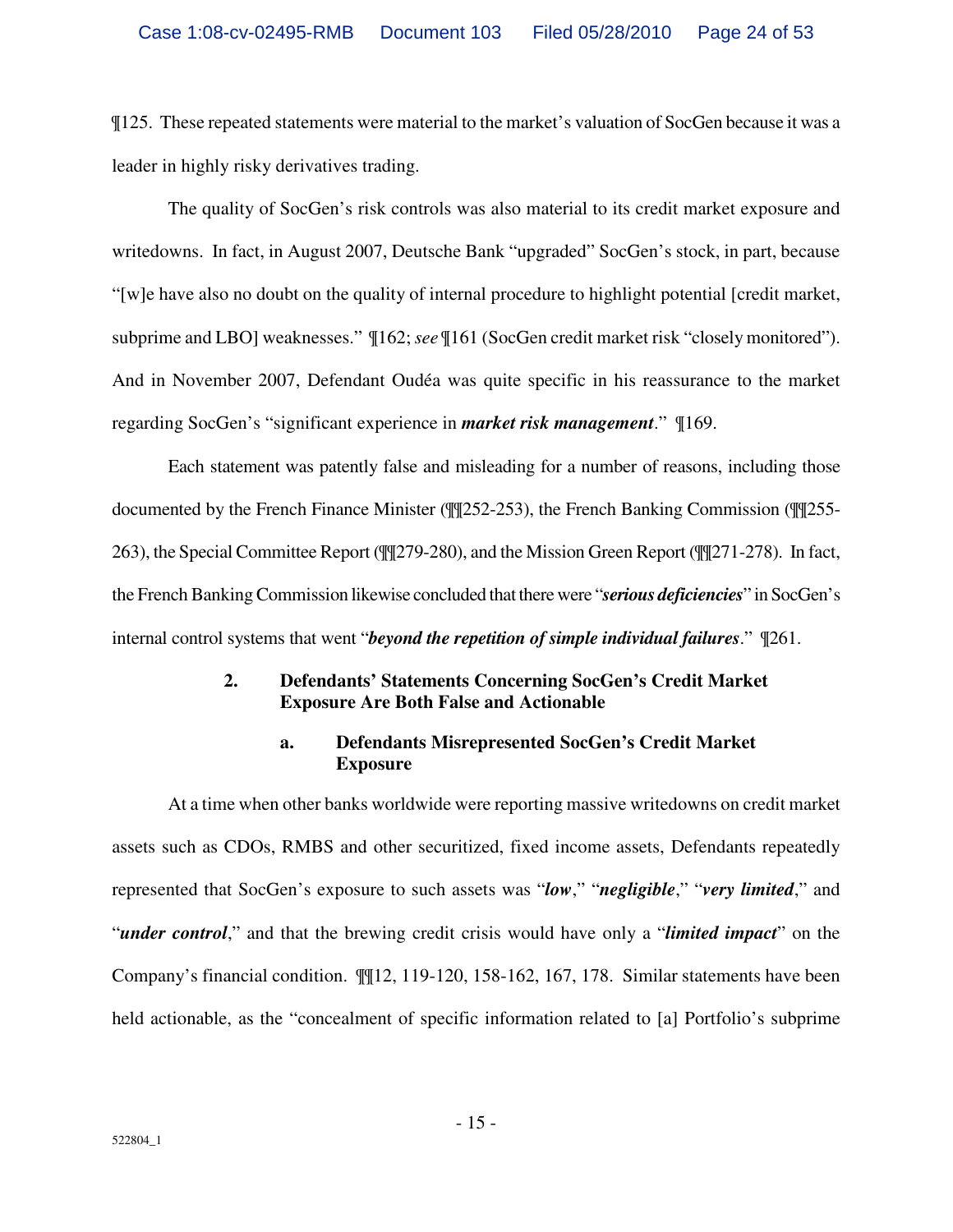*exposure* and contents" may mislead investors. *In re MoneyGram Int'l, Inc.*, 626 F. Supp. 2d 947, 978 (D. Minn. 2009).

Conference calls with industry analysts, along with those analysts' reports to the market, remove any doubt that Defendants' statements regarding SocGen's credit market exposure were material to the market. For example, following SocGen's August 2, 2007 announcement that it has "*low exposure to the current credit market crisis*" (¶158), equity analysts at two major investment banks upgraded or maintained their rating because of SocGen's low exposure. ¶¶161-162; *see Dirks v. SEC*, 463 U.S. 646, 658-59 (1983) ("information that the analysts obtain normally may be the basis for judgments as to the market worth of a corporation's securities").

Moreover, the issue is not about "disaggregating" their RMBS holdings or the percentage of investment banking *revenue* attributable to SocGen's credit market portfolio. Defs' Mem. at 25. Defendants' statements were both actionable and false because SocGen did not have "[l]ow exposure to credit risk segments" (¶160), and investors were particularly interested in its exposure to these toxic assets given their illiquidity (and, accordingly, their risk) and the fact that other banks were writing down similar assets.<sup>5</sup>

 $\overline{a}$ 

<sup>5</sup> The facts in *Fulton County Employees' Ret. Sys. v. MGIC Inv. Corp.*, No. 08-C-0458, 2010 WL 601364 (E.D. Wis. Feb. 18, 2010), relied on by Defendants, are distinguishable from the facts here. In *MGIC*, the defendants' statements regarding MGIC's underwriting practices were not actionable because defendants never suggested that those underwriting practices "insulated" MGIC from the subprime crisis. *Id.* at \*5. Here, however, when discussing their CDO exposure, Defendants affirmatively reassured investors that they were protected from the credit market crisis by stating their exposure was "limited," "negligible," and "minimal." ¶¶12, 52, 120, 167, 178.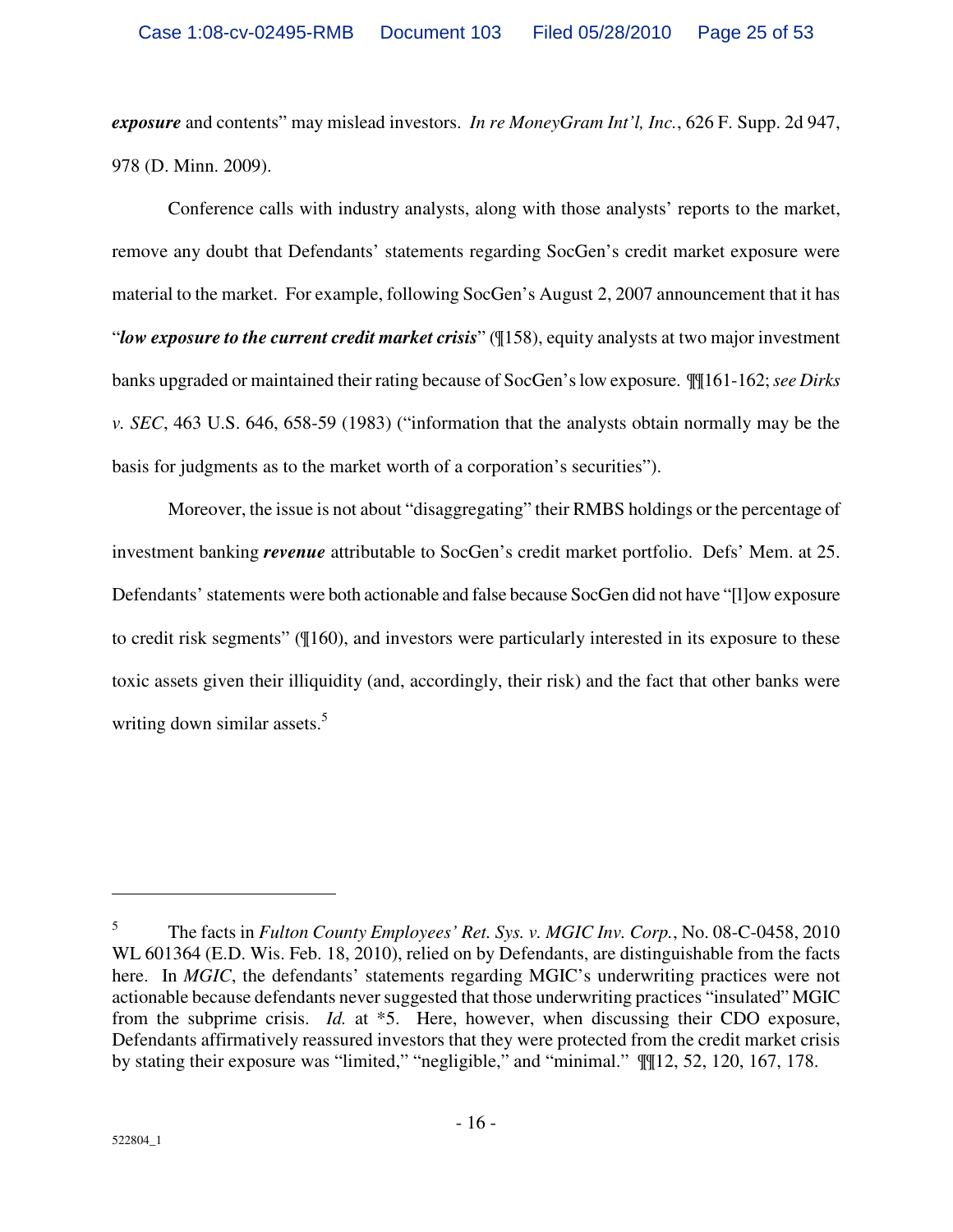#### **b. Defendants' Statements Concerning SocGen's Credit Market Writedowns Were False and Misleading**

After writing down a mere  $\epsilon$ 230 million in Q3 2007, Defendants reassured analysts and investors that SocGen would have "*no further write-downs*" of its credit market assets in Q4 2007. ¶177. Indeed, at the same time Defendant Bouton was discussing SocGen's modest writedown, he stated that the subprime market was "*gradually improving*." ¶176.

These statements are actionable because Defendants knew that SocGen's credit market assets *were* illiquid, and other banks were writing down credit market assets. ¶¶173, 175, 180. Accordingly, this was precisely the sort of information that mattered to analysts and the market. ¶¶159-162; *see E\*Trade*, 2010 U.S. Dist. LEXIS 46053, at \*19 ("A material omission is actionable '[e]ven if, [Defendants] were not able to quantify the exact impact of the defect at the time of the filing [of the Company's SEC report].'"); *In re Vivendi Universal, S.A. Sec. Litig.*, 381 F. Supp. 2d 158, 182 (S.D.N.Y. 2003) (statements that a company was "financially solid" were actionable where defendants did not have a reasonable basis for them).

Defendants nevertheless contend that the Complaint does not sufficiently allege SocGen's belief that its credit market assets involved a risk of loss. Defs' Mem. at 25. This argument simply ignores the Complaint's detailed allegations, many based on statements from high-level confidential witnesses, that Defendants knew that the market for its CDO and RMBS assets had become illiquid by mid-2007, at the latest. *See, e.g.*, ¶¶226-250. In fact, the Complaint is quite explicit that Defendant Mustier falsely stated that SocGen's 2005 and 2006 mezzanine CDOs were "good assets" that still had "value," when in fact the Company simply could not unload them. ¶¶169, 173.

Defendants' suggestion that the AAA-rated super senior tranches were not deteriorating (Defs' Mem. at 4, 25), fails for at least two reasons. First, it ignores the Complaint's detailed allegations that even though certain of SocGen's CDOs were purportedly rated AAA, they were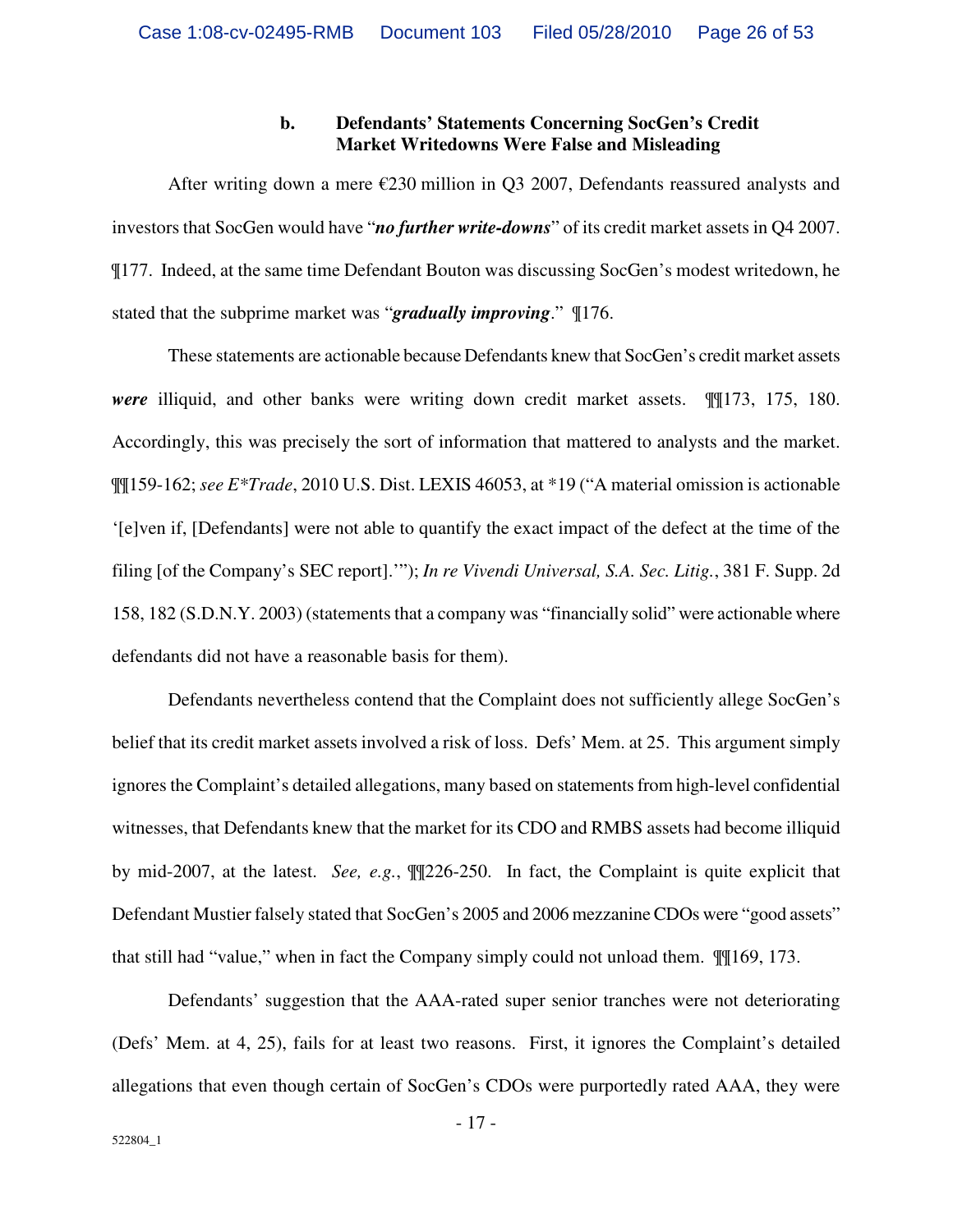comprised of mezzanine CDOs which were rated much lower and therefore extremely risky. ¶¶112- 114. Second, the Complaint alleges numerous facts indicating that all of SocGen's CDO and RMBS assets lost substantial value well before its Q3 2007 writedown. ¶¶230, 232, 236-237, 243, 245-  $250^{6}$ 

# **3. The Complaint Pleads with Specificity that SocGen's Financial Statements Were Materially False and Misleading**

The Complaint alleges with particularity SocGen's false financial statements and explains how they violated particular International Financial Reporting Standards (IFRS).<sup>7</sup> *See, e.g.*, ¶¶134, 137-140, 154-155, 158, 163, 165-166, 171, 174-175. In fact, the Kerviel fraud resulted in SocGen's *restatement* of its 2007 financial statements – an admission that the financial statements originally issued during the Class Period were materially false and in violation of IFRS. ¶¶323-328. As a result, Defendants do not contest that the Complaint sufficiently alleges the falsity and materiality of these statements.<sup>8</sup>

<sup>6</sup> Defendants' Exhibit 4 shows that while SocGen's subprime assets may have technically been labeled "AAA super senior," the majority of those assets were part of mezzanine CDOs  $(\text{\textsterling}3,104 \text{ million were mezzanine CDOs and only } \text{\textsterling}1,721 \text{ million were high grade CDOs }$ , meaning the highest risk tranches of RMBS. *See* ¶¶114, 349. Because the majority of SocGen's CDOs were mezzanine, the ABX Index corresponding to the RMBS tranches the CDOs were taken from would have indicated that the CDOs were losing value by mid-2007.  $\P$  [361, 365-366. Of course, Defendants removed the ABX Index from SocGen's valuation models prior to the November 2007 writedown, likely because they realized the ABX Index would crush the value of their mostly mezzanine-level CDOs.

<sup>7</sup> SocGen was required by the EU Commission, Regulation (EC) No. 1606, Article 4, to issue financial statements in accordance with International Financial Reporting Standards.

<sup>8</sup> Defendants' Motion to Dismiss Plaintiffs' First Amended and Consolidated Complaint suggested that Plaintiffs failed to properly plead the falsity of SocGen's financial statements during the Class Period. Docket No. 64 at 57-58. Defendants abandon that argument in their instant motion, which is not surprising giving the specificity of the Complaint's allegations.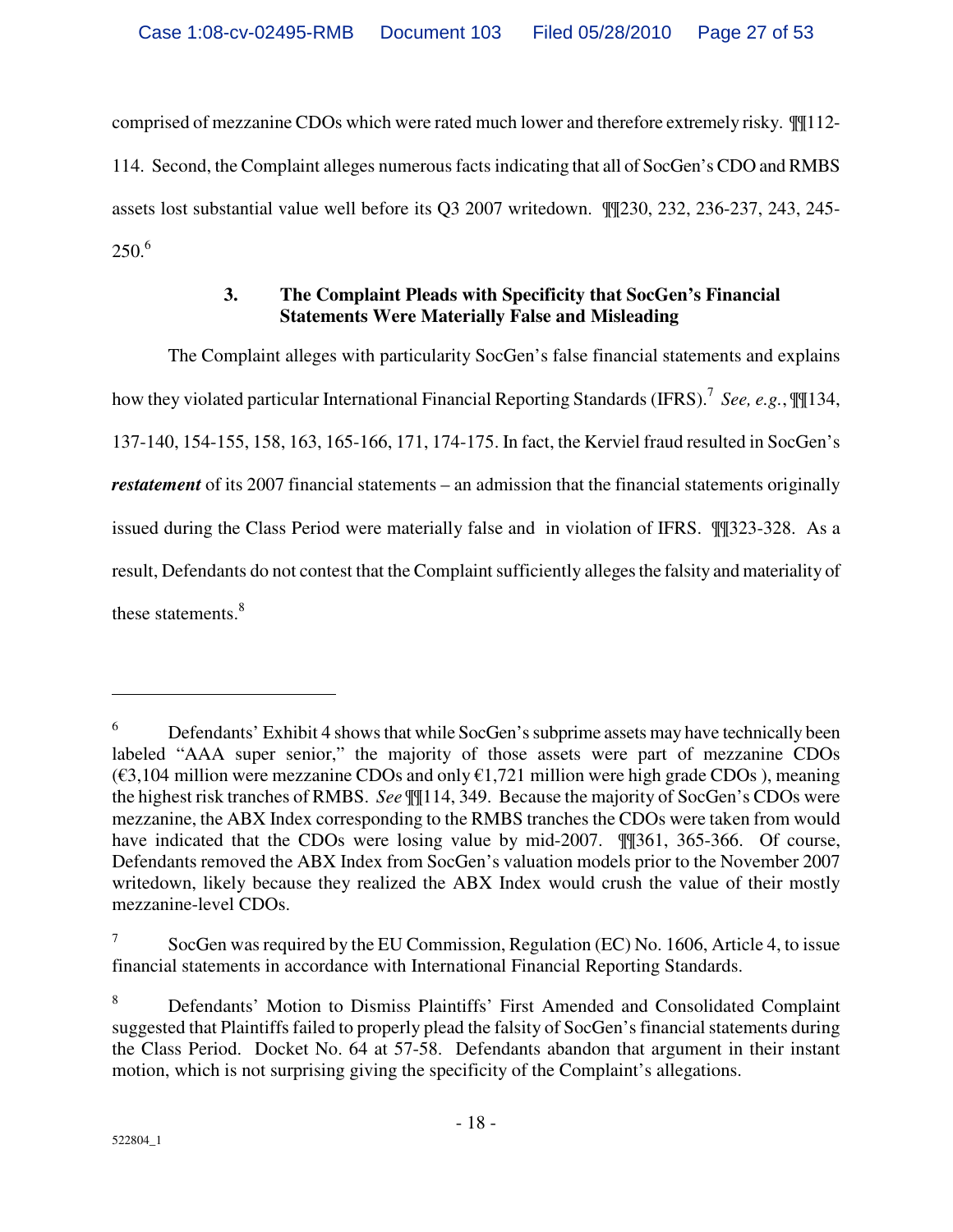The Complaint also alleges that SocGen's financial statements were materially false and misleading due to SocGen's failure to adequately disclose its true credit market exposure during 2007 of over  $\epsilon$ 15 billion (\$22 billion). ¶¶331-338. In accordance with IAS 30, IAS 32 and IFRS 7, SocGen was required to disclose the nature, extent and concentrations of risks stemming from its massive portfolio of these toxic assets, particularly given the deterioration and illiquidity of those assets in 2006 and 2007. ¶337.

Finally, the Complaint alleges that SocGen's financial statements also were materially false and misleading during the Class Period because SocGen failed to write down its portfolio of subprime-backed assets and other credit market assets to fair value in clear violation of IAS 39. ¶¶339-344. Avoiding these IFRS-required writedowns allowed Soc Gen to materially overstate and therefore misrepresent its financial position during the Class Period.

#### **4. The Individual Defendants Are All Liable for Their False and Misleading Statements Under the Group Pleading Doctrine**

Defendants ignore the group pleading doctrine in arguing that Plaintiffs cannot attribute certain misstatements to all Defendants. Defs' Mem. at 26-27; ¶¶53, 55, 57, 87-92. That doctrine permits plaintiffs to "'rely on a presumption that statements in "prospectuses, registration statements, annual reports, press releases, or other group-published information," are the collective work of those individuals with direct involvement in the everyday business of the company.'" *Oxford Health*, 187 F.R.D. at 142; *accord In re Forest Labs. Sec. Litig.*, No. 05 Civ. 2827 (RMB), 2006 U.S. Dist. LEXIS 97475, at \*28-\*29 (S.D.N.Y. July 19, 2006); *In re BISYS Sec. Litig.*, 397 F. Supp. 2d 430, 439 (S.D.N.Y. 2005) ("majority of courts in this and other jurisdictions have found that the doctrine is alive and well") (collecting cases).

The false statements at issue here are found in SocGen's press releases, public registration documents, analyst conference call transcripts and other types of statements to which the group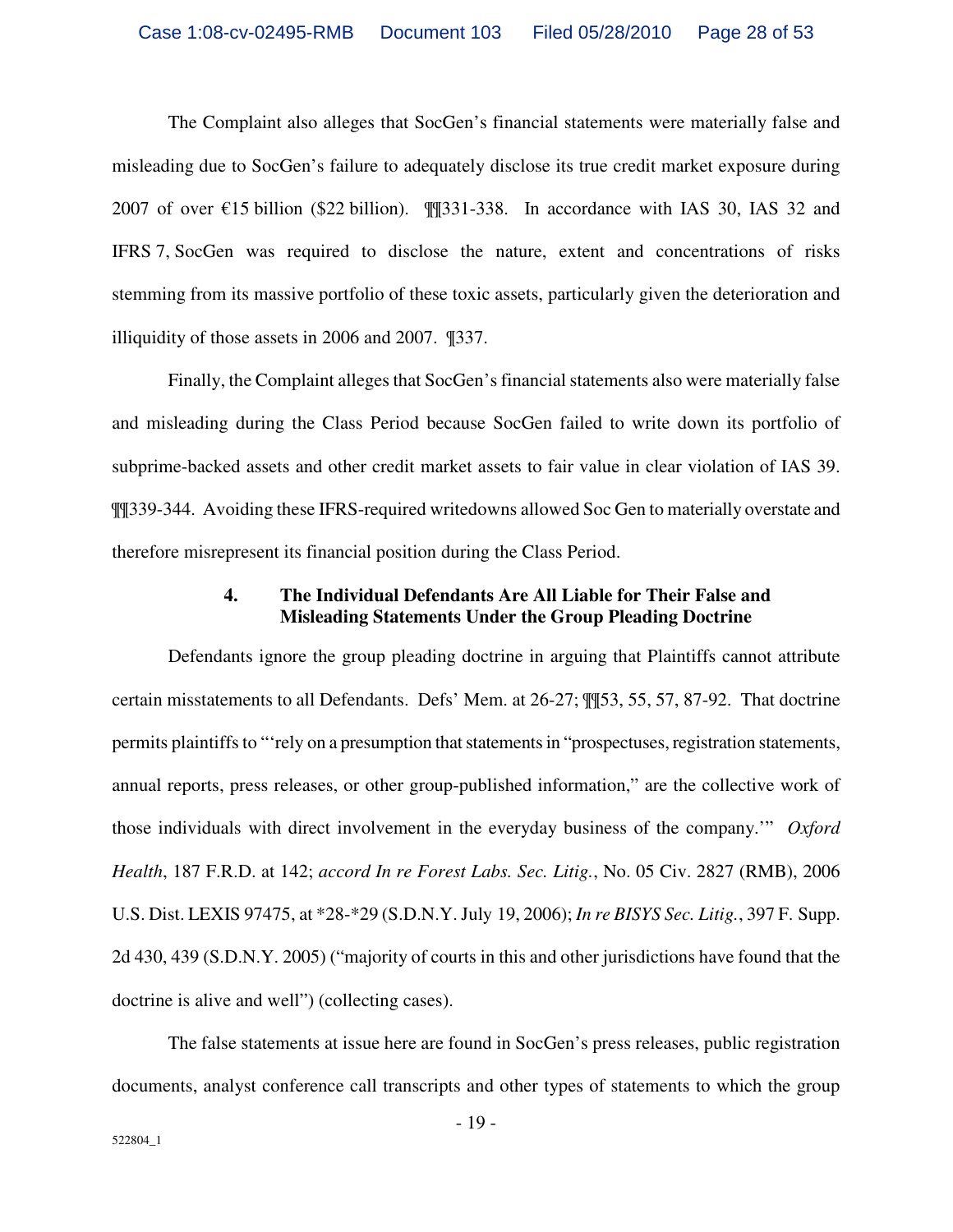pleading doctrine applies. ¶¶122-125, 129, 131, 134-135, 137-139, 141, 143-147, 151, 169, 170; *see In re Pfizer Inc. Sec. Litig.*, 584 F. Supp. 2d 621, 637-38 (S.D.N.Y. 2008) (applying group pleading doctrine to false statements in financial statements and press releases). In addition, the Complaint alleges that the Individual Defendants had direct involvement in SocGen's everyday business and were responsible for and participated in drafting, producing, reviewing and/or disseminating the materially false and misleading information. ¶¶88-91; *cf. In re Scholastic Corp. Sec. Litig.*, 252 F.3d 63, 75-76 (2d Cir. 2001) (crediting allegations vice president of finance and investor relations was "therefore in a position both to access" information and control its release to the public).

Further, Defendants Bouton (Chairman and CEO, ¶¶44-47), Mustier (CEO of SGCIB, ¶¶48- 52), Citerne (Co-CEO of SocGen, ¶¶55-56) and Alix (Co-CEO of SocGen, ¶¶57-58), by virtue of their positions of control and authority as officers, and Defendants Citerne (¶¶55-56) and Day (¶¶53- 54) as insiders and directors of the Company, were able to, and did, control the content of SocGen's various public statements during the Class Period. *See Scholastic*, 252 F.3d at 75-76; *see also Forest*  Labs., 2006 U.S. Dist. LEXIS 97475, at  $*28-*29$  (acceptable at this stage to allege that defendants had direct involvement in company's everyday business through defendants' position). The group pleading doctrine also applies to Defendants Day and Citerne as they are SocGen inside directors with large equity stakes. ¶¶53-56; *see In re Adelphia Commc'ns Corp. Sec. & Derivative Litig.*, 398 F. Supp. 2d 244, 250 (S.D.N.Y. 2005); *Oxford Health*, 187 F.R.D. at 142-43.

#### **C. The Complaint Sufficiently Pleads Scienter**

#### **1. The Applicable Standard for Pleading Scienter**

Under the PSLRA, plaintiffs must "state with particularity facts giving rise to a strong inference that the defendant acted with the required state of mind," or scienter. 15 U.S.C. §78u-4(b)(2). In deciding scienter, a court must determine "whether *all* of the facts alleged, *taken*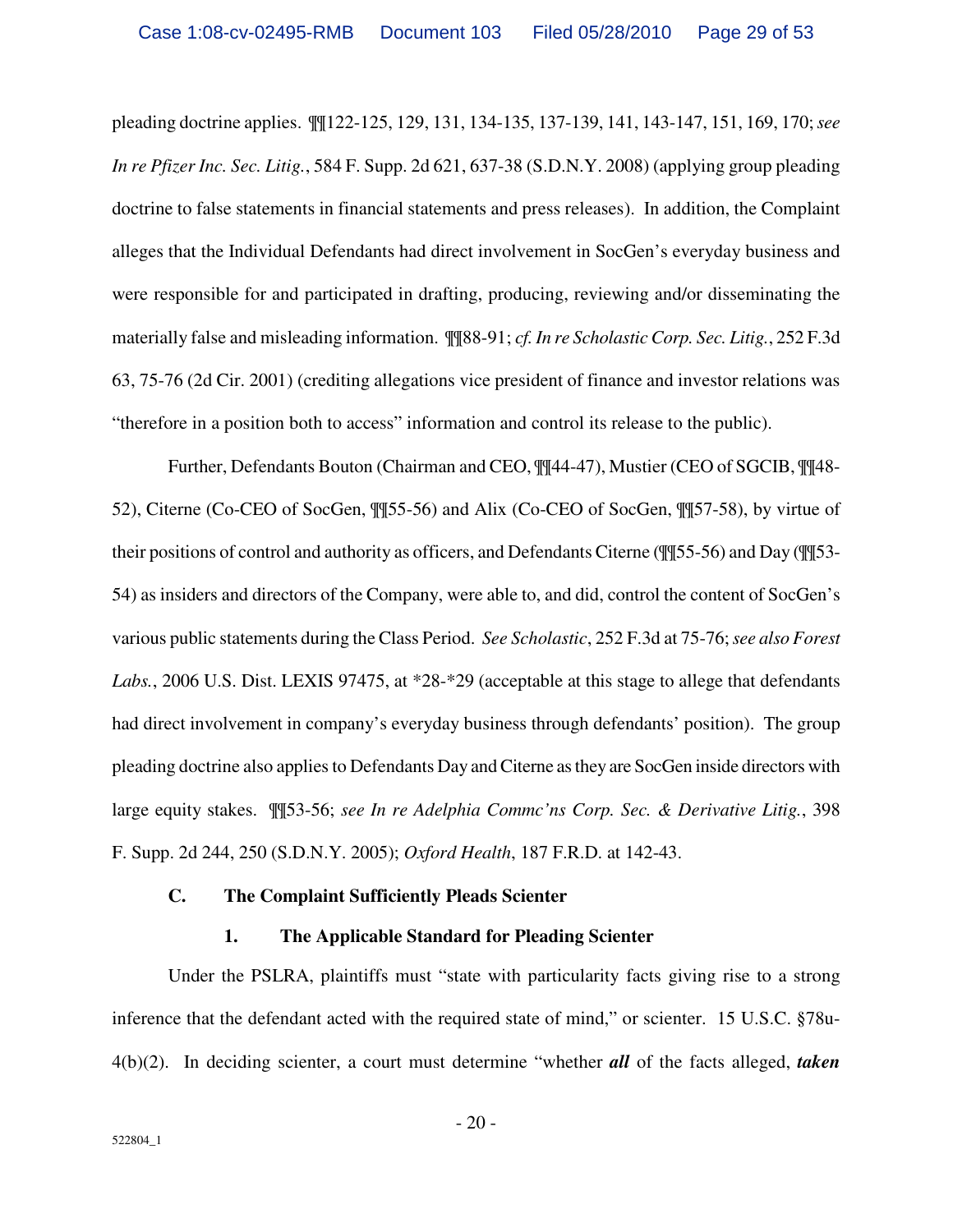*collectively*, give rise to a strong inference of scienter, not whether any individual allegation, scrutinized in isolation, meets the standard." *Tellabs*, 551 U.S. at 323. "The inference that the defendant acted with scienter need not be irrefutable, *i.e.*, of the 'smoking-gun' genre, or even the 'most plausible of competing inferences.'" *Id.* at 324; *see In re Top Tankers, Inc. Sec. Litig.*, 528 F. Supp. 2d 408, 413-14 (S.D.N.Y. 2007) (when weighing competing inferences, "the 'tie . . . goes to the plaintiff'"). Instead, the inference only needs to be "at least as compelling as any opposing inference one could draw from the facts alleged." *Tellabs*, 551 U.S. at 324. While, "the court must [also] take into account plausible opposing inferences," those inferences must be "*draw[n] from the facts alleged*" – not, as Defendants here urge, from facts taken *outside* the Complaint. *Id*. at 323-24.

[T]he required strong inference "may arise where the complaint sufficiently alleges that the defendants: (1) benefitted in a concrete and personal way from the purported fraud; (2) engaged in deliberately illegal behavior; (3) knew facts *or had access to information* suggesting that their public statements were not accurate; or (4) *failed to check information* they had a duty to monitor."

*Teamsters Local 445 Freight Div. Pension Fund v. Dynex Capital, Inc.*, 531 F.3d 190, 195 (2d Cir. 2008); *accord Novak*, 216 F.3d at 311.<sup>9</sup> It is sufficient to plead that "specific contradictory information was available to the defendants at the same time they made their statements.'" *Ambac*, 2010 U.S. Dist. LEXIS 16701, at \*61-\*62.

 $\overline{a}$ 

<sup>9</sup> Defendants misstate the standard for pleading scienter against a corporate defendant. Defs' Mem. at 11. "[T]he pleaded facts must create a strong inference that someone whose intent could be imputed to the corporation acted with the requisite scienter." *See Dynex*, 531 F.3d at 195; *see also In re Moody's Corp. Sec. Litig.*, 599 F. Supp. 2d 493, 515-16 (S.D.N.Y. 2009) ("There is no formulaic method or seniority prerequisite for employee scienter to be imputed to the corporation, *but scienter by management-level employees is generally sufficient to attribute scienter to corporate defendants*.").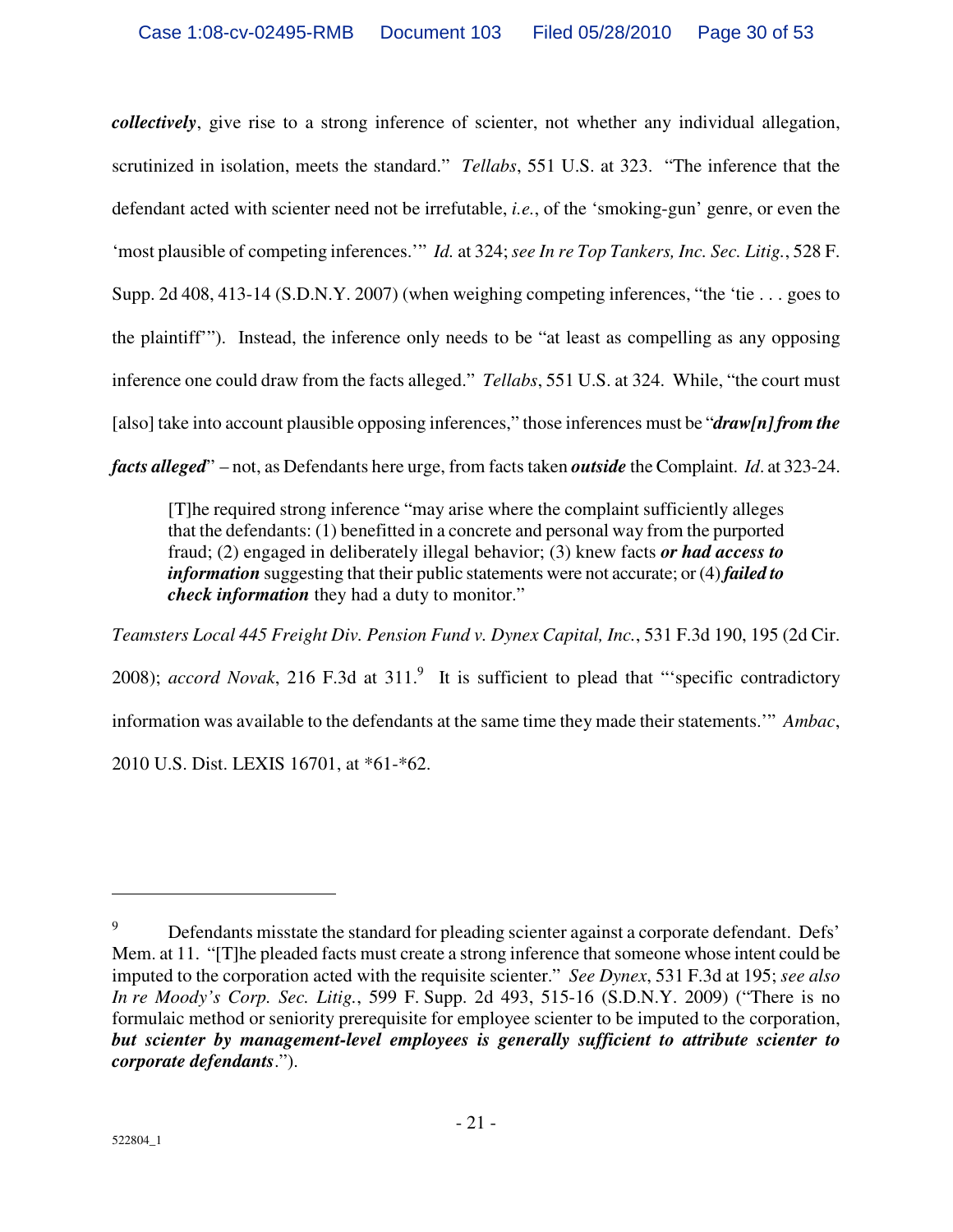## **2. Defendants Knew or Recklessly Disregarded that Their Statements Regarding SocGen's Risk Control Management Systems Were False and Misleading**

The Complaint alleges numerous facts giving rise to a strong inference of Defendants' scienter with respect to SocGen's risk control management systems. These include the litany of internal and external warnings that SocGen management, including Defendant Bouton, received. ¶¶210-225. Accordingly, Defendants knew or were reckless in not knowing that their risk control management statements were false and misleading.

It is undisputed that beginning in 2005 SocGen received over *70 alert warnings* related to Kerviel and lapses in SocGen's internal controls. ¶¶200, 210-225, 271-281. For example, Defendant Bouton received two separate letters from the Bank of France in March and April 2007 warning him that SocGen's risk control management systems and its security procedures for certain financial derivatives were "*wanting*." ¶214. By the end of 2007, a SocGen *internal report* acknowledged SocGen's *insufficient controls* and *discussed the weaknesses*. ¶258; *see No. 84 Employer-Teamster Joint Council Pension Trust Fund v. Am. West Holding Corp.*, 320 F.3d 920, 942 (9th Cir. 2003) (FAA investigations and letters to company relevant to defendants' knowledge of ongoing maintenance problems).

Despite the highly relevant nature of these warnings, Defendants brush them aside as "nonconclusory" and ask this Court to entertain an alternative reality where, despite SocGen's purportedly sophisticated risk controls, the 70 alerts and Kerviel's enormous, unhedged, directional positions went entirely unnoticed. Defs' Mem. at 12-13. Such an inference both ignores the pleaded facts and is highly implausible, given how serious the deficiencies were.

Indeed, Kerviel's superiors knew he was making unhedged, directional bets, and even referred to him as "*la cash machine*." ¶¶204-205. Kerviel explained, "[e]verything was visible. I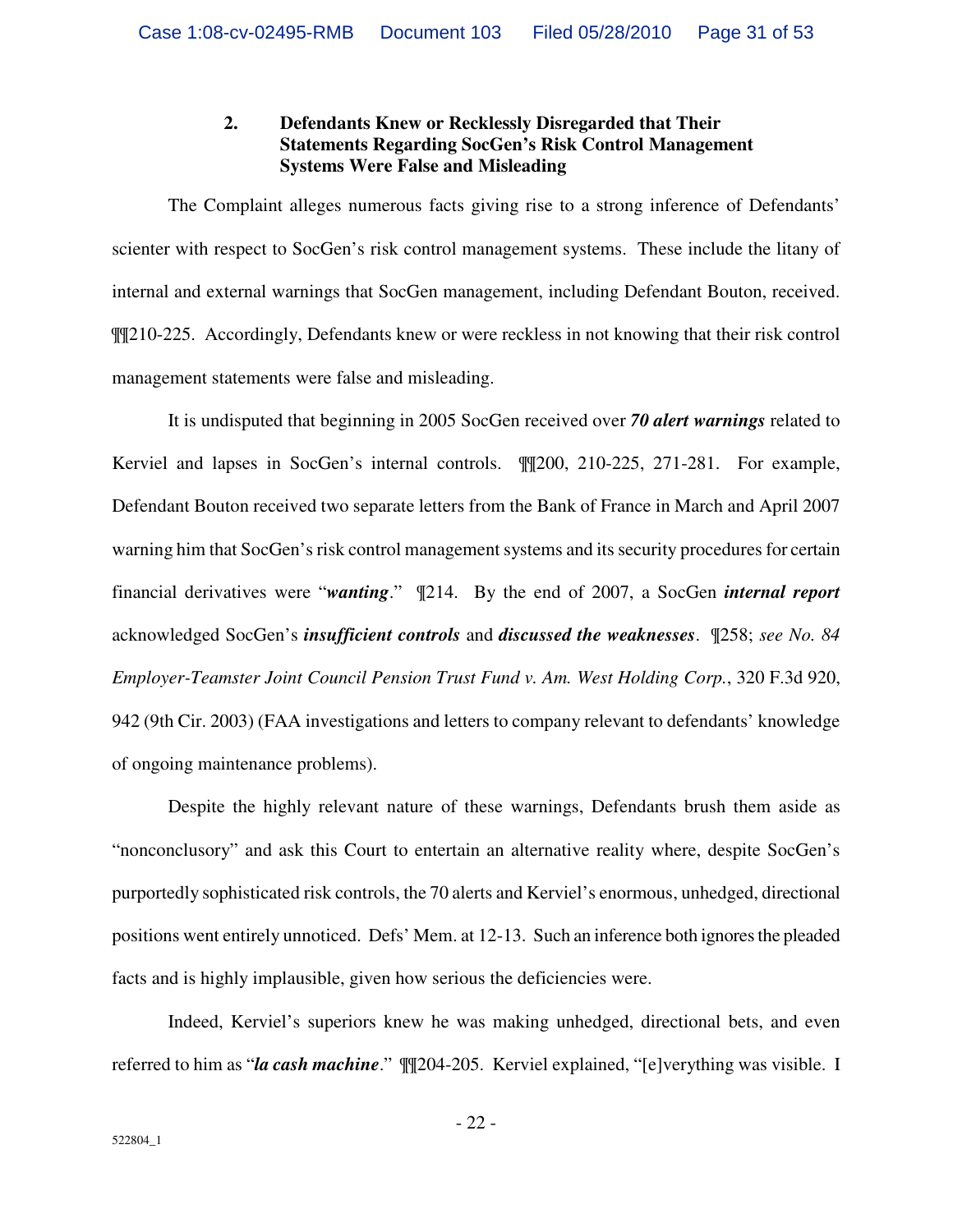took my position in front of everyone, in front of managers . . . . Do you honestly believe a 15 billion euro operation could go unnoticed and the bank would ask no questions?" ¶206. In fact, SocGen did ask questions, including an April 16, 2007 e-mail from Maureen Auclair, Director of "Middle Results," to Kerviel's superiors and several financial controllers detailing €94 million in fictitious transactions ( $\mathcal{Z}$ 11), which created an accounting gap of  $\mathcal{Z}$ . 2 billion by late June – early July 2007. ¶213. The reality is that SocGen traders openly operated in an environment "where risk taking was encouraged, as long as it made money for the bank."<sup>10</sup> ¶203.

Further, because "*risk management* is an *integral part* of [SocGen's] derivatives activity," (¶¶2, 118, 122-125, 130-131, 143-145), the numerous alerts and warnings received by the Company are properly imputed to the Individual Defendants.<sup>11</sup> See E\*Trade, 2010 U.S. Dist. LEXIS, 46053, at \*72-\*73 (information imputed to senior officers where it is alleged that misstatements concerned core operations); *Cosmas v. Hassett*, 886 F.2d 8, 13 (2d Cir. 1989) (where sales to a particular customer represented a significant part of the company's business, a strong inference arose that the director defendants knew about certain import restrictions that eliminated sales to the customer);

 $\overline{a}$ 

<sup>&</sup>lt;sup>10</sup> Nor can the Court simply disregard Kerviel's statements as "self-serving" as Defendants suggest. Defs' Mem. at 11-12. Not only is Kerviel a percipient witness – and arguably the most important one – his statements have been corroborated. ¶¶203-209, 275, 277. For example, the Mission Green report found that the Front Office allowed Kerviel to regularly take intraday directional positions on index futures and on certain equities beyond his level of authority. ¶275. PricewaterhouseCoopers Audit ("PwC"), in its independent review, found that the surge in Delta One trading volumes and profits was accompanied by the emergence of unauthorized practices with limits *regularly* exceeded and results smoothed or transferred between traders. ¶281.

<sup>&</sup>lt;sup>11</sup> This is especially true for Defendants Mustier and Citerne. Mustier headed SGCIB, the investment banking division that included Global Equities and Derivative Solutions or "GEDs." Defendant Citerne chaired SocGen's Internal Coordination Committee, responsible for implementing and maintaining SocGen's internal control management systems.  $\P$ [48, 55, 63.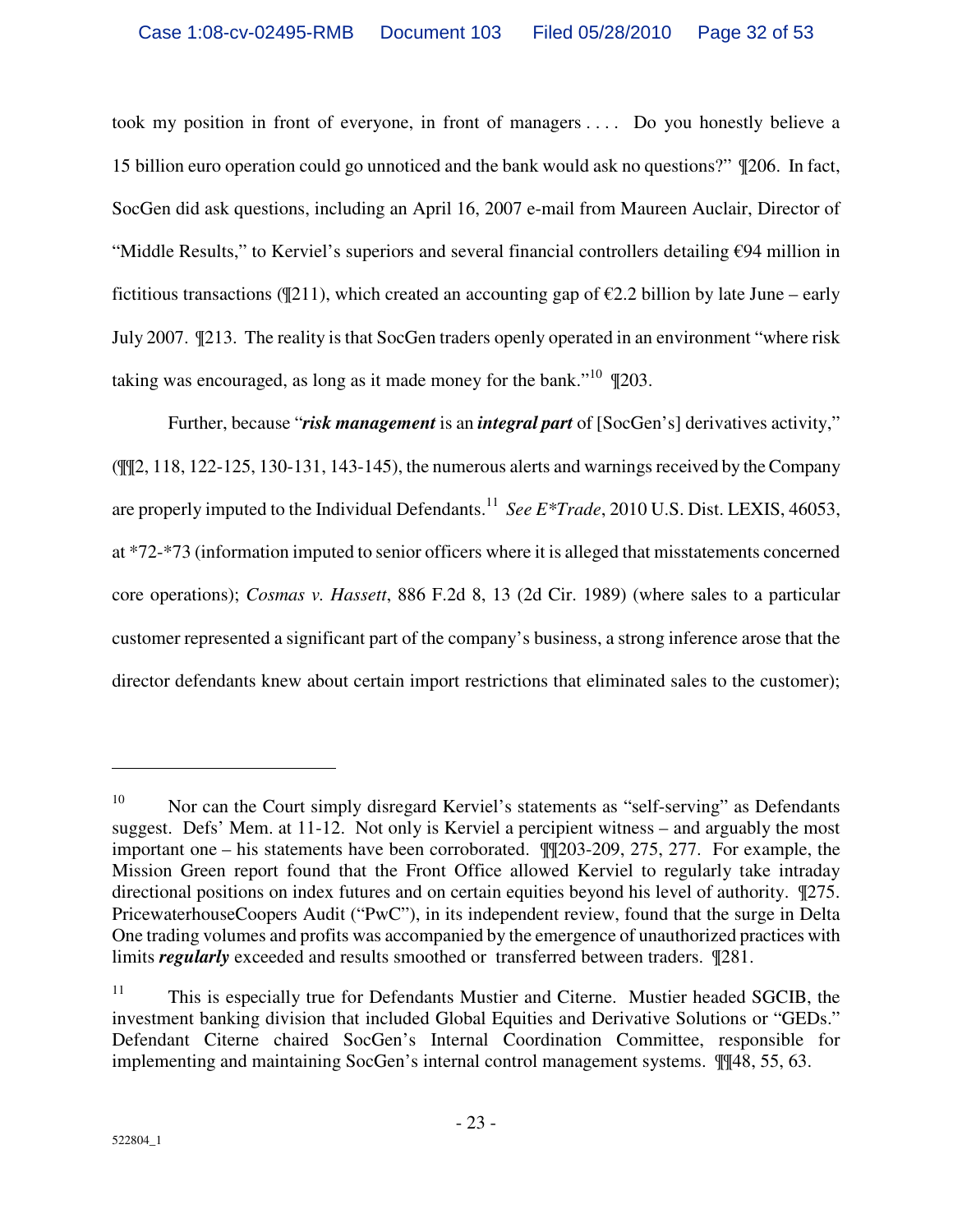*Forest Labs.*, 2006 U.S. Dist. LEXIS 97475, at \*32-\*33 (information relating to company's "core business operations . . . is . . . presumed by Defendants").

# **3. Defendants Knew or Recklessly Disregarded that Their Statements Regarding SocGen's Credit Market Exposure and Writedowns Were False and Misleading**

Based on the detailed accounts of the confidential witnesses (¶¶226-250), the significant deterioration and illiquidity of SocGen's credit market portfolio (¶¶71-86 and ¶¶345-371), the VaR and P&L reports received by Defendants on a daily basis (¶311), and their role as officers and/or directors (¶¶44-58), Defendants certainly knew or recklessly disregarded that their statements regarding SocGen's credit market *exposure* and its *writedowns* – Q3 2007 and likelihood of further writedowns in Q4 – were false and misleading.<sup>12</sup> See Nortel, 238 F. Supp. 2d at 631 ("Plaintiffs have adequately alleged that the defendants *either* had actual knowledge of or ready access to the facts that contradicted their public statements."); *Ambac*, 2010 U.S. Dist. LEXIS 16701, at \*70 (complaint upheld where CWs alleged that defendants had access to information that contradicted their public statements regarding their RMBS and CDO portfolio); *Cornwell*, 2010 U.S. Dist. LEXIS

<u>.</u>

 $12$  The Complaint's thorough description of the confidential witnesses – their positions and the basis for their knowledge – and their consistent, cross-corroborative accounts of SocGen's true internal state of affairs certainly provides the particularity required in the Second Circuit under *Novak*. 216 F.3d at 314 (these sources need not be named, "provided they are described in the complaint with sufficient particularity *to support the probability* that a person in the position occupied by the source would possess the information alleged"); ¶¶72-86. Defendants' overly broad assertion that "all" of the confidential witnesses are too "low[]-level" and "removed from the Individual Defendants" to support an inference of scienter is not accurate. Defs' Mem. at 13. For instance, CWs 1, 4, 5 and 7 were all vice presidents and CW2 was director of IT. ¶¶72, 74, 77, 81, 85. All of these high-ranking corporate officials had direct involvement with SocGen's credit market-related valuations. ¶¶72, 74, 78-79, 80-82, 86. CWs 2 and 5 attended meetings with other senior SocGen executives, including Taddonio, who reported directly to Defendant Mustier. ¶¶74, 81, 237-239, 245; *see E\*Trade*, 2010 U.S. Dist. LEXIS 46053, at \*66-\*67 (the fact that CWs "'span different levels of the Company hierarchy,'" further supports finding of scienter).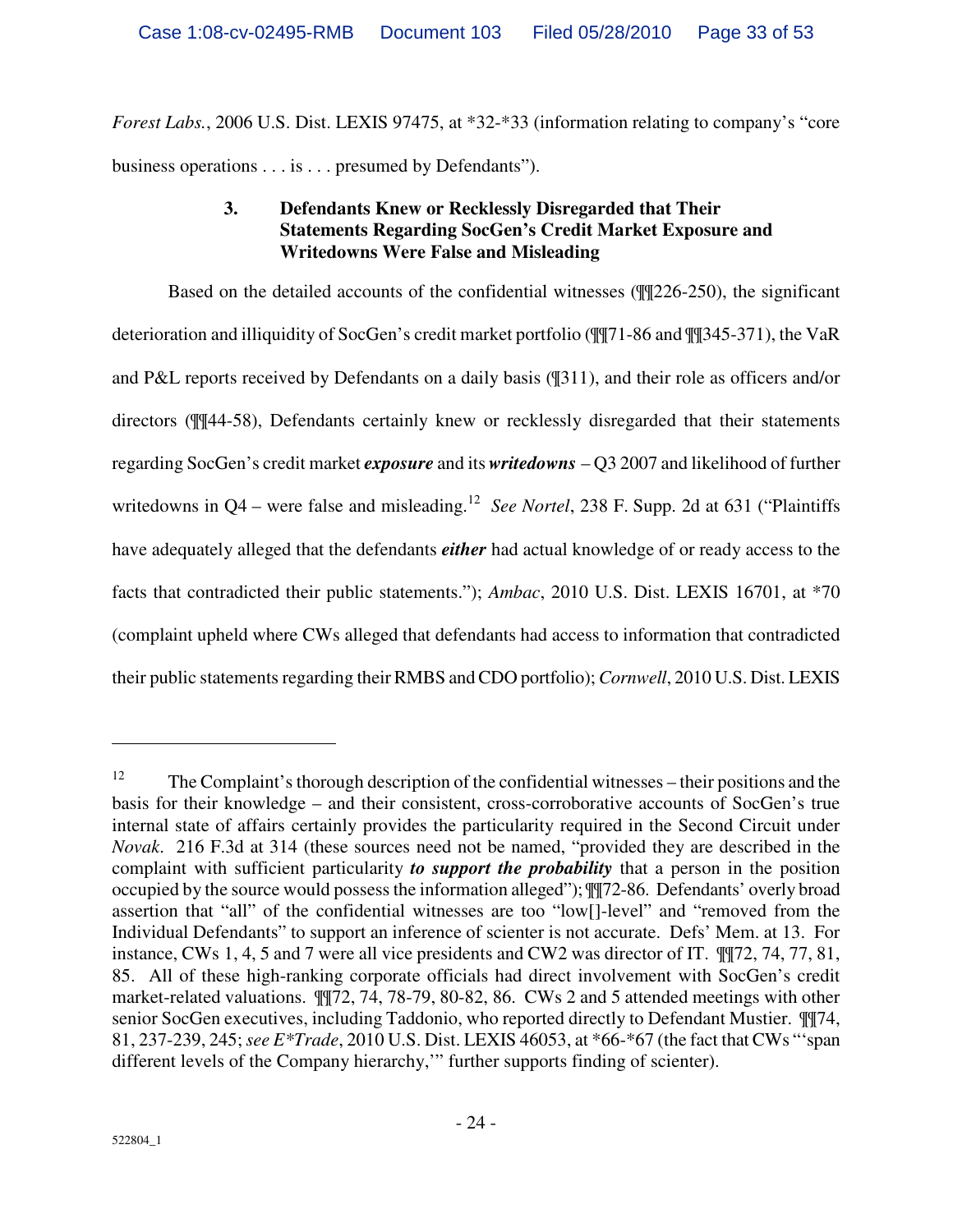13927, at \*20 (upholding complaint where plaintiffs alleged, through CWs, that defendants had access to information that contradicted public statements). *See also supra* §III.B.

A strong inference of scienter also arises based on the importance placed on the New York office as the catalyst to "establish a significant presence in the U.S. markets for structured-finance products and asset-backed securities." ¶385; *see also* ¶¶381-402 (Defendants' conduct in the U.S.); ¶¶238-239 (describing Mustier's regular visits to SocGen New York); *see E\*Trade*, 2010 U.S. Dist. LEXIS 46053, at \*72-\*73; *In re Alstom SA Sec. Litig.*, 406 F. Supp. 2d 443, 459 (S.D.N.Y. 2005) (where plaintiffs allege importance of marine division to the company's overall profit and liquidity, the individual defendants should have been aware of events at that division).

The CWs identified key *meetings*that Defendant Mustier and senior SocGen management in New York attended (¶¶212, 215-217) and specific internal SocGen *reports* (*id.*) where the deteriorating value of SocGen's credit market assets was discussed. CWs also identified that SocGen valuation models were manipulated.<sup>13</sup> ¶¶230, 232, 237. *See In re WorldCom, Inc. Sec. Litig.*, 294 F. Supp 2d 392, 425 (S.D.N.Y. 2003) (a beneficial change in the valuation model that is alleged to have concealed the fraud is *alone* sufficient to establish scienter).

In addition, the *proximity* between Defendants' November 7, 2007 writedown and accompanying positive statements of "no further write-downs" (¶¶177-178), and the January 24,

<sup>13</sup> *See Cornwell v. Credit Suisse Group*, No. 08 Civ. 3758 (VM), 2010 U.S. Dist. LEXIS 13927, at \*21 (S.D.N.Y. Feb. 11, 2010) (confidential witness statement, "coupled with the massive write downs . . . during the Class Period, suggest that analogous information was available to Defendants during the Class Period"); *E\*Trade*, 2010 U.S. Dist. LEXIS 46053, at \*49-\*52 (it is not fraud by hindsight where "Complaint sets forth that Defendants knowingly and/or recklessly purchased highrisk loan pools and ABS with inadequate due diligence, while contemporaneously assuring investors to the contrary"); *Atlas v. Accredited Home Lenders Holding Co.*, 556 F. Supp. 2d 1142, 1156 (S.D. Cal. 2008) (knowledge imparted to defendants from reports tracking and analyzing data of rejected loans).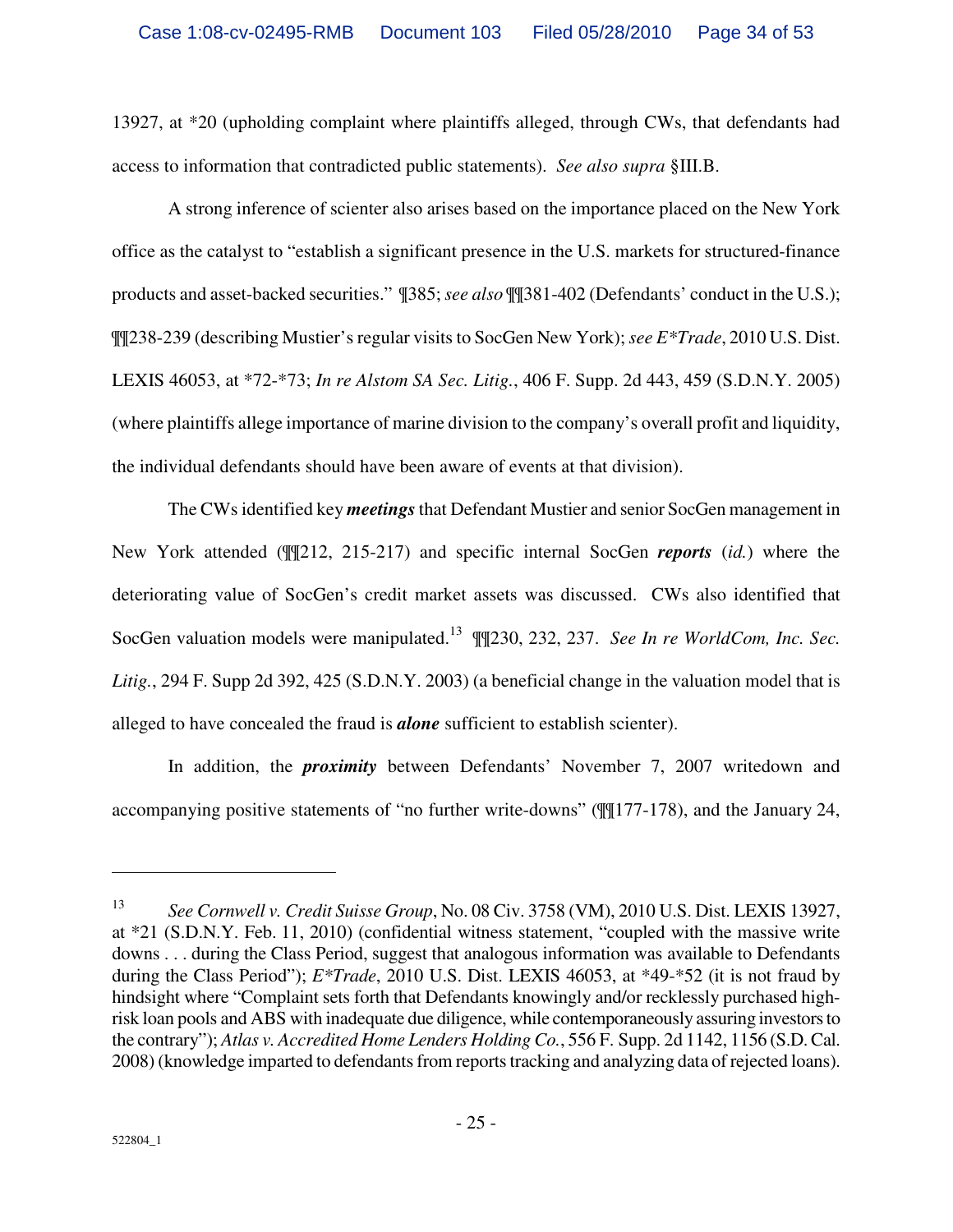2008 writedown of  $\epsilon$ 2.2 billion – ten times the writedown it took in the third quarter (¶184), also supports an inference of scienter. *In re AnnTaylor Stores Sec. Litig.*, 807 F. Supp. 990, 1006 (S.D.N.Y. 1992) ("close proximity between" falsehoods and contradictory disclosures led to strong scienter inference).<sup>14</sup>

Taken collectively, Plaintiffs' allegations give rise to a strong inference of scienter. *See Tellabs*, 551 U.S. 321-22.<sup>15</sup> Defendants respond by misstating the applicable pleading standard, insisting that Plaintiffs must allege facts that Defendants definitively "knew." Defs' Mem. at 14-15. This standard is too high; at the pleading stage, it is sufficient to show that defendants "had access to non-public information contradicting their public statements."<sup>16</sup> *Scholastic*, 252 F.3d at 76.

-

<sup>14</sup> *See also Helwig v. Vencor, Inc.*, 251 F.3d 540, 552 (6th Cir. 2001) (en banc) ("closeness in time of an allegedly fraudulent statement or omission and the later disclosure of inconsistent information" is one of the "fixed constellations of facts that courts have found probative of securities fraud"); *see also Shaw v. Digital Equip. Corp.*, 82 F.3d 1194, 1224 (1st Cir. 1996) ("[W]e need not turn a blind eye to the obvious: the proximity of the date of the allegedly fraudulent statements and omissions to both the end of the quarter then in progress and the date on which disclosure was eventually made."); *Plotkin v. IP Axess Inc., Etc.*, 407 F.3d 690, 698 (5th Cir. 2005) (company's bankruptcy "a mere eight months" after misleading press releases among several events "temporally connected" to earlier misstatements).

<sup>15</sup> *See also Citiline Holdings, Inc. v. iStar Fin., Inc.*, No. 08 Civ. 3612 (RJS), 2010 U.S. Dist. LEXIS 29706, at \*22 (S.D.N.Y. Mar. 26, 2010) (finding scienter based on circumstantial evidence that defendants monitored the value of their portfolio); *Atlas*, 556 F. Supp. 2d at 1155-56 (defendants had access to information about risky loans and reserves where company utilized sophisticated tracking and analyzing software); *Jones v. Corus Bankshares, Inc.*, No. 09 C 1538, 2010 U.S. Dist. LEXIS 33579, at \*41 (N.D. Ill. Apr. 6, 2010) (in action alleging widespread knowledge of deteriorating financial conditions related to financial crisis the court found that '"[w]hile [it] cannot "presume" scienter, a strong inference of scienter may still be credited where it is almost inconceivable that an individual defendant would be unaware of the matters at issue'").

<sup>&</sup>lt;sup>16</sup> The cases cited by Defendants are not on point. Defs' Mem. at 15. Unlike Plaintiffs here, the *Sec. Capital* "plaintiffs' own allegations reveal" that "Defendants were woefully unaware of the true risk presented by their investments in CDOs, and did not know the facts or have the information necessary to know that their statements might be inaccurate." *In re Sec. Capital Assurance Ltd. Sec. Litig.*, No. 07 Civ. 11086 (DAB), 2010 WL 1372688, at \*26 (S.D.N.Y. Mar. 31, 2010). The *CIBC*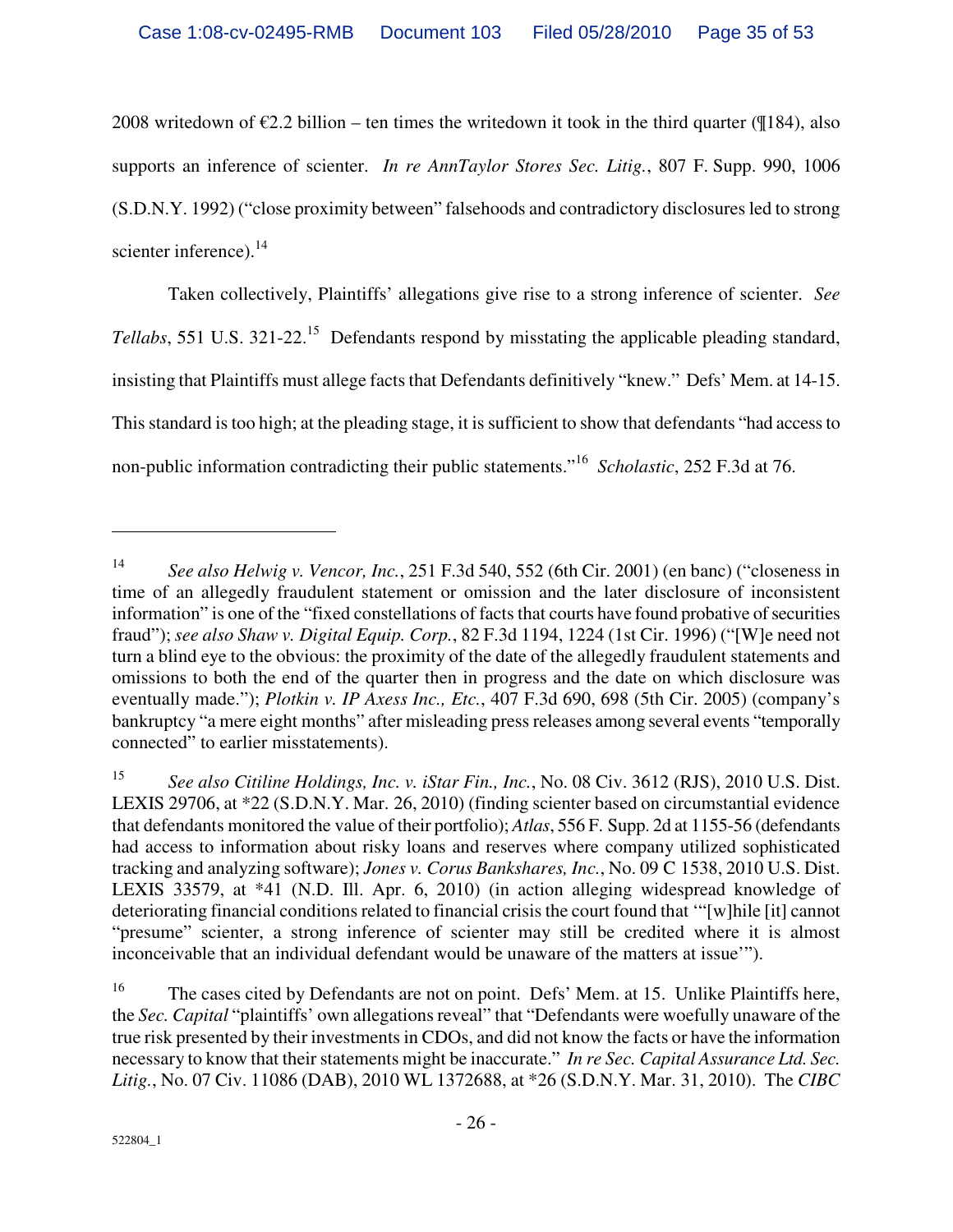Defendants' attempt to distinguish AAA-rated assets (Defs' Mem. at 14-15) ignores that Defendants either knew or had access to information that SocGen manipulated its valuation models for *all* of its CDOs and RMBS in order to generate an acceptable value and to defer necessary writedowns, including its AAA tranches (¶¶180, 237, 342, 370). *See also* §III.B. Regardless, as early as August 2007 Defendants did have information, through TCW, that "investment grade" or AAA tranches would be subject to downgrades. ¶359.

Similarly, SocGen's pre-announcement of a  $\epsilon$  230 million writedown in November 2007 does not detract from an inference of scienter. Defs' Mem. at 18. The statement itself was false, since Defendants knew then that this writedown was grossly insufficient, and was made to (falsely) differentiate SocGen from its peers who had disclosed greater exposure and writedowns. ¶¶98, 119; *see Corus Bankshares*, 2010 U.S. Dist. LEXIS 33579, at \*28 (early disclosures of difficulties "does not necessarily negate an inference of scienter, for Corus's statements may still have been intended to conceal the fact that its condition was substantially worse than its statements suggested").<sup>17</sup>

decision is also inapposite since "the Complaint ma[de] no reference to internal CIBC documents or confidential sources discrediting Defendants' assertions that they were only adapting to a 'rapidly changing economic landscape' during a 'once-in-a-century credit tsunami.'" *Plumbers & Steamfitters Local 773 Pension Fund v. Canadian Imperial Bank of Commerce*, No. 08 Civ. 8143 (WHP), 2010 U.S. Dist. LEXIS 25041, at \*27 (S.D.N.Y. Mar. 17, 2010). Similarly, in *In re Downey Sec. Litig.*, No. CV 08-3261-JFW (RZx), 2009 WL 2767670, at \*10 (C.D. Cal. Aug. 21, 2009), plaintiffs' allegations were premised on the individual defendant's position in the company and CW statements based on rumor and hearsay. Likewise, in *In re Radian Sec. Litig*, 612 F. Supp. 2d 594, 616 (E.D. Pa. 2009), scienter was based on defendants' positions, generalized imputations of knowledge and general adverse trends in the subprime industry. Plaintiffs' allegations here are clearly more particular.

<sup>17</sup> Defendants' reliance on *Caiafa v. Sea Containers Ltd.*, 525 F. Supp. 2d 398 (S.D.N.Y. 2007), is misplaced. While, SocGen wrote down subprime assets during the Class Period and took another, much larger, writedown of the same assets at the end of the Class Period, the similarities in the two cases end there. When Defendants announced SocGen's initial writedown in November 2007, Defendants assured investors that SocGen had *low exposure* to such assets and would have no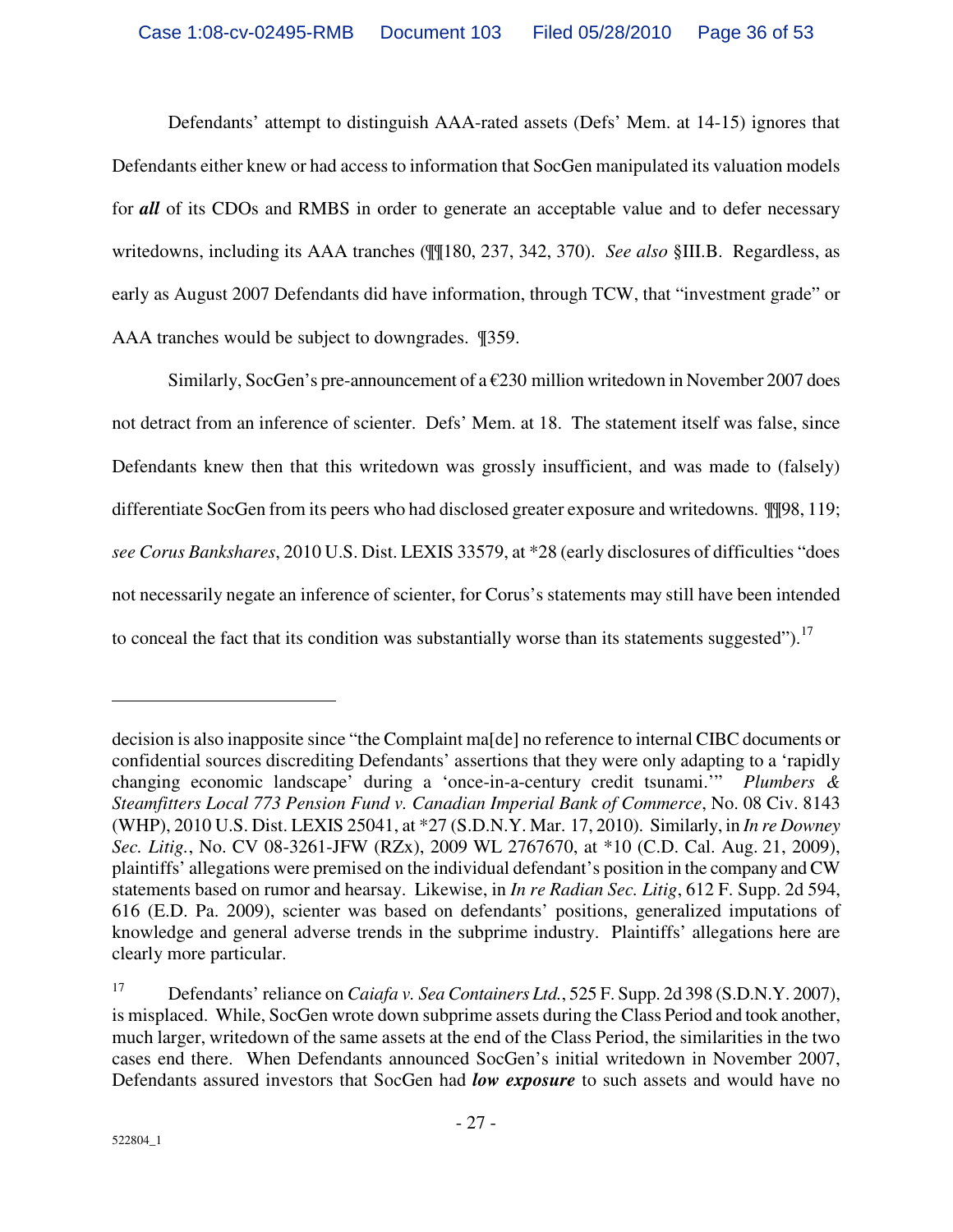# **4. The Complaint Sufficiently Alleges Defendants' Scienter with Respect to SocGen's False Financial Statements**

By definition, SocGen's *restatement* of its 2007 financial statements means that Defendants either knew of, or were reckless in not knowing, reliable and readily available information regarding Kerviel's trading when the Company filed those false and misleading financials.<sup>18</sup> *Dynex*, 531 F.3d at 195 (restatement evidences that defendants "'knew facts or had access to information suggesting that their public statements were not accurate'"). SocGen has admitted that its restatement was done solely to correct material "errors," and not as a result of a change in accounting policies or accounting estimates. ¶328.

Defendants also knowingly disregarded specific IFRS violations relating to SocGen's credit market exposures, resulting in valuations that failed to reflect the fair value of SocGen's subprimerelated assets in violation of IFRS, specifically IAS 39. ¶¶345-371. These accounting violations, detailed in the Complaint, are supported by the accounts of several confidential witnesses, discussed above in §III.B.

In addition, the Complaint alleges that the Defendant Bouton knew, or was reckless in not knowing, that SocGen's financial statements were false and misleading during the Class Period as a result of the financial statement certifications that he signed. IFRS clearly states that the preparation and presentation of financial statements are the responsibility of management (IFRS framework

further writedowns. ¶¶177-178. Further, Plaintiffs allege that Defendants had access to information at the time of the first writedown indicating that the writedown should have been much larger. ¶¶71- 86, 226-250, 345-371.

<sup>&</sup>lt;sup>18</sup> The accounting standard that covers restatements of previously-issued financial results, IAS 8, clearly states that the restatement arises from a failure to use, or misuse of, reliable information that: "*(a) was available when financial statements for those periods were authorized for issue; and (b) could reasonably be expected to have been obtained and taken into account in the preparation and presentation of those financial statements*." ¶326.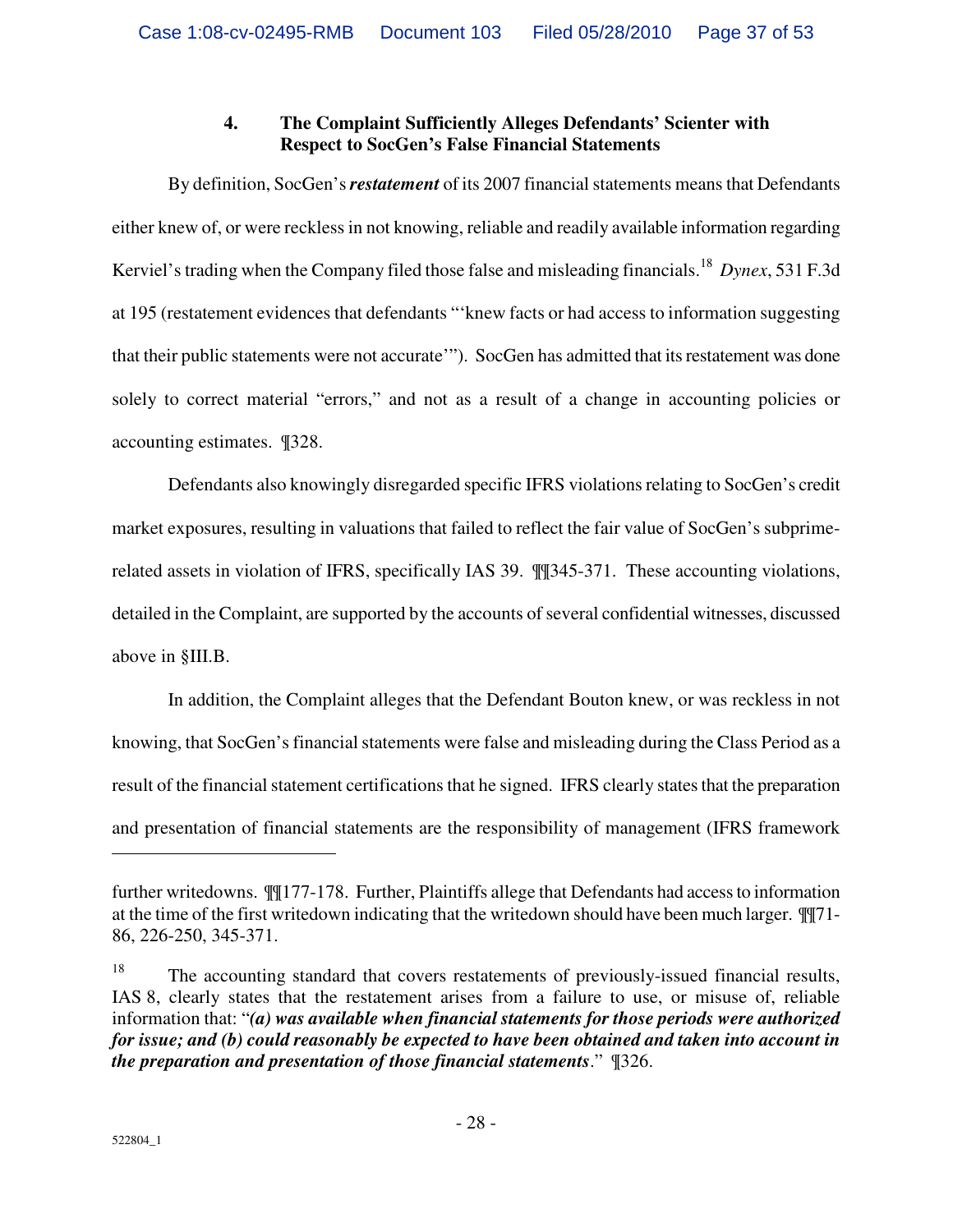¶11), and as a result, Bouton was required to personally certify the Company's financial statements

after having taken "reasonable care to ensure" their accuracy. ¶¶132, 321.

# **5. The Complaint Also Properly Alleges Scienter by Identifying Defendants' Motive and Opportunity to Commit Fraud**

The timing and amounts of insider shares sold, in terms of percentage and volume, are both

unusual and suspicious, supporting a strong inference of scienter:<sup>19</sup>

- *Day*: sold at least 1,886,187 SocGen shares, *53%* of his total available SocGen stock holdings, for proceeds of more than  $\epsilon$ 168 million. Just days before the January 24, 2008 announcement of both frauds, Day sold approximately 1.5 million shares of SocGen securities for proceeds of more than  $€140$  million.<sup>20</sup> III<sub>285</sub>-287. A portion of Day's trades coincided with SocGen's stock repurchase program, which Day approved as a SocGen director. $21$
- *Mustier*: sold 50% of his SocGen stock on August 21, 2007, two and a half weeks after SocGen told investors it "has low exposure to the current credit crisis." ¶290. To complete the sale, Mustier rushed back to Paris on August 21, 2007 from vacation in Scotland so that he could liquidate his SocGen stock holdings.<sup>22</sup>  $\mathbb{Z}$  291.

<sup>20</sup> *Nursing Home Pension Fund, Local 144 v. Oracle Corp.*, 380 F.3d 1226, 1231 (9th Cir. 2004) (insider sales deemed suspicious when made one month before announcement of lower-thanexpected sales).

 $21$  Defendants' attempt to characterize Defendant Day as a non-insider is contradicted by the fact that Defendant Day was SocGen's largest shareholder, a SocGen director and chairman of TCW. ¶53. Also, Day was classified during the Class Period as a "non-independent" director. ¶284 n.6.

<sup>22</sup> The peculiar circumstances surrounding Mustier's sales raise an inference of scienter (Defs' Mem. at 21-22) and are the basis for the AMF's charge of insider trading against Mustier. ¶268.

<sup>19</sup> *See Tellabs*, 551 U.S. at 325 ("personal financial gain may [also] weigh heavily in favor of a scienter inference"); *Scholastic*, 252 F.3d at 67 ("like a ship's captain exiting into the safety of a lifeboat while assuring the passengers that all is well"); *Rothman v. Gregor*, 220 F.3d 81, 93-94 (2d Cir. 2000) (alleged motive may serve to establish scienter or contribute to other scienter allegations); *Forest Labs.*, 2006 U.S. Dist. LEXIS 97475, at \*37 ("stock sales, executed during the Class Period by eight 'corporate insiders,' support a strong inference of fraudulent intent"). Here, all five Individual Defendants were dumping their shares.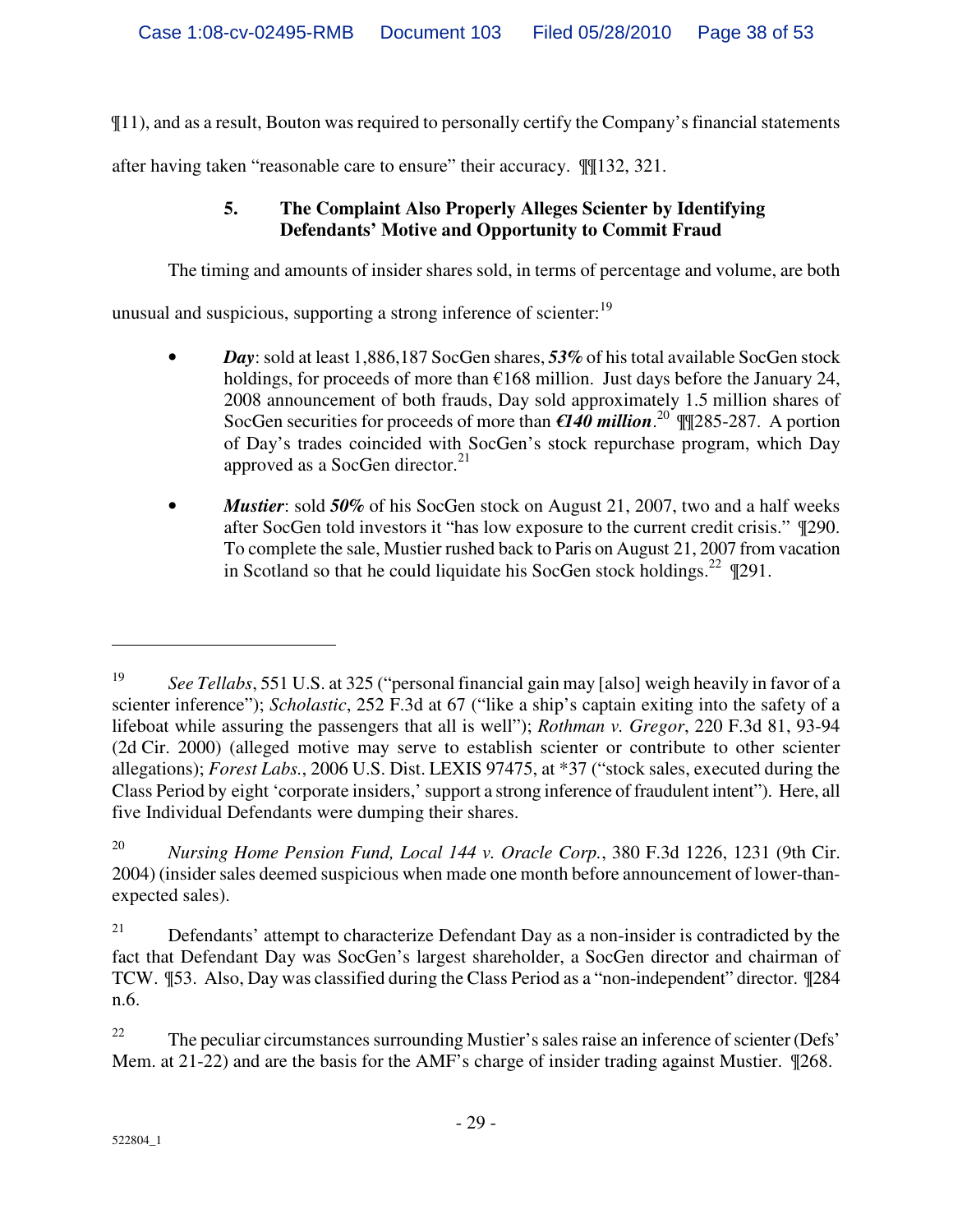- *Bouton*: sold at least 255,713 shares of SocGen stock for proceeds of over *€30 million*, amounting to over *65%* of his available SocGen stock holdings during the Class Period and during SocGen's stock repurchase program.<sup>23</sup>  $\P$  $\P$ 293, 437-438.
- *Citerne*: sold at least 201,129 shares of his SocGen common stock, *81%* of his available stock holdings, for over *€23 million* in proceeds. ¶294. Just three days before the end of FY 2006, Citerne sold over 108,000 shares for proceeds of over *€13 million*. ¶450.
- *Alix*: A single sale of 23,171 shares of his SocGen common stock (*81%* of his available stock holdings) for proceeds of *€3.3 million* came just nine trading days after the Company's stock price reached its all-time high of  $£158.42$  and was accomplished in the middle of the April 2, 2007 to June 29, 2007 stock repurchase program. ¶295.

Despite Defendants' unpersuasive explanations, they greatly benefited in a concrete and personal way from the purported fraud.<sup>24</sup> E<sup>\*</sup>Trade, 2010 U.S. Dist. LEXIS 46053, at \*78 ("The fact that there might be an innocent explanation for the timing of [defendant]'s sale is not enough to defeat the inference of scienter that arises from plaintiffs' well-pleaded allegations . . . .'").

Defendants' misleading argument that Bouton and Citerne "increased" their holdings (*see* Defs' Mem. at 19 & n.18) ignores that between December 31, 2005 and December 31, 2006, Bouton sold *204,968* shares (¶481) and Citerne sold *201,129* (¶¶448-453). *E\*Trade*, 2010 U.S. Dist. LEXIS

<u>.</u>

<sup>&</sup>lt;sup>23</sup> The Individual Defendants' initiation of a  $\epsilon$ 1.1 billion stock repurchase scheme, while simultaneously selling tens of millions of euros worth of their own personal shares, demonstrates the highly unusual timing of their stock sales. *In re Countrywide Fin. Corp. Sec. Litig.*, 588 F. Supp. 2d 1132, 1187 (C.D. Cal. 2008) ("[R]epurchases signal to the market that a company believes its stock is undervalued. . . . Repurchases therefore might contribute to a price increase, propping up the prices insiders receive.").

<sup>&</sup>lt;sup>24</sup> For example, sales made during a designated trading window are improper if the insider is in possession of undisclosed, adverse inside information, which is exactly what occurred here. Defs' Mem. at 22-23; *see, e.g.*, *Chiarella v. United States*, 445 U.S. 222, 227, 229 (1980) (an "insider," such as a corporate officer, who possesses material non-public information about the company, is subject to a duty to "disclose or abstain").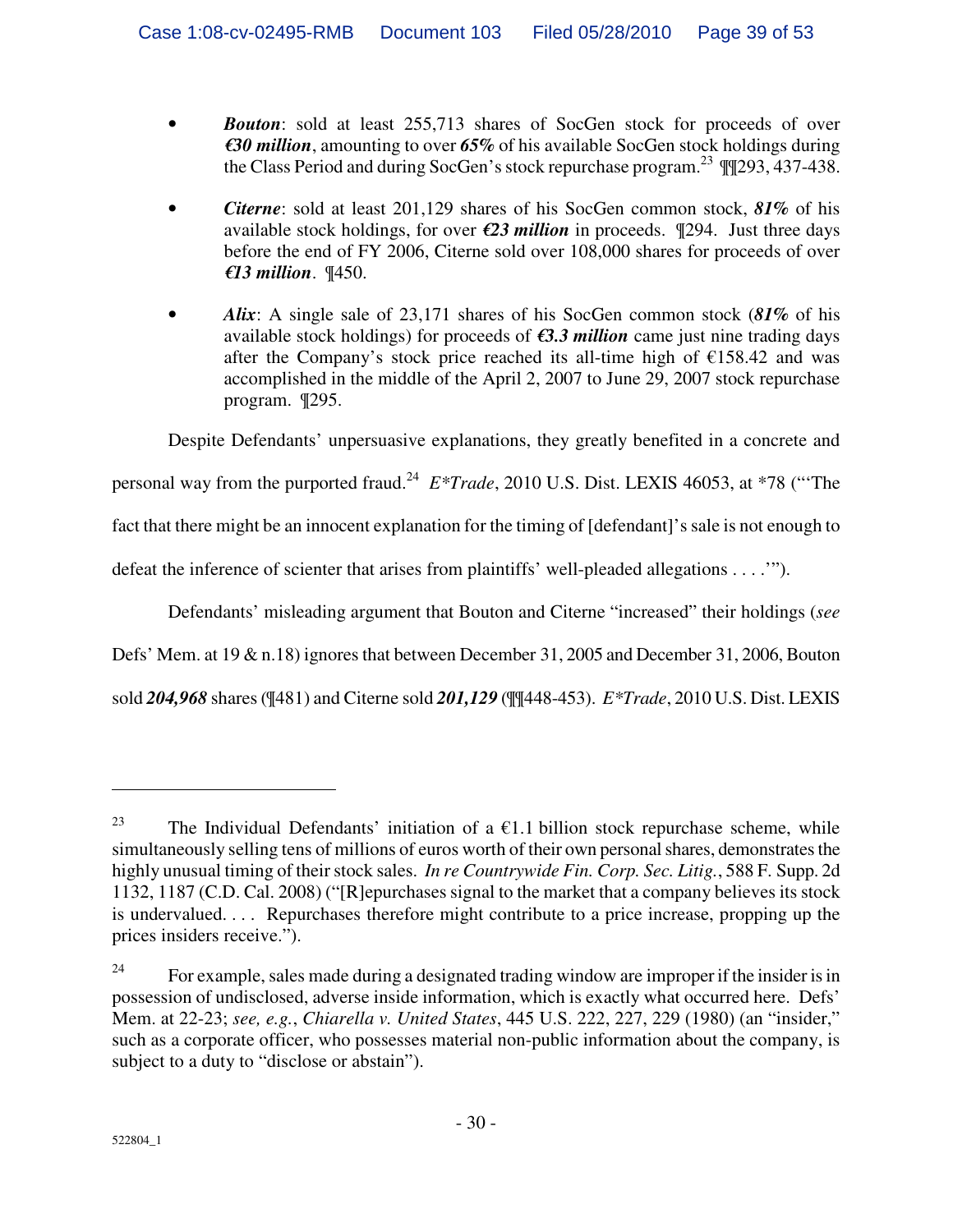46053, at \*80 ("courts refuse to hold that defendants' stock purchases were inconsistent with fraud").

Further, the absence of prior trading history (Defs' Mem. at 20) does not detract from a finding of scienter when the massive proceeds reaped and high percentages of holdings sold are taken into account. Also, as Defendants are well aware, until March 2006, they were *not* required by French law to disclose their trading in SocGen stock. Thus, Defendants' early and pre-Class Period sales here are not *publicly available*, and Defendants fail to introduce them.<sup>25</sup>

#### **6. Additional Facts Supporting Scienter**

The sheer magnitude of the frauds that occurred here supports a strong inference of scienter. *Scholastic*, 252 F.3d at 77; *E\*Trade*, 2010 U.S. Dist. LEXIS 46053, at \*73. The fact that the French Banking Commission ultimately fined SocGen  $\epsilon$ 4 million ( $\P$ 263) and the AMF opened proceedings against Defendants Day and Mustier for alleged insider trading also supports a strong inference of scienter (¶264). *See Hall v. Children's Place Retail Stores, Inc.*, 580 F. Supp. 2d 212, 233 (S.D.N.Y. 2008) (SEC investigation "probative of scienter"); *In re NYSE Specialists Sec. Litig*., 260 F.R.D. 55, 63-64 (S.D.N.Y. 2009); *see also* ¶¶251-281 (government investigations). The key, senior-level personnel changes SocGen made shortly after revealing the fraud on January 24, 2008, and prior to its restatement of its 2007 financials are "highly suspicious." *See* ¶¶300-307; *In re Adaptive Broadband Sec. Litig*., No. C 01-1092 SC, 2002 U.S. Dist. LEXIS 5887, at \*43 (N.D. Cal. Apr. 2, 2002); *Kaltman v. Key Energy Servs*., 447 F. Supp. 2d 648, 664 (W.D. Tex. 2006). Also, the

<sup>&</sup>lt;sup>25</sup> Nor do Defendants introduce the number of options sold or contend that stock sales were made primarily to make payments required for the exercise of stock options or to pay taxes. Defs' Mem. at 20. Regardless, such an assertion would not be supported by the size of the Class Period sales.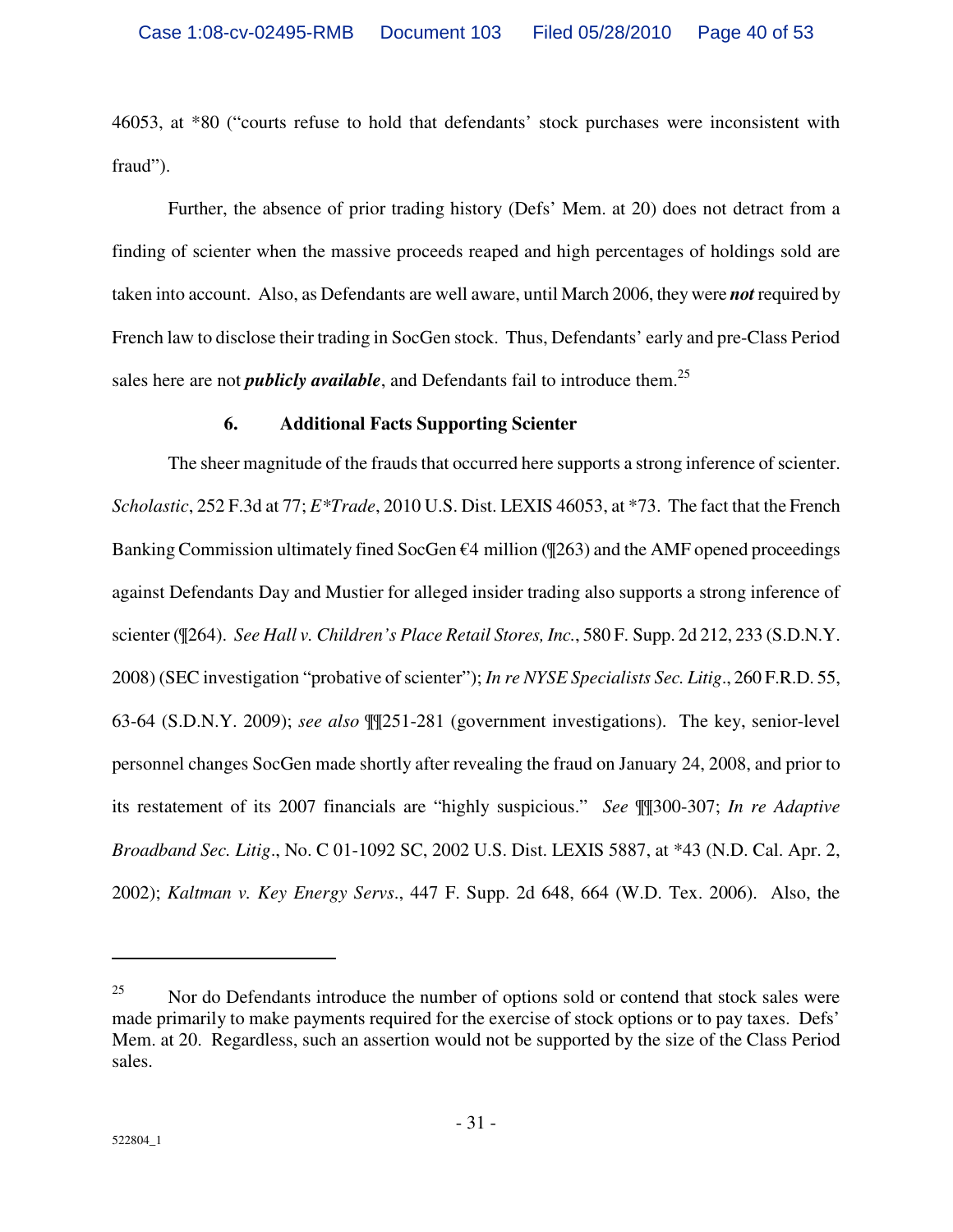announcement of the Kerviel and subprime losses together, in order to create "noise" in the market, supports an inference of scienter. ¶308.

## **7. The Alternative Inferences Urged by Defendants Are Implausible**

Defendants' alternative inference that SocGen was "negatively affected by the global crisis that began in the third quarter of 2007" (Defs' Mem. at 1) has been rejected where facts, similar to here, have been alleged. *See, e.g.*, *E\*Trade*, 2010 U.S. Dist. LEXIS 46053, at \*51 ("The 'current financial crisis' is not necessarily an absolute defense if it is alleged that defendants have misled the public as to the quality of their holdings."); *New Century*, 588 F. Supp. 2d at 1230 ("The inference of deliberate recklessness as to false statements regarding loan quality and underwriting is *at least as* compelling as inferring that the Officer Defendants were . . . taken by surprise when the market took an unexpected turn for the worse."). Even if *as* compelling as the inferences in Plaintiffs' favor, Plaintiffs must prevail. *Tellabs*, 551 U.S. at 324.

#### **D. The Complaint Sufficiently Alleges Loss Causation**

When the truth about SocGen's risk control management systems and its credit market exposure was revealed on January 24, 2008, the prices of SocGen stock and ADRs dropped in response, removing much of the prior artificial inflation from the stock. ¶458. Because Plaintiffs purchased their SocGen shares at prices artificially inflated by Defendants' fraudulent conduct, SocGen's revelations and consequent stock drop caused Plaintiffs to suffer economic loss. *Id.* Plaintiffs also suffered economic loss as a result of market rumors that circulated from January 18 through January 21, 2008. ¶461. The Complaint alleges that both stock declines were statistically significant, meaning that they are not explained by movements in the market as a whole or in the banking industry, and are the direct result of the disclosure of information specific to SocGen. ¶¶461-462.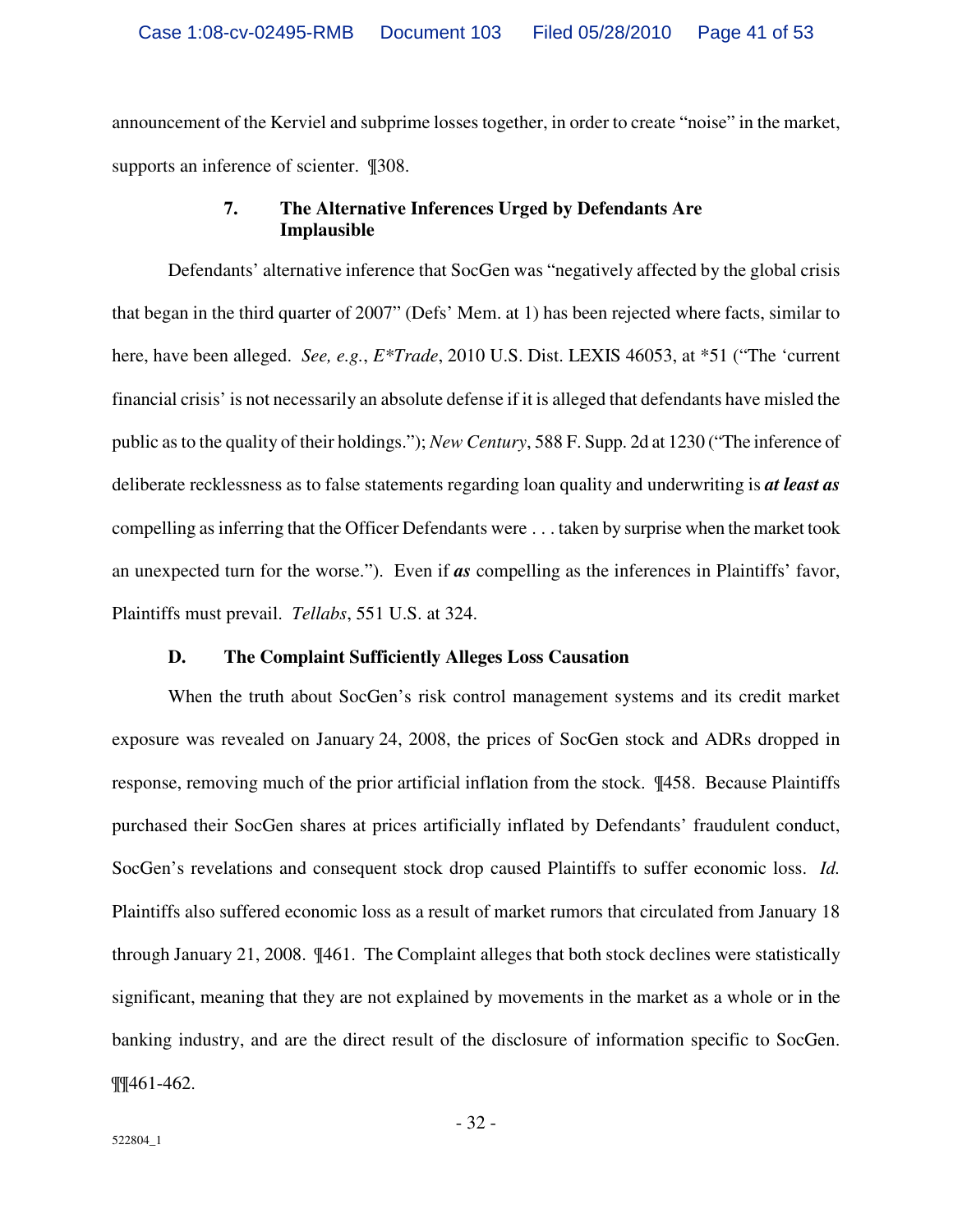No more is required. At the pleading stage plaintiffs do not need to "disaggregat[e] the impact of the . . . corrective disclosure[s] . . . as opposed to overall market declines related to the credit crisis." Defs' Mem. at 29. This is not the standard under *Dura Pharms., Inc. v. Broudo*, 544 U.S. 336 (2005). Instead, plaintiff must simply "provide a defendant with *some indication of the loss and the causal connection that the plaintiff has in mind*."<sup>26</sup> *Id*. at 347. Nor does *Lentell v. Merrill Lynch & Co.*, 396 F.3d 161 (2d Cir. 2005), require Plaintiffs to quantify or "disaggregat[e]" their loss beyond question at this stage. Defs' Mem. at 29. Instead, "'when the plaintiff's loss coincides with a marketwide phenomenon'" a plaintiff must plead "'facts which, *if proven*, would show that its loss was caused by the alleged misstatements as opposed to intervening events.'" *Lentell*, 396 F.3d at 174. In any event, the Complaint alleges precisely how the alleged misrepresentations caused Plaintiffs' losses. *See, e.g.*, ¶461. This is what *Dura* requires – identification of the loss.

The Complaint also sufficiently alleges a corrective disclosure which provides a causal connection between Defendants' fraudulent conduct and Plaintiffs' losses. Defs' Mem. at 28. This Circuit has long held that a plaintiff must only allege and eventually prove *either*: (i) a materialization of an undisclosed risk that consequently leads to the plaintiff's loss; *or* (ii) a disclosure correcting a prior false statement that causes the loss. *Lentell*, 396 F.3d at 173. Clearly, then, when it is foreseeable that an undisclosed risk may later materialize and cause plaintiffs' losses, loss causation is satisfied without there being an explicit disclosure of the precise fraud. *Id*. 27

<u>.</u>

<sup>&</sup>lt;sup>26</sup> Defendants' mere speculation about "possible" market reaction to SocGen's January 24, 2008 announcement demonstrates why, at the pleading stage, as opposed to trial, plaintiffs must only provide a showing of the existence of such losses. *Dura*, 544 U.S. at 347.

 $27$  Defendants' assertion that the corrective disclosure must explicitly reveal the underlying fraud is incorrect. Defs' Mem. at 28. The Second Circuit's *Emergent* decision is instructive. There, defendants had concealed that an investment vehicle's two officers had a long history of constructing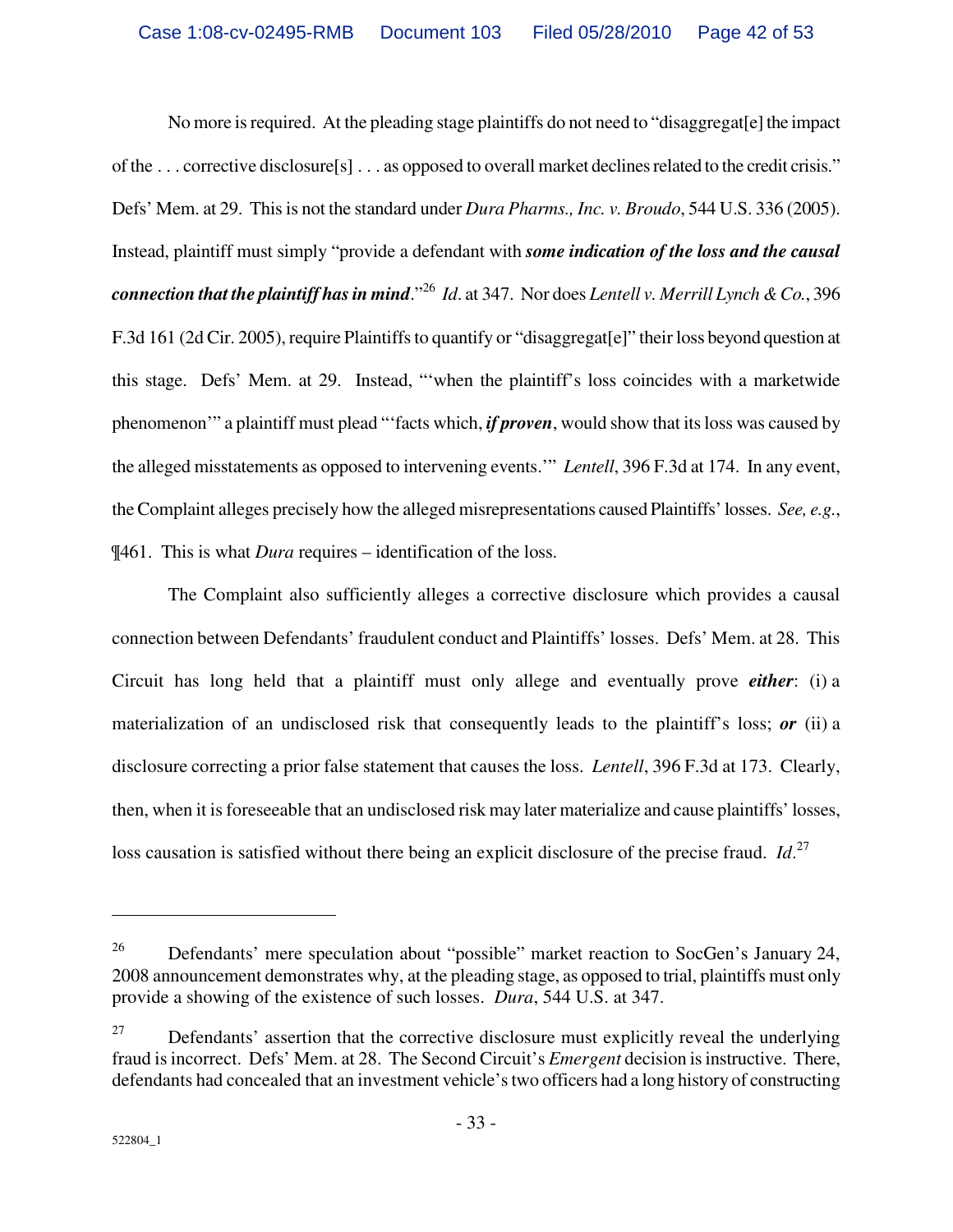It was foreseeable here that Defendants' misrepresentations and omissions regarding the "abject' failure" ( $\P$ 191(c)) of the Company's risk control management systems and its credit market exposure and writedowns would eventually cause SocGen's stock price to drop following revelations of the relevant truth – leading to the loss of billions of dollars in equity value.<sup>28</sup> See E\*Trade, 2010 U.S. Dist. LEXIS 46053, at \*82 ("here, the materialization of concealed risks and information regarding the quality of E\*TRADE's mortgage investments sufficed to plead loss causation").

# **IV. The Complaint Sufficiently Pleads a Claim for Insider Trading Against the Individual Defendants**

# **A. The Individual Defendants Are Liable Under Rule 10b-5(a) and (c)**

The Individual Defendants are liable under Rule 10b-5(a) and (c) because they profited through illicit insider sales after directly participating in a deceptive scheme aimed at artificially inflating SocGen's stock price.<sup>29</sup>  $\P$  $[309-318, 473-482$ . Rule 10b-5(a) and (c) claims encompass "much more than illegal trading activity: they encompass the use of 'any device, scheme or artifice,'

 $\overline{a}$ 

pump-and-dump stock schemes. *Emergent Capital Inv. Mgmt., LLC v. Stonepath Group, Inc.*, 343 F.3d 189, 191 (2d Cir. 2003). Importantly, although the plaintiffs did not allege that the investment's value plunged because of revelations concerning the two officers' shady backgrounds – something Defendants' argument here requires – they still satisfied loss causation because the plaintiffs' losses were "'a foreseeable consequence of defendants' omissions particularly in light of the drastic price declines which occurred in the shares of the other companies' controlled" by the two men. *Id*. at 197.

<sup>28</sup> Defendants' reliance on *Lentell* for the proposition that *Dura* requires a "corrective disclosure" is misplaced. Defs' Mem. at 28. Although the *Lentell* court mentions the lack of any "corrective disclosure" there, it does not *require* one in order to satisfy loss causation. 396 F.3d at 175. Rather, the court explains that the plaintiffs had failed to allege *either* "that the subject of [Merrill's] false recommendations . . . *or* any corrective disclosure regarding the falsity of those recommendations, is the cause of the decline in stock value that plaintiffs claim as their loss." *Id*.

<sup>&</sup>lt;sup>29</sup> "All that is required in order to state a claim for a primary violation under Rule 10b-5(a) or (c) is an allegation that the defendant (1) committed a manipulative or deceptive act (2) in furtherance of the alleged scheme to defraud, (3) scienter, and (4) reliance." *In re Global Crossing, Ltd. Sec. Litig.*, 322 F. Supp. 2d 319, 336 (S.D.N.Y. 2004).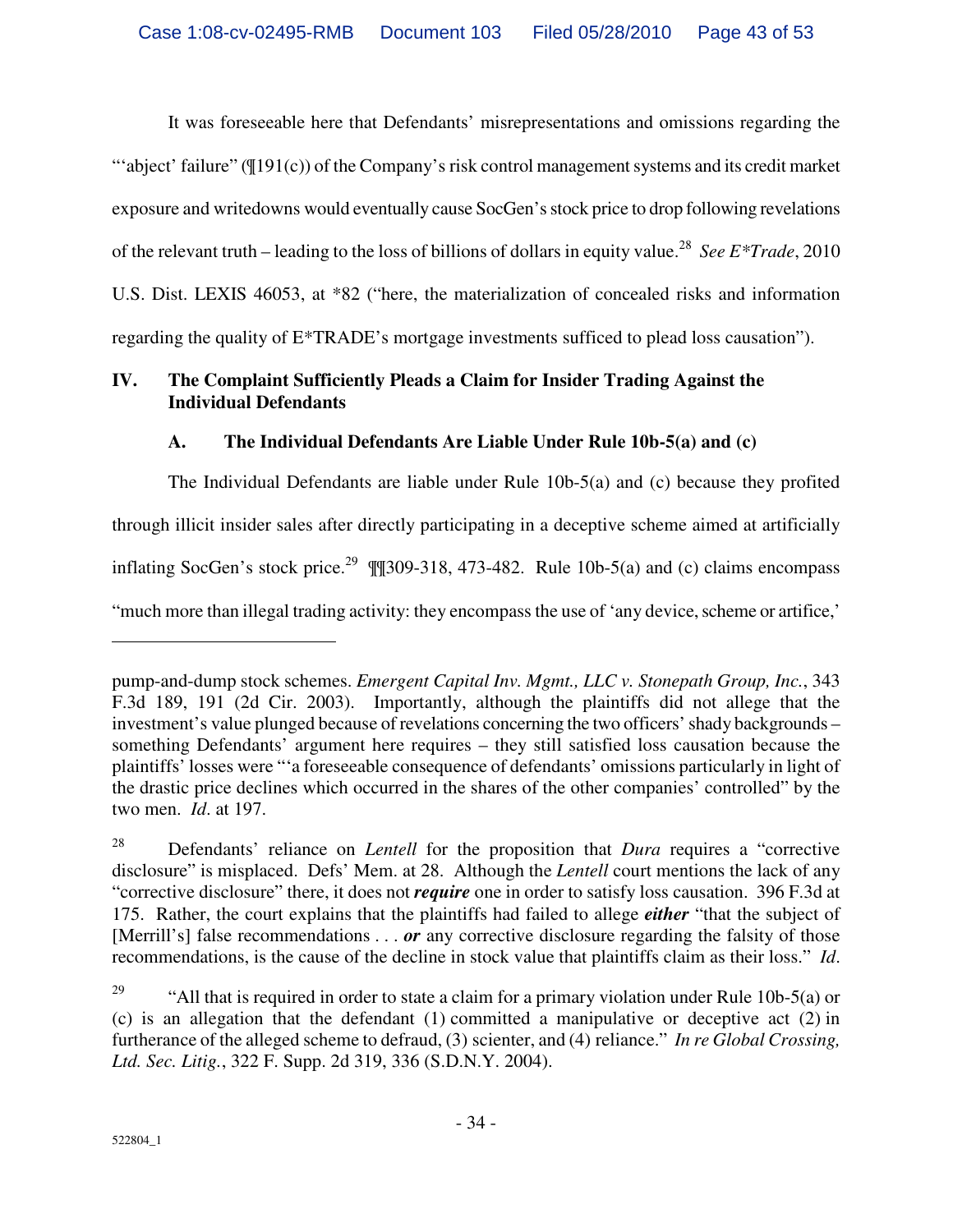or 'any act, practice, or course of business' used to perpetrate a fraud on investors."<sup>30</sup> *Id*. (quoting 17 C.F.R. §240.10b-5(a), (c)).

Importantly, liability under Rule 10b-5(b) for false statements does *not* preclude liability based on violations of Rule 10b-5(a) and (c), if the scheme went beyond the misrepresentations. *Alstom*, 406 F. Supp. 2d at 475 ("it is possible for liability to arise under both subsection (b) and subsections (a) and (c) of Rule 10b-5 out of the same set of facts"). The Complaint satisfies these standards by detailing an insider trading scheme (*see* ¶¶312-316, 474, 481), which occurred simultaneously with a  $\epsilon$ 1.1 billion stock repurchase scheme.  $\P$  $20$ -23, 31, 297-299, 419-426, 427-456. *See* §III.C.5. The United States Supreme Court has made clear that insider trading is an independent violation of Rule 10b-5(a), since it is a deceptive device. *United States v. O'Hagan*, 521 U.S. 642, 651-52 (1997).

## **B. Defendants Bouton, Mustier, and Day Are Liable Under §20A**

"To state a Section 20A claim for insider trading, plaintiffs must allege an insider trading violation by an individual defendant and trading by the plaintiffs contemporaneously with that of the individual defendant." *Pfizer*, 584 F. Supp. 2d at 642. For the reasons just discussed in §IV.A., *supra*, Plaintiffs have established a predicate insider trading violation under Rule 10b-5 by Defendants Bouton, Mustier and Day. Defendants contend, however, that since certain of these Defendants' stock sales occurred shortly before or after the §20A Plaintiffs' purchases, the

<u>.</u>

<sup>&</sup>lt;sup>30</sup> Where "the principal allegations of wrongdoing involve market manipulation rather than false statements, the level of specificity required by Rule 9(b) is somewhat relaxed." *Dietrich v. Bauer*, 76 F. Supp. 2d 312, 339 (S.D.N.Y. 1999); *see ATSI Commc'ns, Inc. v. Shaar Fund, Ltd.*, 493 F.3d 87, 102 (2d Cir. 2007) ("at the early stages of litigation, the plaintiff need not plead manipulation to the same degree of specificity as a plain misrepresentation claim").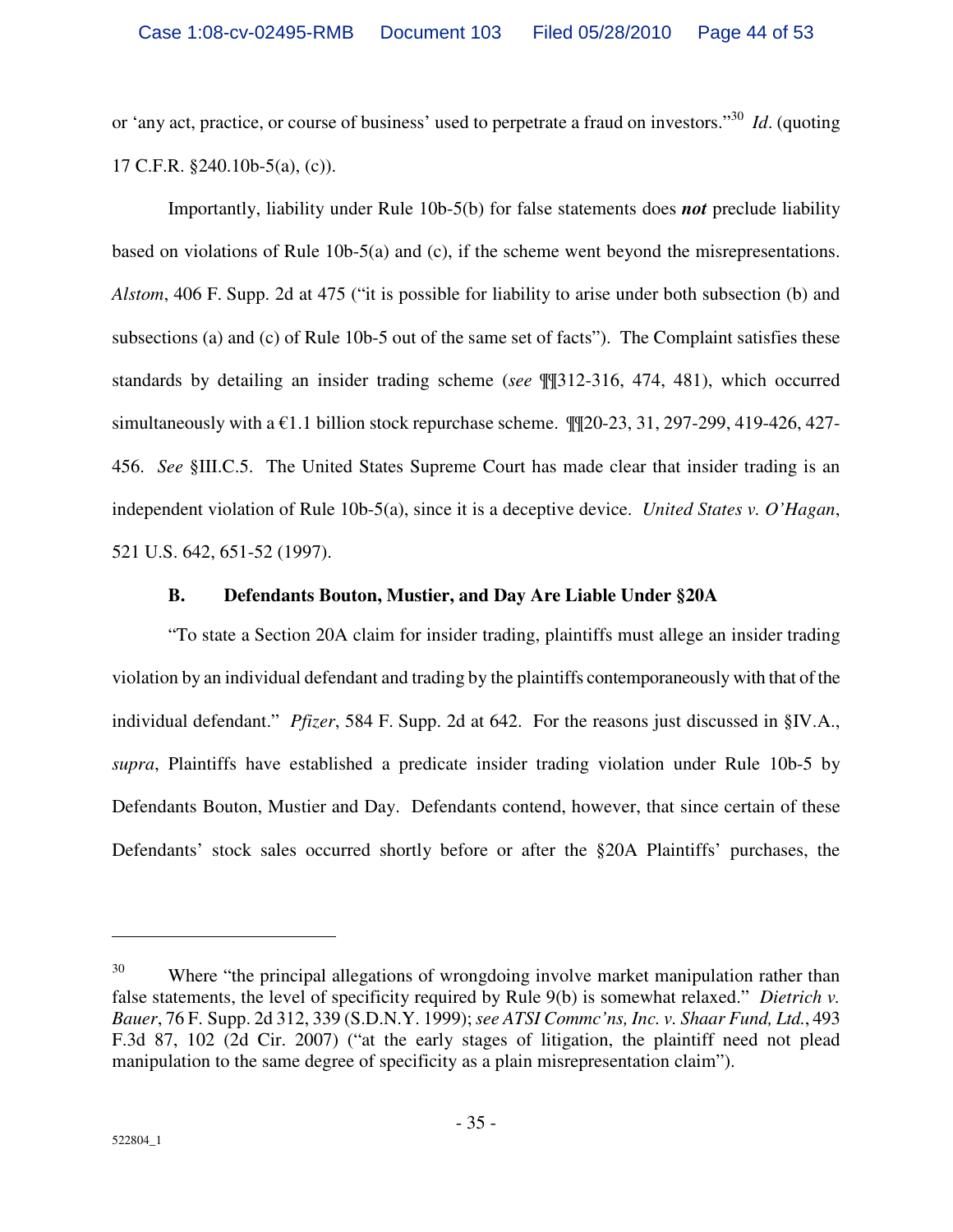contemporaneous element of §20A has not been met with respect to these trades. Defs' Mem. at 30-

31. These trades are nevertheless still "contemporaneous" under §20A.<sup>31</sup> *See also* ¶¶488-489.

# **V. The Complaint Properly Alleges Control Person Claims Against the Individual Defendants Under §20(a)**

A claim under  $\S 20(a)$  involves: (1) a primary violation by a controlled person, (2) control of the primary violator by the defendant, and (3) that the controlling person was in some meaningful sense a culpable participant in the primary violation. *Boguslavsky v. Kaplan*, 159 F.3d 715, 720 (2d Cir. 1998). "'Allegations of control are not averments of fraud and therefore need not be pleaded with particularity." *Children's Place*, 580 F. Supp. 2d at 228.<sup>32</sup> All Defendants are primary violators of §10(b) and Rule 10b-5. *See* §III; ¶¶415-456. Further, Defendants Bouton, Mustier, Day, Citerne and Alix controlled SocGen by virtue of their high-level positions and responsibilities at the Company. *See* ¶¶44-46, 48, 50-51, 53-55, 57, 87-92, 131, 312-316, 373. Further, Day, as an inside director of SocGen with the largest equity stake of any other director, and one of the largest

<sup>31</sup> Defendants' reliance on *O'Connor & Assocs. v. Dean Witter Reynolds, Inc.*, 559 F. Supp. 800, 803 (S.D.N.Y. 1983), is misplaced. That case predates the enactment of §20A by five years. Insider Trading and Securities Fraud Enforcement Act of 1988, Pub. L. No. 100-704, 102 Stat. 4677 (1988). Defendants' reliance on dicta from *In re Take-Two Interactive Sec. Litig.*, 551 F. Supp. 2d 247, 311 (S.D.N.Y. 2008), for the same point, is also misplaced. That decision is distinguishable as the plaintiffs there "failed to allege a predicate insider trading violation of Section 10(b) and Rule 10b-5." *Id.* In fact, the court in *Take-Two* explicitly rejected a restrictive definition of "contemporaneous" as running "contrary to the weight of authority in this Circuit." *Id.* at 311 n.51.

 $32$  While the law in the Second Circuit with regard to control person liability is unclear as to whether "culpable participation" is actually an element of the claim, the Complaint nevertheless alleges this. ¶¶89-92, 484-486; *In re Parmalat Sec. Litig.*, 497 F. Supp. 2d 526, 532 (S.D.N.Y. 2007) (culpable participation is not an element of §20(a), and Second Circuit cases that seem to say otherwise are *dicta*).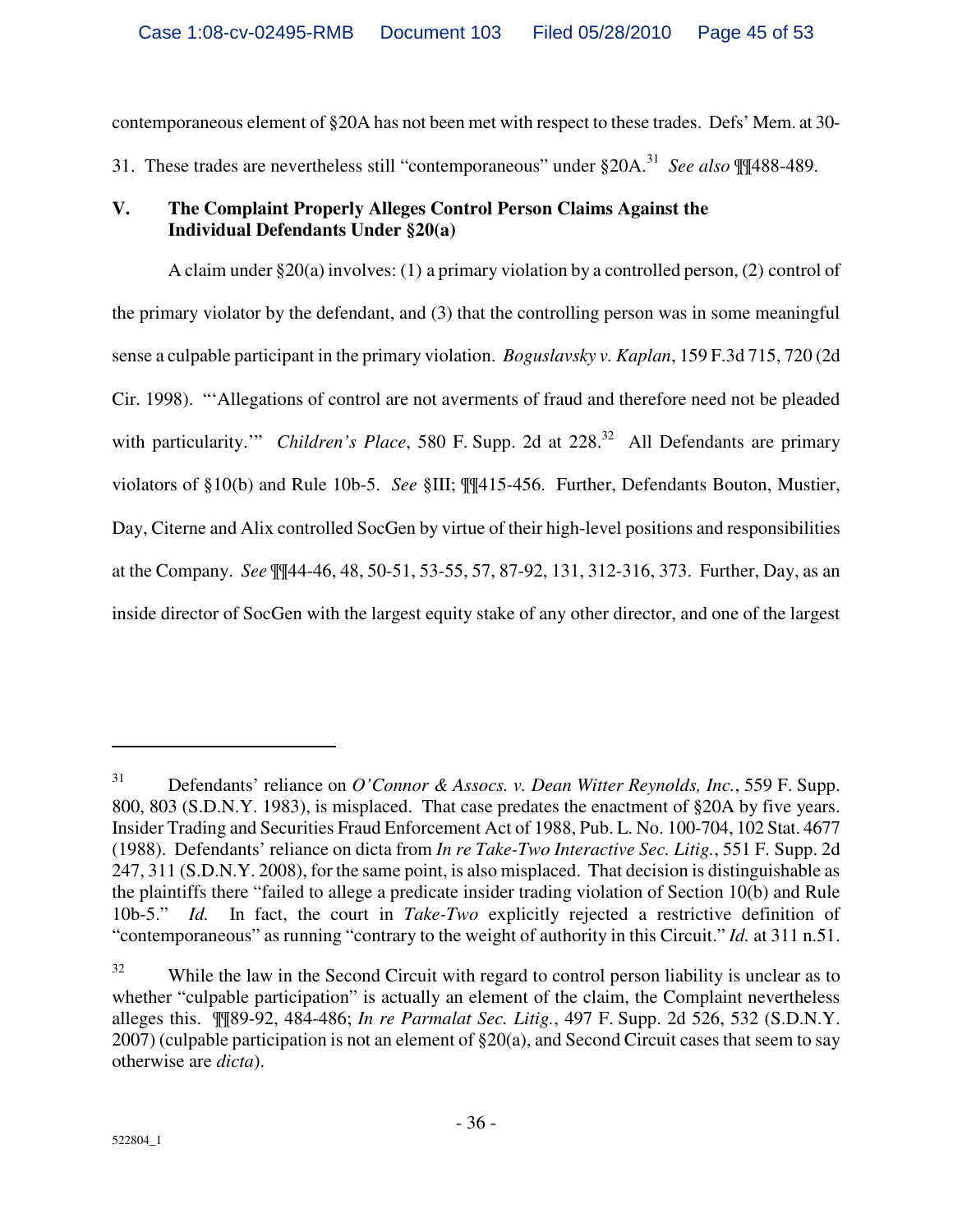individual SocGen shareholders ( $\frac{1153}{1000}$ , had ""the power to direct or cause the direction of the management and policies."" *Adelphia*, 398 F. Supp. 2d at 262.<sup>33</sup>

The Complaint also sufficiently alleges culpable participation against all the Individual Defendants, based on their false and misleading statements made with scienter, as discussed above. ¶¶309-318.

# **VI. The Court Has Personal Jurisdiction over Defendants Citerne and Alix**

Personal jurisdiction for securities fraud claims is permitted to the full extent allowed by the Due Process Clause of the Fifth Amendment. *In re DaimlerChrysler AG Sec. Litig.*, 247 F. Supp. 2d 579, 582 (D. Del. 2003). As such, this Court may exercise personal jurisdiction over Citerne and Alix because they: (i) had minimum contacts with the United States; and (ii) the exercise of jurisdiction over them is reasonable. *Id.*<sup>34</sup>

<sup>33</sup> *See Oxford Health*, 187 F.R.D. at 143 (finding that four of the outside directors were control persons based on their director status combined with their equity interests in the corporation and their intimate knowledge of the day-to-day operations of the company); *In re Indep. Energy Holdings PLC Sec. Litig.*, 154 F. Supp. 2d. 741, 772 (S.D.N.Y. 2001) (director status with equity interest is one indicia for control).

<sup>34</sup> At the pleading stage, a plaintiff need only plead facts sufficient to show jurisdiction. *Credit Lyonnais Sec., Inc. v. Alcantara*, 183 F.3d 151, 153 (2d Cir. 1999). Prior to discovery, "allegations are construed in the light most favorable to the plaintiff." *A.I. Trade Fin. v. Petra Bank*, 989 F.2d 76, 79-80 (2d Cir. 1993). Personal jurisdiction extends to foreigners subject to the due process clause of the Fifth Amendment. *Leaseco Data Processing Equip. Corp. v. Maxwell*, 468 F.2d 1326, 1340 (2d Cir. 1972). Where, as here, Defendants challenge Plaintiffs' *prima facie* showing of personal jurisdiction over Defendants Citerne and Alix, Plaintiffs are permitted to conduct jurisdictional discovery into Citerne and Alix's U.S. contacts. *APWU v. Potter*, 343 F.3d 619, 627 (2d Cir. 2003) ("a court should take care to 'give the plaintiff "ample opportunity to secure and present evidence relevant to the existence of jurisdiction"'"). Accordingly, Plaintiffs' proposed discovery requests are attached as Exs. A-E to the Declaration of Ryan A. Llorens in Support of Plaintiffs' Second Motion to Partially Lift the PSLRA Discovery Stay, filed herewith.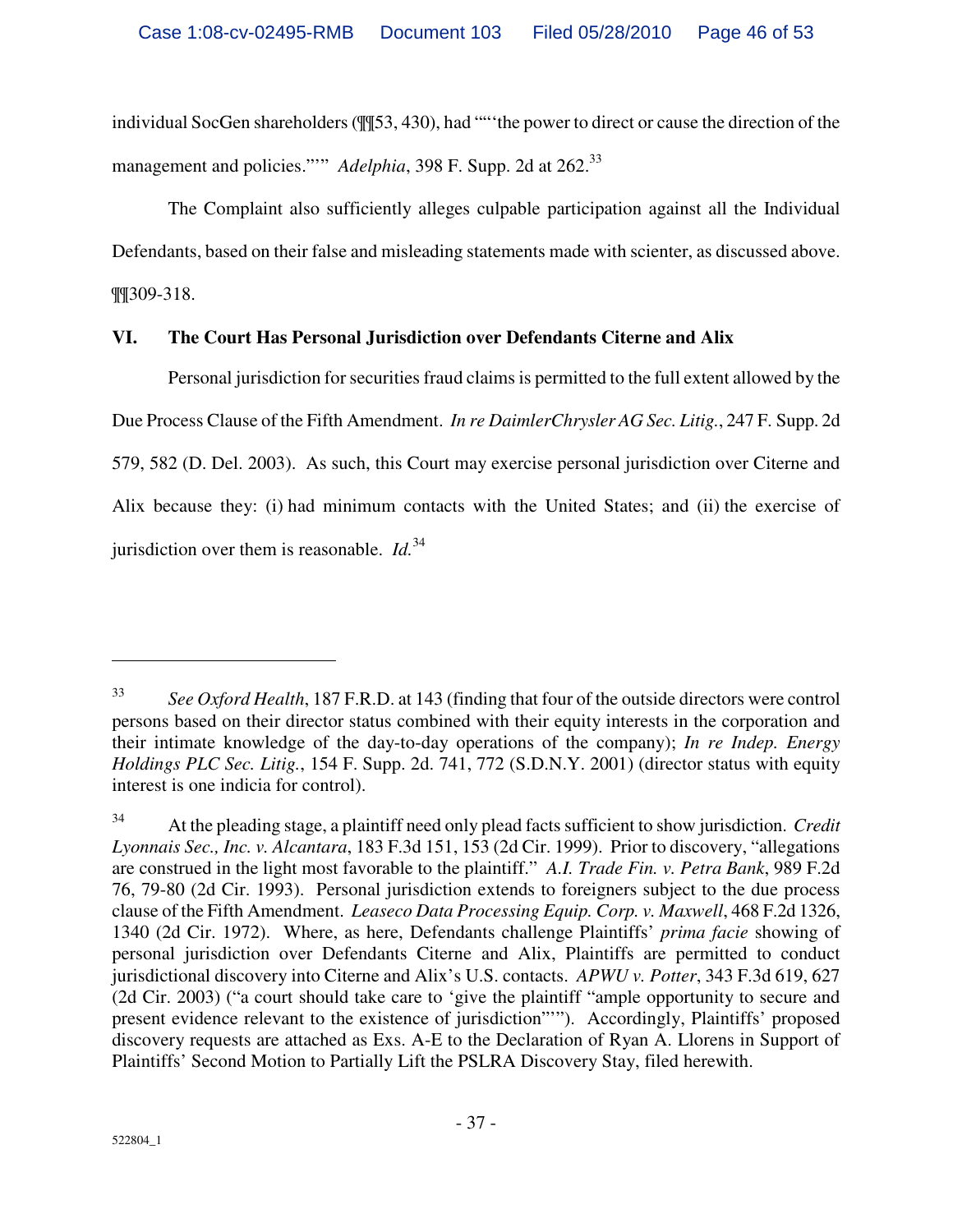# **A. Defendants Citerne and Alix Have Sufficient Minimum Contacts with the United States**

Factors for minimum contacts include: (i) whether the individual performed business in the forum; (ii) whether an individual committed any act in the forum; and (iii) whether an individual caused an effect in the forum by acts committed elsewhere. *In re Alstom SA Sec. Litig.*, 406 F. Supp. 2d 346, 398 (S.D.N.Y. 2005). Citerne and Alix have sufficient minimum contacts with New York, because the content and dissemination of the materially false and misleading statements are attributable to SocGen's Co-CEOs Citerne and Alix under the group pleading doctrine. This alone should satisfy an inquiry into jurisdiction. *Id.* at 399 (allegations that foreign defendant was "'otherwise responsible for the contents and dissemination of the Registration Statements'" alleged to be false supported exercise of jurisdiction at pleading stage). In addition, Defendant Citerne was a director of SocGen and a director of TCW, SocGen's asset management subsidiary with offices in New York, Los Angeles and Houston. ¶¶55, 405.

Personal jurisdiction is also established here in light of the Restatement (Second) of Conflict of Laws §37, which states that:

A state has power to exercise judicial jurisdiction over an individual who *causes effects* in the state by an act done elsewhere with respect to any claim arising from these effects unless the nature of the effects and of the individual's relationship to the state make the exercise of such jurisdiction unreasonable.

Restatement (Second) of Conflict of Laws §37 (1989); *Alstom*, 406 F. Supp. 2d at 401. Because Defendants' conduct undoubtedly had an effect in the United States, personal jurisdiction is established over Defendants Citerne and Alix, and Defendants cannot logically argue that it would be unreasonable for this Court to exercise jurisdiction. *Alstom*, 406 F. Supp. 2d at 401.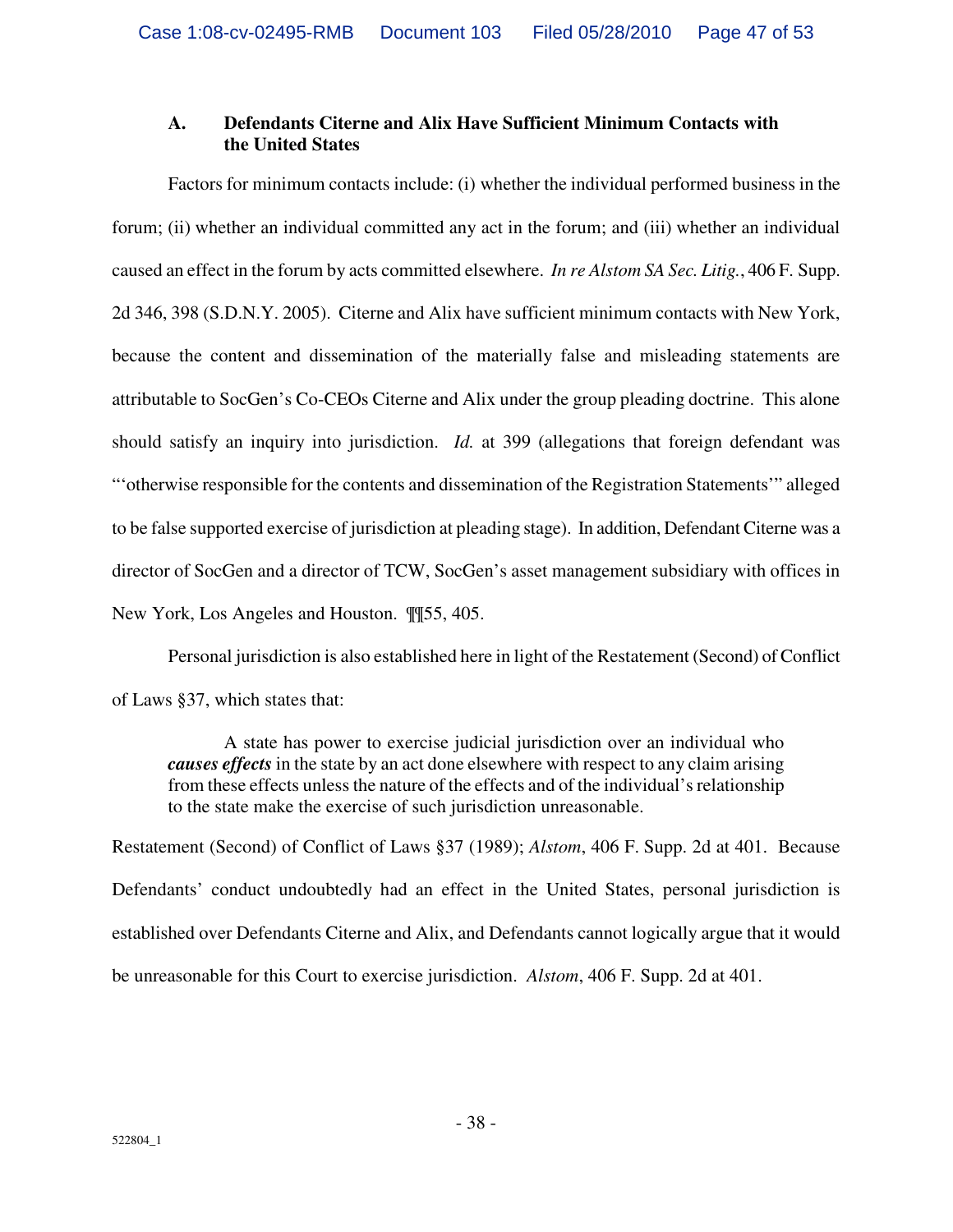## **B. It Is Reasonable to Require Defendants Citerne and Alix to Litigate in the United States**

The following factors are weighed in determining whether it is reasonable to require a defendant to litigate here: (i) the burden imposed on the defendant; (ii) the interests of the forum in adjudicating the case; (iii) the interests of the plaintiffs in obtaining the most efficient resolution of the dispute; (iv) the interstate judicial system's interest in obtaining the most efficient resolution of the controversy; and (v) the shared interest of states in furthering social policies. *Asahi Metal Indus. Co. v. Superior Court of California*, 480 U.S. 102, 107 (1987).

Any burden imposed on Defendants Citerne and Alix here is outweighed by the interests of the United States, Plaintiffs and American courts that have an "interest in preventing fraud here, in protecting the integrity of its stock markets, in promoting investor confidence, and in providing relief under federal statutes to those harmed by securities fraud." *In re Royal Ahold N.V. Sec. & ERISA Litig.*, 351 F. Supp. 2d 334, 353 (D. Md. 2004).

Moreover, jurisdiction is certainly not unreasonable here because SocGen has a vast presence in the United States. ¶¶403-412; *In re Amaranth Natural Gas Commodities Litig.*, 587 F. Supp. 2d 513, 536 (S.D.N.Y. 2008) (exercising jurisdiction is reasonable given defendants' business contacts with the United States). Defendants Citerne and Alix, as Co-CEOs of the Company (and Citerne as a director of SocGen and TCW, with offices in New York), were "'primary participants in [SocGen's] contacts with the United States.'" *Royal Ahold*, 351 F. Supp. 2d at 353. It is therefore reasonable to require these Defendants to litigate in this forum.

# **VII. This Court Has Subject Matter Jurisdiction over Claims by Investors that Purchased SocGen Shares on a Foreign Exchange**

Defendants challenge this Court's jurisdiction over investors who purchased SocGen shares on foreign exchanges. Defs' Mem. at 9-10. This issue was fully briefed in connection with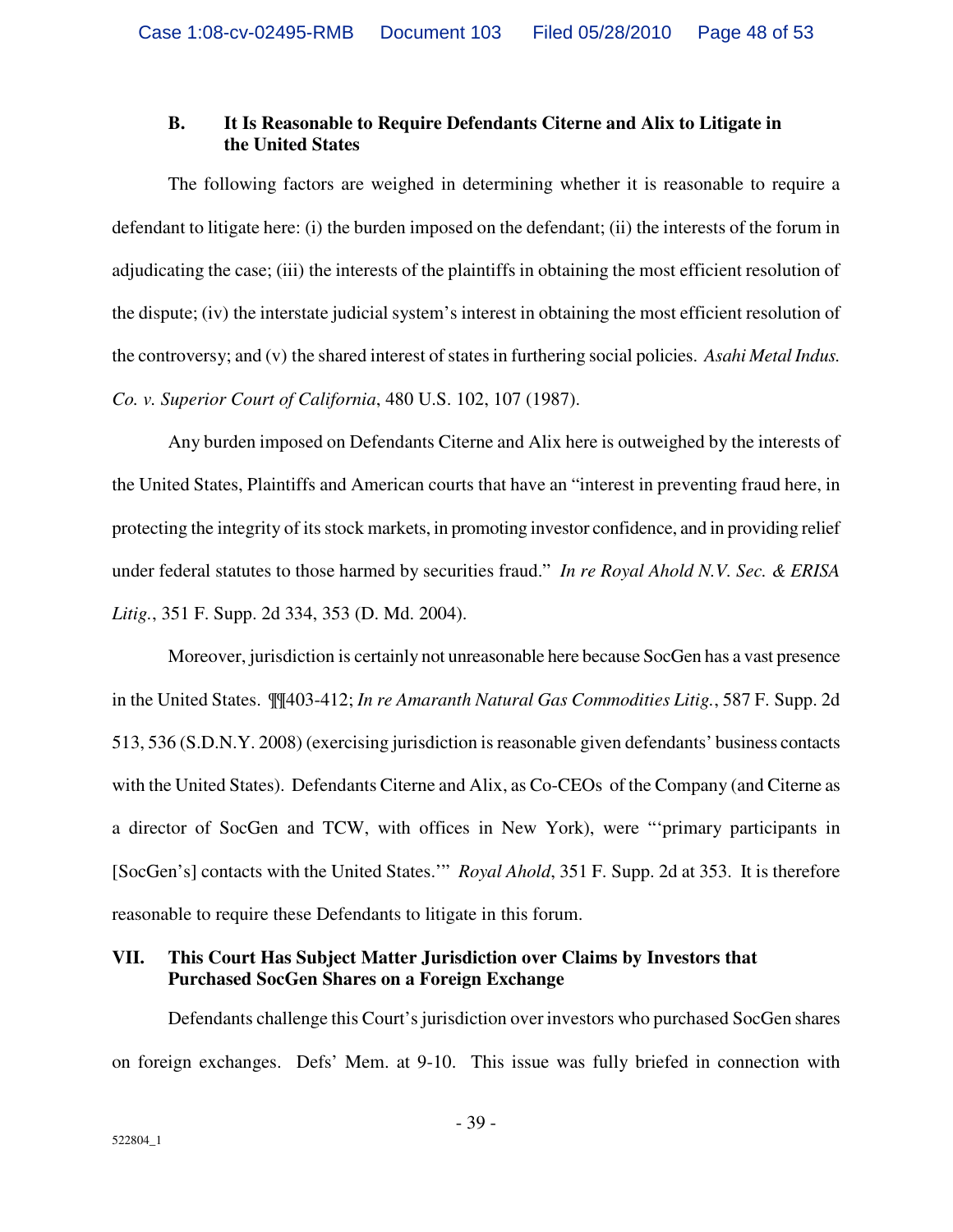Defendants' Motion to Dismiss Plaintiffs' First Amended and Consolidated Complaint. However, because the Supreme Court is expected to directly address the issue of the extraterritorial application of §10(b) in its decision in *Morrison v. Australia Bank Ltd.*, which is expected by June 2010, Plaintiffs respectfully submit that this Court should defer ruling on this discrete issue. Plaintiffs further submit that based on the guidance expected in the Supreme Court's decision, the parties should then be provided the opportunity to fully brief the issue. Nevertheless, if the Court decides to address the issue of the extraterritorial application of §10(b) now, Plaintiffs respectfully refer the Court to their prior briefing on this issue.

## **VIII. Conclusion**

For each of the foregoing reasons, Defendants' motion to dismiss should be denied in its entirety.

DATED: May 28, 2010 Respectfully submitted,

ROBBINS GELLER RUDMAN & DOWD LLP PATRICK J. COUGHLIN THEODORE J. PINTAR RYAN A. LLORENS MICHAEL F. GHOZLAND

> s/ Theodore J. Pintar THEODORE J. PINTAR

655 West Broadway, Suite 1900 San Diego, CA 92101 Telephone: 619/231-1058 619/231-7423 (fax)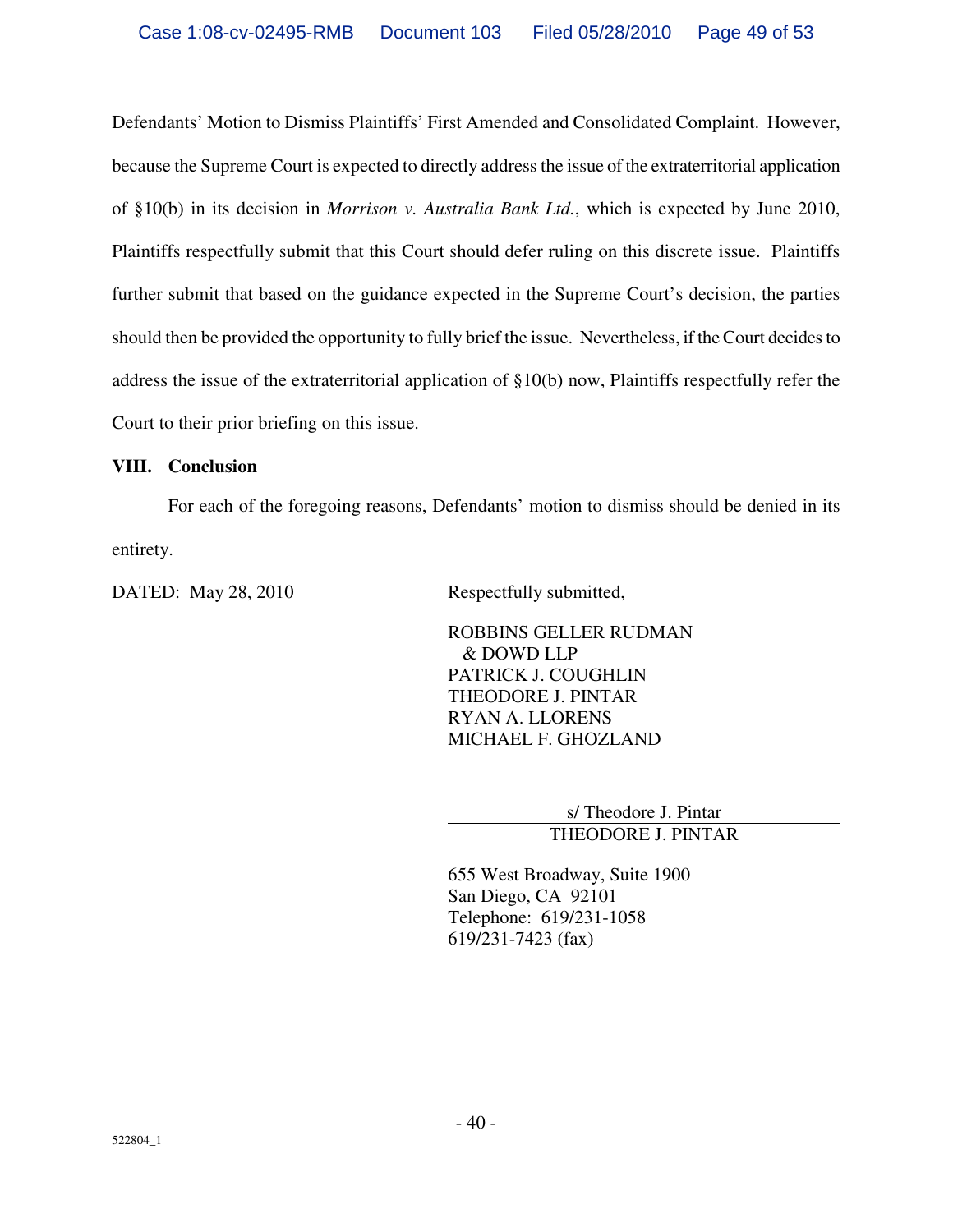ROBBINS GELLER RUDMAN & DOWD LLP SAMUEL H. RUDMAN 58 South Service Road, Suite 200 Melville, NY 11747 Telephone: 631/367-7100 631/367-1173 (fax)

ROBBINS GELLER RUDMAN & DOWD LLP RANDI D. BANDMAN 52 Duane Street, 7th Floor New York, NY 10007 Telephone: 212/693-1058 212/693-7423 (fax)

Lead Counsel for Plaintiffs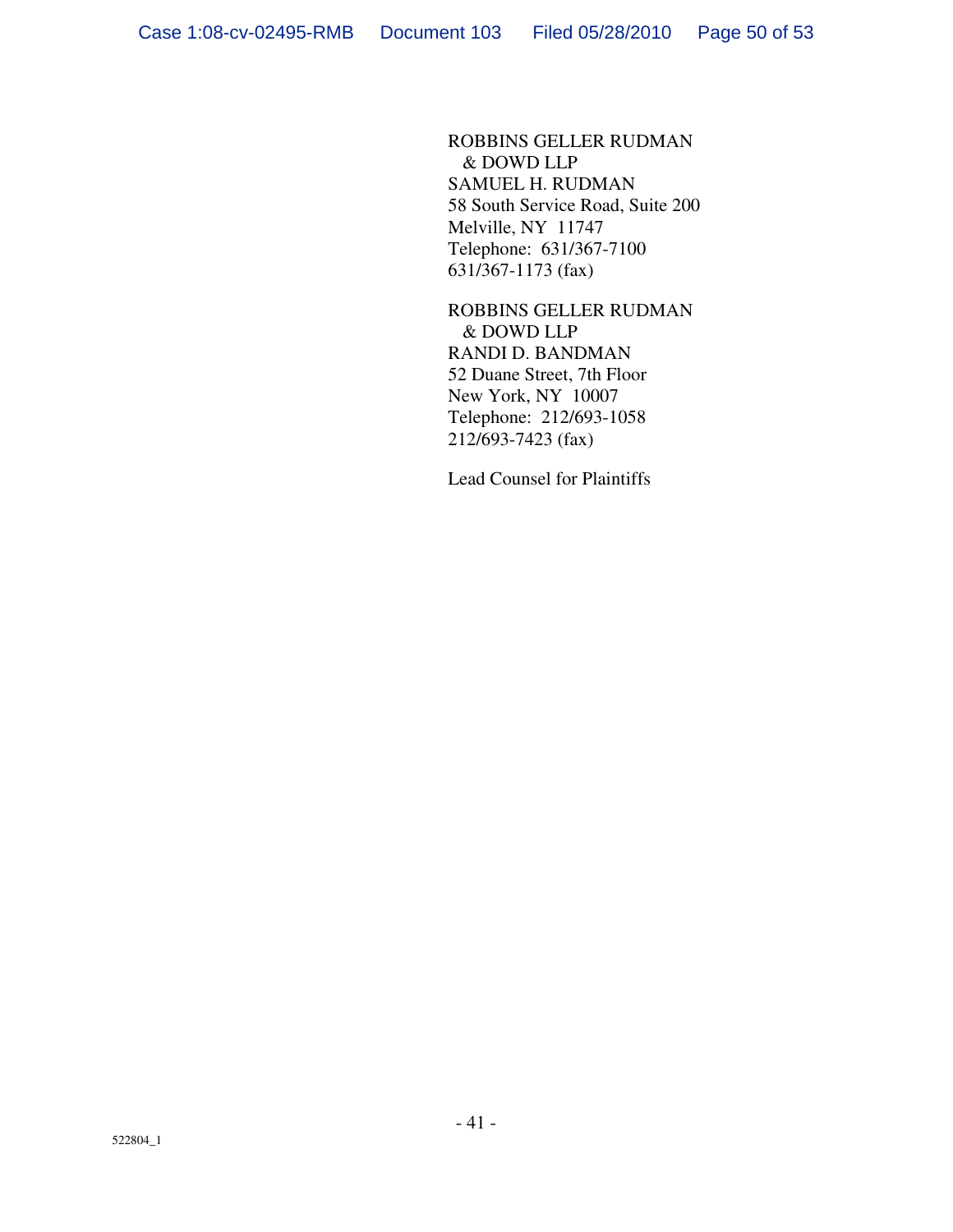#### CERTIFICATE OF SERVICE

I hereby certify that on May 28, 2010, I electronically filed the foregoing with the Clerk of the Court using the CM/ECF system which will send notification of such filing to the e-mail addresses denoted on the attached Electronic Mail Notice List, and I hereby certify that I have mailed the foregoing document or paper via the United States Postal Service to the non-CM/ECF participants indicated on the attached Manual Notice List.

I certify under penalty of perjury under the laws of the United States of America that the foregoing is true and correct. Executed on May 28, 2010.

> s/ Theodore J. Pintar THEODORE J. PINTAR

ROBBINS GELLER RUDMAN & DOWD LLP 655 West Broadway, Suite 1900 San Diego, CA 92101-3301 Telephone: 619/231-1058 619/231-7423 (fax)

E-mail: tpintar@rgrdlaw.com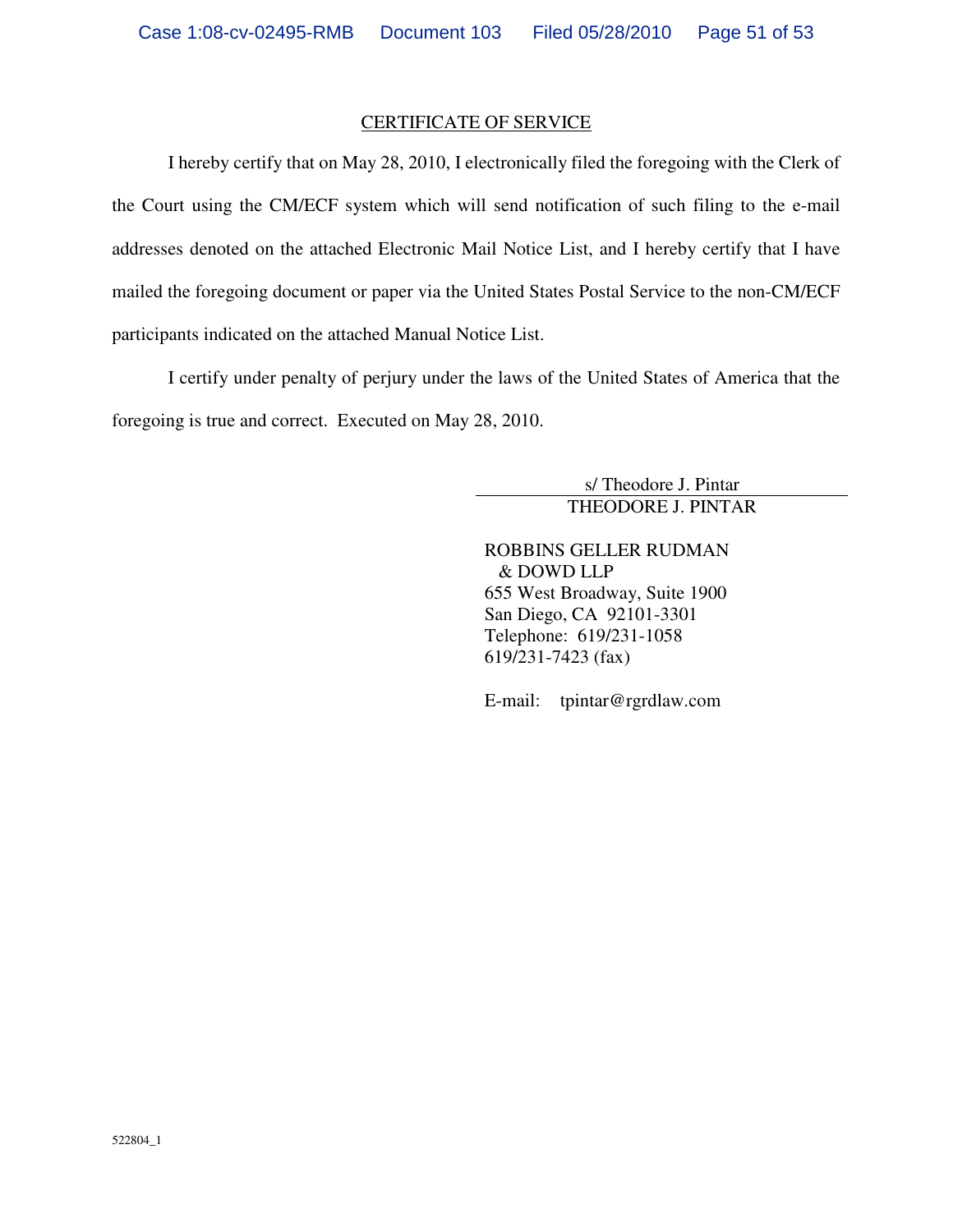# Mailing Information for a Case 1:08-cv-02495-RMB

# Electronic Mail Notice List

The following are those who are currently on the list to receive e-mail notices for this case.

- Randi Dawn Bandman randib@rgrdlaw.com
- Elizabeth Ann Berney eberney@cohenmilstein.com,tgraham@cohenmilstein.com
- Kent Andrew Bronson kbronson@milberg.com
- Robert Samuel Cohen rcohen@kirkland.com,kenymanagingclerk@kirkland.com
- Sean Kennedy Collins scollins@csgrr.com
- Michael Fred Ghozland mghozland@rgrdlaw.com
- Mark C. Holscher mholscher@kirkland.com
- Tanya Louise Jackson tanya.jackson@kirkland.com
- Bryan Joshua Levine bryan.levine@skadden.com
- Ryan A. Llorens ryanl@csgrr.com,jshinnefield@csgrr.com
- Joseph Andrew Matteo jmatteo@skadden.com
- Scott D. Musoff smusoff@skadden.com
- James Stuart Notis jnotis@gardylaw.com
- Theodore J. Pintar tedp@rgrdlaw.com,karenc@rgrdlaw.com,e\_file\_sd@rgrdlaw.com